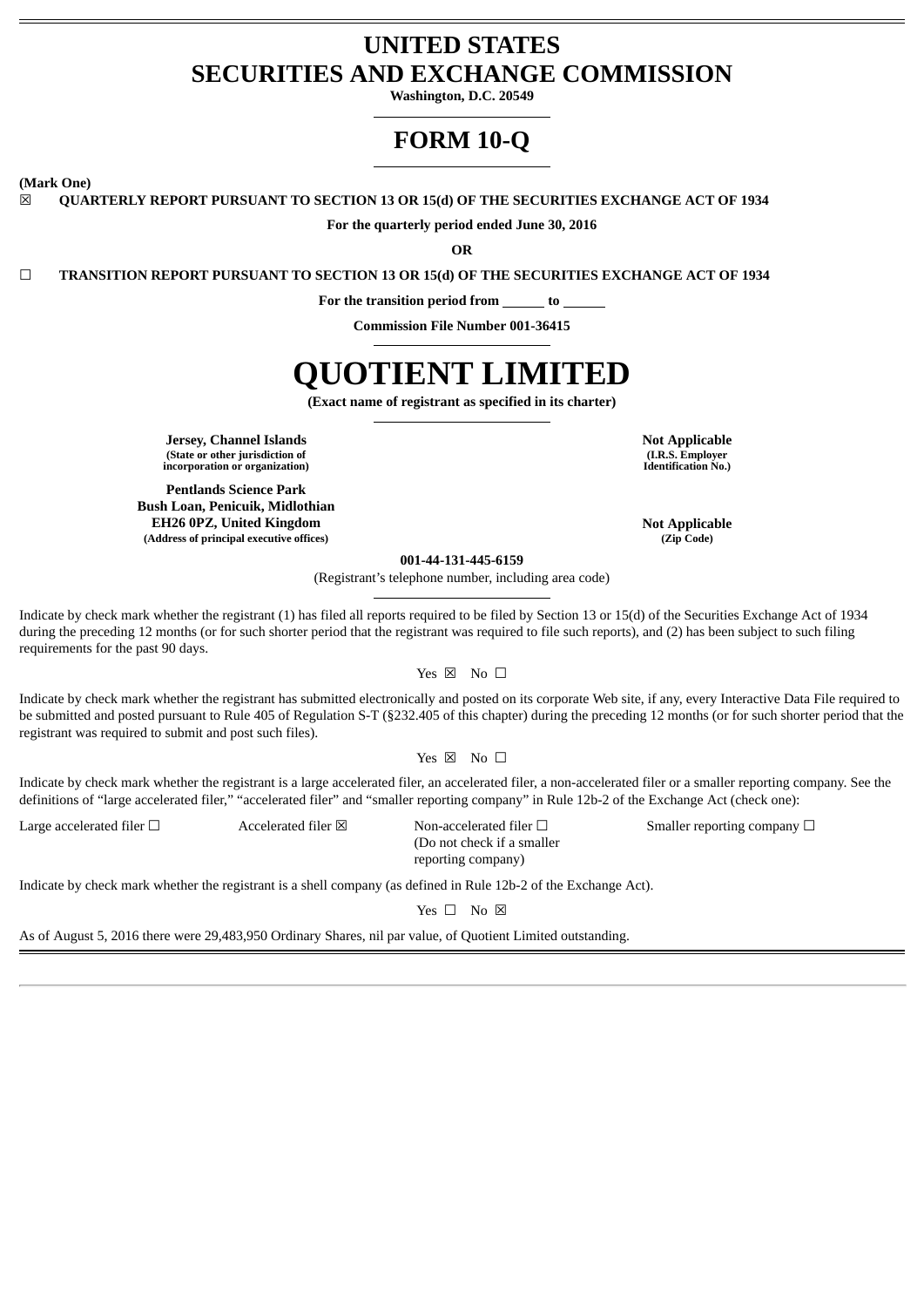## **TABLE OF CONTENTS**

| <b>PART I - FINANCIAL INFORMATION</b>                                                         | Page |
|-----------------------------------------------------------------------------------------------|------|
| Item 1. Financial Statements                                                                  | 3    |
| Item 2. Management's Discussion and Analysis of Financial Condition and Results of Operations | 17   |
| <b>Item 3. Quantitative and Qualitative Disclosures About Market Risk</b>                     | 26   |
| <b>Item 4. Controls and Procedures</b>                                                        | 27   |
| <b>PART II - OTHER INFORMATION</b>                                                            | 28   |
| Item 1. Legal Proceedings                                                                     | 28   |
| Item 1A. Risk Factors                                                                         | 28   |
| Item 2. Unregistered Sales of Equity Securities and Use of Proceeds                           | 28   |
| <b>Item 3. Defaults Upon Senior Securities</b>                                                | 28   |
| <b>Item 4. Mine Safety Disclosures</b>                                                        | 28   |
| Item 5. Other Information                                                                     | 28   |
| Item 6. Exhibits                                                                              | 28   |
| <b>Signatures</b>                                                                             | 29   |

- i -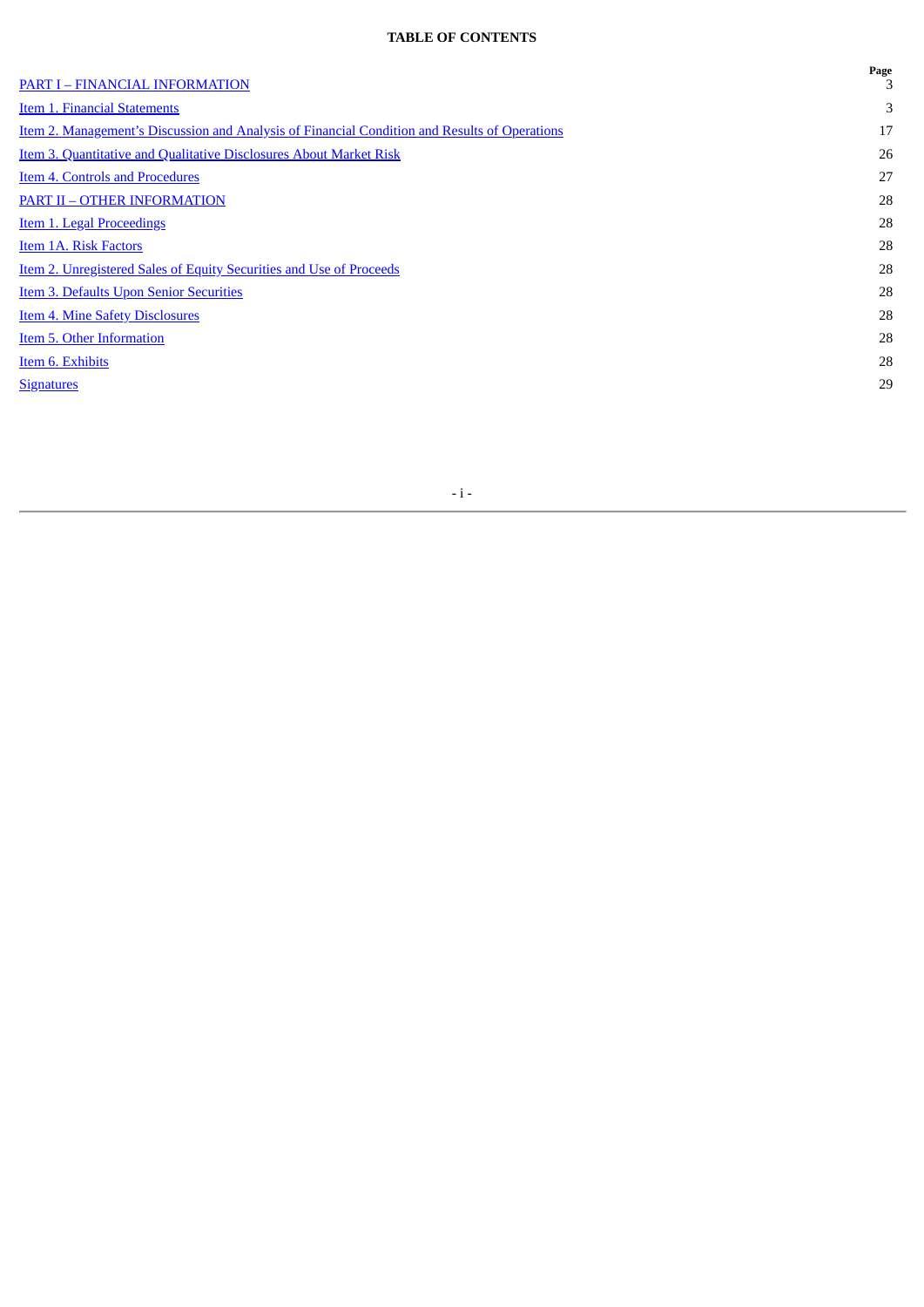## **Cautionary note regarding forward-looking statements**

This Quarterly Report on Form 10-Q, and exhibits thereto, contains estimates, predictions, opinions, projections and other statements that may be interpreted as "forward-looking statements" within the meaning of Section 27A of the Securities Act of 1933, as amended, or the Securities Act, and Section 21E of the Securities Exchange Act of 1934, as amended, or the Exchange Act, that involve substantial risks and uncertainties. The forward-looking statements are contained principally in Part I, Item 2: "Management's Discussion and Analysis of Final Condition and Results of Operations" and are also contained elsewhere in this Quarterly Report. Forward-looking statements can be identified by words such as "strategy," "objective," "anticipate," "believe," "estimate," "expect," "intend," "may," "plan," "predict," "project," "target," "potential," "will," "would," "could," "should," "continue," "contemplate," "might," "design" and other similar expressions, although not all forward-looking statements contain these identifying words. Although we believe that we have a reasonable basis for each forward-looking statement contained in this Quarterly Report, we caution you that these statements are based on a combination of facts and factors currently known by us and our expectations of the future, about which we cannot be certain, and are subject to numerous known and unknown risks and uncertainties.

Forward-looking statements include statements about:

- the development, regulatory approval and commercialization of  $MosaiO^{TM}$ :
- the design of blood grouping and disease screening capabilities of MosaiQ<sup>TM</sup> and the benefits of MosaiQ<sup>TM</sup> for both customers and patients;
- future demand for and customer adoption of MosaiQ<sup>TM</sup>, the factors that we believe will drive such demand and our ability to address such demand;
- our expected profit margins for MosaiQTM;
- the size of the market for Mosai $Q^{TM}$ ;
- the regulation of MosaiQ<sup>TM</sup> by the U.S. Food and Drug Administration, or the FDA, or other regulatory bodies, or any unanticipated regulatory changes or scrutiny by such regulators;
- future plans for our conventional reagent products;
- · the status of our future relationships with customers, suppliers, and regulators relating to our conventional reagent products;
- future demand for our conventional reagent products and our ability to meet such demand;
- our ability to manage the risks associated with international operations;
- · anticipated changes, trends and challenges in our business and the transfusion diagnostics market;
- the effects of competition;
- the expected outcome or impact of litigation;
- · our ability to protect our intellectual property and operate our business without infringing upon the intellectual property rights of others;
- · our anticipated cash needs and our expected sources of funding, including the achievement of product development milestones, and our estimates regarding our capital requirements and capital expenditures; and
- our plans for executive and director compensation for the future.

You should also refer to the various factors identified in this and other reports filed by us with the Securities and Exchange Commission, including but not limited to those discussed in the section entitled "Risk Factors" in our Annual Report on Form 10-K for the year ended March 31, 2016, for a discussion of other important factors that may cause our actual results to differ materially from those expressed or implied by our forward-looking statements. As a result of these factors, we cannot assure you that the forward-looking statements in this Quarterly Report will prove to be accurate. Further, if our forward-looking statements prove to be inaccurate, the inaccuracy may be material. In light of the significant uncertainties in these forward-looking statements, you should not regard these statements as a representation or warranty by us that we will achieve our objectives and plans in any specified time frame, or at all. The forwardlooking statements in this Quarterly Report represent our views only as of the date of this Quarterly Report. Subsequent events and developments may cause our views to change. While we may elect to update these forward-looking statements at some point in the future, we undertake no obligation to publicly update any forward-looking statements, except as required by law. You should, therefore, not rely on these forward-looking statements as representing our views as of any date subsequent to the date of this Quarterly Report.

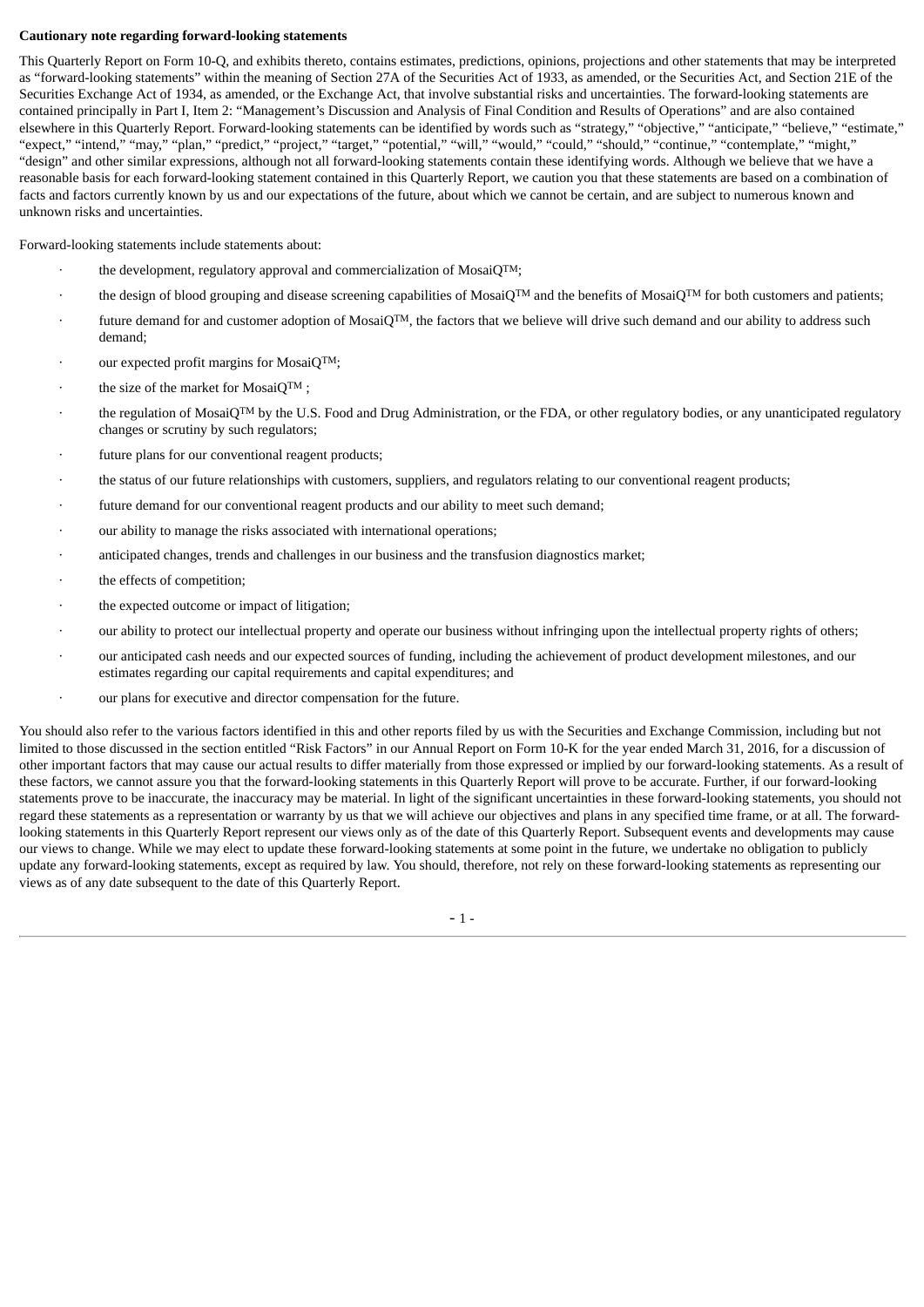## **Where you can find more information**

We file annual, quarterly and current reports, proxy statements and other information with the Securities and Exchange Commission. You can inspect, read and copy these reports, proxy statements and other information at the Securities and Exchange Commission's Public Reference Room, which is located at 100 F Street, N.E., Washington, D.C. 20549. You can obtain information regarding the operation of the Securities and Exchange Commission's Public Reference Room by calling the Securities and Exchange Commission at 1-800-SEC-0330. The Securities and Exchange Commission also maintains a website at www.sec.gov that makes available reports, proxy statements and other information regarding issuers that file electronically.

We make available free of charge at *www.quotientbd.com* (in the "Investors" section) copies of materials we file with, or furnish to, the Securities and Exchange Commission. By referring to our corporate website, *www.quotientbd.com*, we do not incorporate any such website or its contents into this Quarterly Report on Form 10-Q.

 $- 2 -$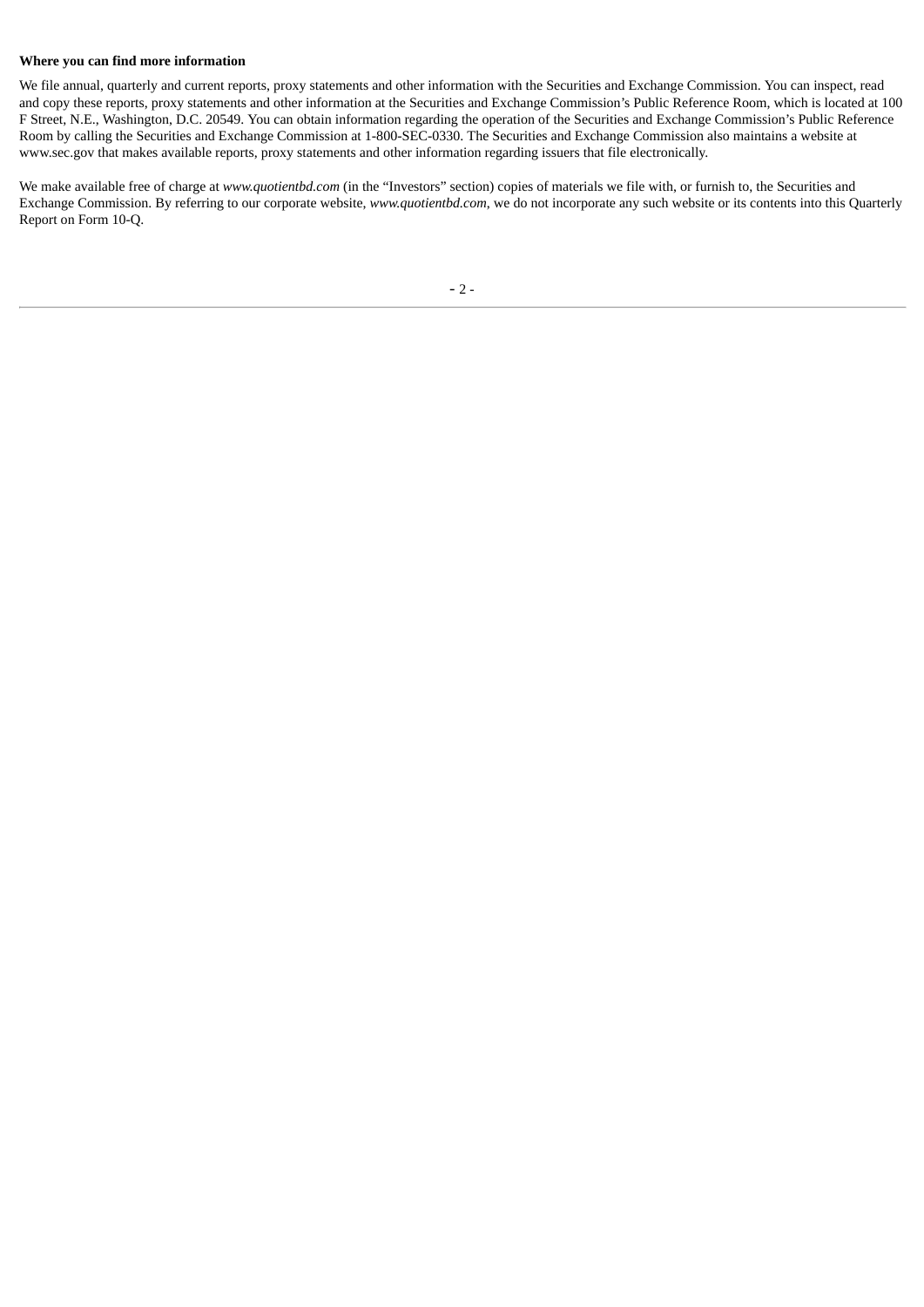## <span id="page-4-0"></span>**PART I – FINANCIAL INFORMATION**

## <span id="page-4-1"></span>**Item 1. Financial Statements**

## **CONDENSED CONSOLIDATED BALANCE SHEETS (unaudited)**

(Expressed in thousands of U.S. Dollars — except for share data and per share data)

|                                                                                  |              | <b>June 30,</b><br>2016 |    | March 31,<br>2016 |  |
|----------------------------------------------------------------------------------|--------------|-------------------------|----|-------------------|--|
| <b>ASSETS</b>                                                                    |              |                         |    |                   |  |
| <b>Current assets:</b>                                                           |              |                         |    |                   |  |
| Cash and cash equivalents                                                        | $\mathbb{S}$ | 22,383                  | \$ | 44,100            |  |
| Trade accounts receivable, net                                                   |              | 2,357                   |    | 2,269             |  |
| <b>Inventories</b>                                                               |              | 12,774                  |    | 12,584            |  |
| Prepaid expenses and other current assets                                        |              | 3,931                   |    | 2,780             |  |
| <b>Total current assets</b>                                                      |              | 41,445                  |    | 61,733            |  |
| Property and equipment, net                                                      |              | 59,821                  |    | 57,115            |  |
| Intangible assets, net                                                           |              | 819                     |    | 902               |  |
| <b>Total assets</b>                                                              | \$           | 102,085                 | \$ | 119,750           |  |
| <b>LIABILITIES AND SHAREHOLDERS' EQUITY</b>                                      |              |                         |    |                   |  |
| <b>Current liabilities:</b>                                                      |              |                         |    |                   |  |
| Accounts payable                                                                 | \$           | 8,606                   | \$ | 7,286             |  |
| Accrued compensation and benefits                                                |              | 2,974                   |    | 3,294             |  |
| Accrued expenses and other current liabilities                                   |              | 9,103                   |    | 9,180             |  |
| Current portion of long-term debt                                                |              | 4,000                   |    | 1,000             |  |
| Current portion of lease incentive                                               |              | 432                     |    | 439               |  |
| Current portion of capital lease obligation                                      |              | 134                     |    | 152               |  |
| <b>Total current liabilities</b>                                                 |              | 25,249                  |    | 21,351            |  |
| Long-term debt, less current portion                                             |              | 25,138                  |    | 27,910            |  |
| Lease incentive, less current portion                                            |              | 1,187                   |    | 1,316             |  |
| Capital lease obligation, less current portion                                   |              | 1,593                   |    | 1,723             |  |
| Defined benefit pension plan obligation                                          |              | 4,574                   |    | 4,502             |  |
| 7% Cumulative redeemable preference shares                                       |              | 16,488                  |    | 16,225            |  |
| <b>Total liabilities</b>                                                         |              | 74,229                  |    | 73,027            |  |
| Commitments and contingencies                                                    |              |                         |    |                   |  |
| <b>Shareholders' equity</b>                                                      |              |                         |    |                   |  |
| Ordinary shares (nil par value) 25,413,950 and 25,408,950 issued and outstanding |              |                         |    |                   |  |
| at June 30, 2016 and March 31, 2016 respectively;                                |              | 155,914                 |    | 155,914           |  |
| Additional paid in capital                                                       |              | 12,562                  |    | 11,664            |  |
| Accumulated other comprehensive loss                                             |              | (16, 153)               |    | (12, 623)         |  |
| Accumulated deficit                                                              |              | (124, 467)              |    | (108, 232)        |  |
| <b>Total shareholders' equity</b>                                                |              | 27,856                  |    | 46,723            |  |
| Total liabilities and shareholders' equity                                       | \$           | 102,085                 | \$ | 119,750           |  |
|                                                                                  |              |                         |    |                   |  |

The accompanying notes form an integral part of these consolidated financial statements.

## - 3 -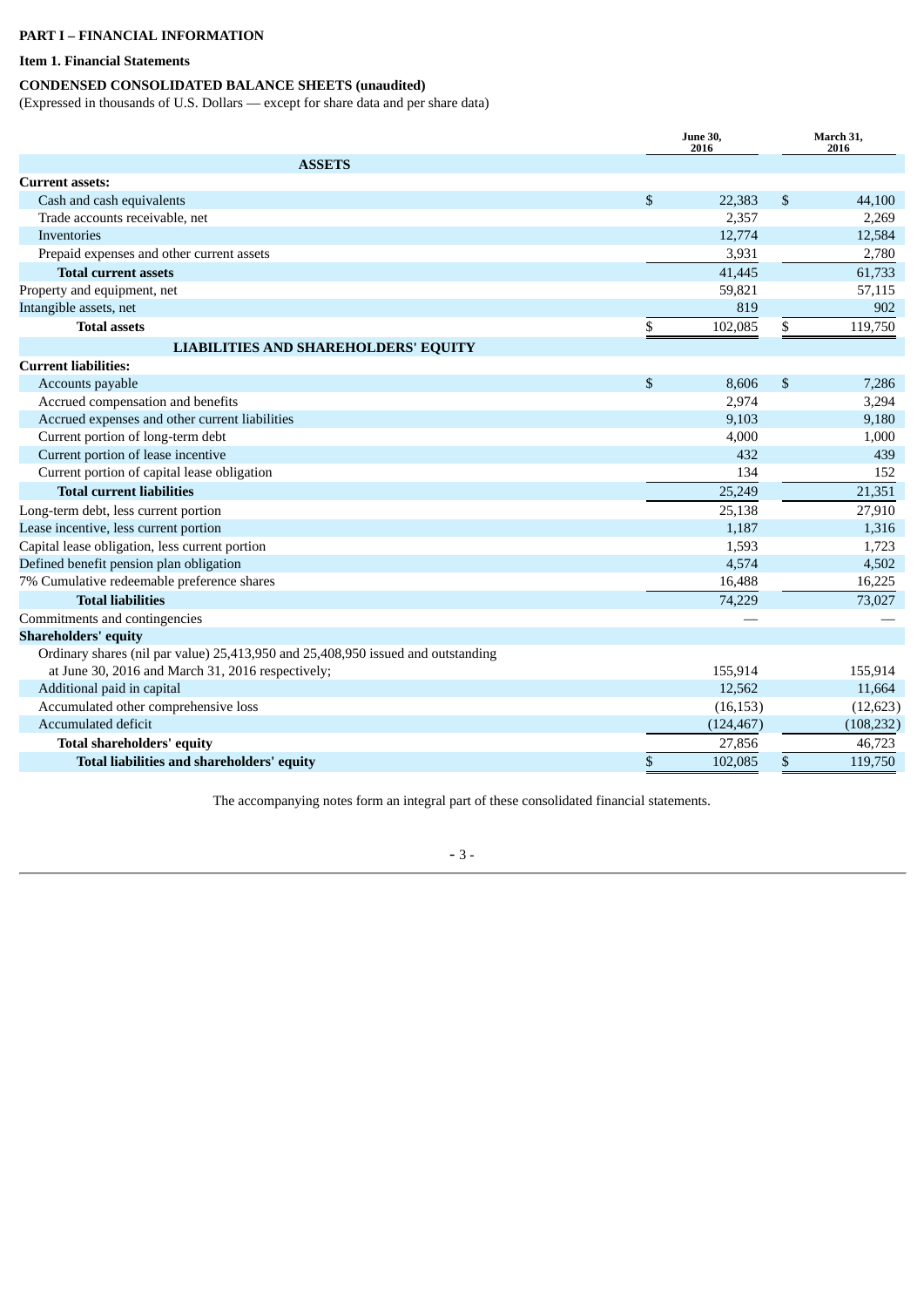## **CONDENSED CONSOLIDATED STATEMENTS OF COMPREHENSIVE LOSS (unaudited)**

(Expressed in thousands of U.S. Dollars — except for share data and per share data)

|                                                                                | <b>Quarter ended</b><br><b>June 30,</b> |                |            |
|--------------------------------------------------------------------------------|-----------------------------------------|----------------|------------|
|                                                                                | 2016                                    |                | 2015       |
| <b>Revenue:</b>                                                                |                                         |                |            |
| <b>Product sales</b>                                                           | \$<br>5,717                             | \$             | 4,850      |
| Other revenues                                                                 |                                         |                |            |
| <b>Total revenue</b>                                                           | 5,717                                   |                | 4,850      |
| Cost of revenue                                                                | (3,091)                                 |                | (2,751)    |
| <b>Gross profit</b>                                                            | 2,626                                   |                | 2,099      |
| <b>Operating expenses:</b>                                                     |                                         |                |            |
| Sales and marketing                                                            | (1,257)                                 |                | (658)      |
| Research and development, net of government grants                             | (11, 801)                               |                | (6, 810)   |
| General and administrative expense:                                            |                                         |                |            |
| Compensation expense in respect of share options and management                |                                         |                |            |
| equity incentives                                                              | (898)                                   |                | (337)      |
| Other general and administrative expenses                                      | (5,048)                                 |                | (4,787)    |
| Total general and administrative expense                                       | (5,946)                                 |                | (5, 124)   |
| <b>Total operating expense</b>                                                 | (19,004)                                |                | (12, 592)  |
| <b>Operating loss</b>                                                          | (16,378)                                |                | (10, 493)  |
| Other income (expense):                                                        |                                         |                |            |
| Interest expense, net                                                          | (1,171)                                 |                | (797)      |
| Change in financial liability for share warrants                               |                                         |                | 1,771      |
| Other, net                                                                     | 1,314                                   |                | (635)      |
| Other income, net                                                              | 143                                     |                | 339        |
| <b>Loss before income taxes</b>                                                | (16, 235)                               |                | (10, 154)  |
| Provision for income taxes                                                     |                                         |                |            |
| <b>Net loss</b>                                                                | \$<br>(16, 235)                         | \$             | (10, 154)  |
| Other comprehensive income (loss):                                             |                                         |                |            |
| Change in fair value of effective portion of foreign currency cash flow hedges | \$<br>(263)                             | $\mathfrak{S}$ | 226        |
| Foreign currency gain (loss)                                                   | (3,308)                                 |                | 2,755      |
| Provision for pension benefit obligation                                       | 41                                      |                | (1,747)    |
| Other comprehensive income (loss), net                                         | (3,530)                                 |                | 1,234      |
| <b>Comprehensive loss</b>                                                      | \$<br>(19,765)                          | \$             | (8,920)    |
| Net loss available to ordinary shareholders - basic and diluted                | \$<br>(16, 235)                         | \$             | (10, 154)  |
| Loss per share - basic and diluted                                             | \$<br>(0.64)                            | \$             | (0.60)     |
| Weighted-average shares outstanding - basic and diluted                        | 25,410,598                              |                | 17,025,631 |

The accompanying notes form an integral part of these consolidated financial statements.

- 4 -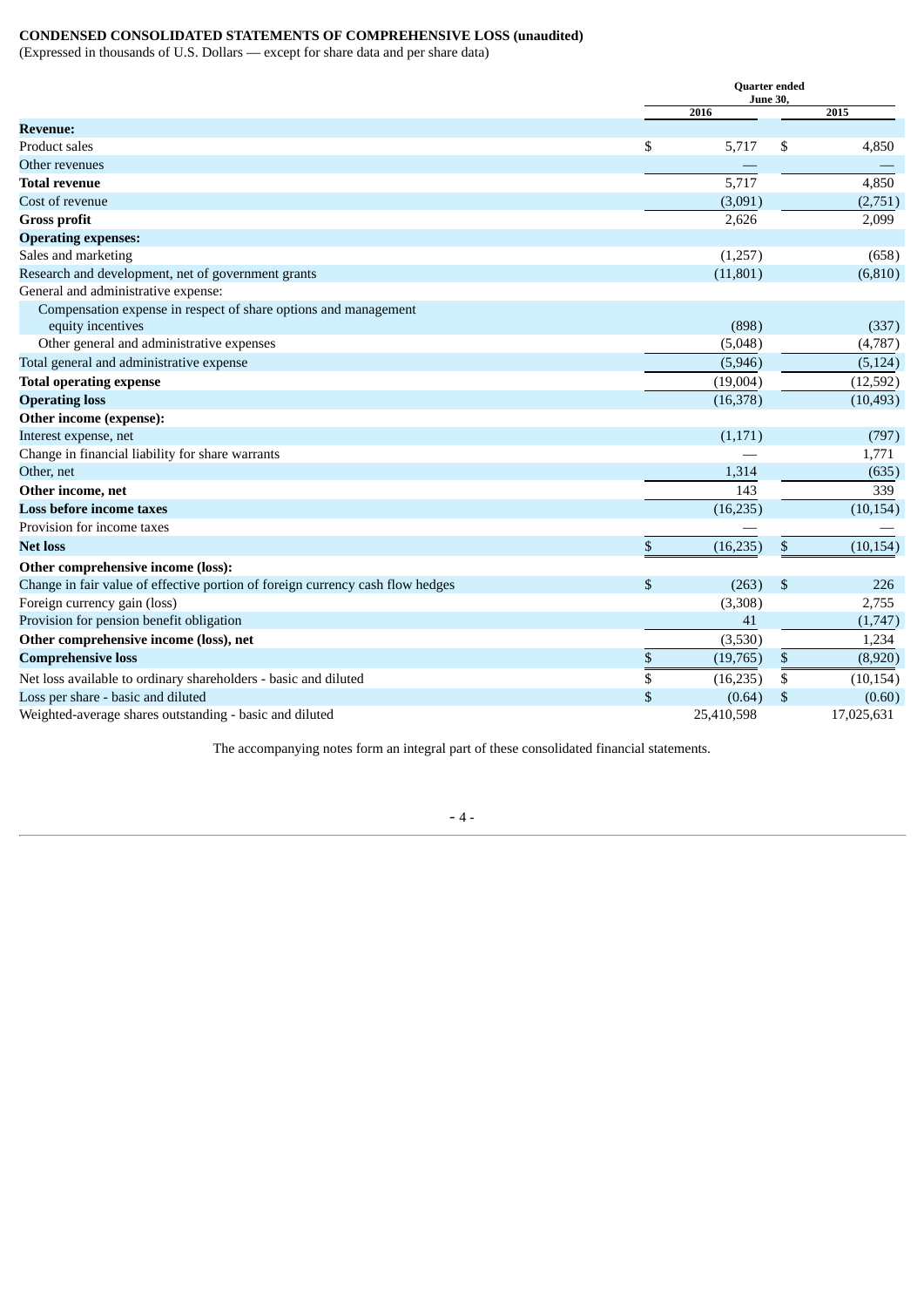## **CONDENSED CONSOLIDATED STATEMENT OF CHANGES IN SHAREHOLDERS' EQUITY (unaudited)**

(Expressed in thousands of U.S. Dollars — except for share data)

|                                                                                              | <b>Ordinary shares</b> |         |                           | <b>Accumulated</b><br>Other<br>Comprehensive | Accumulated    | <b>Total</b><br><b>Shareholders'</b> |
|----------------------------------------------------------------------------------------------|------------------------|---------|---------------------------|----------------------------------------------|----------------|--------------------------------------|
|                                                                                              |                        |         | <b>Additional paid in</b> |                                              |                |                                      |
|                                                                                              | <b>Shares</b>          | Amount  | capital                   | Loss                                         | <b>Deficit</b> | <b>Equity</b>                        |
| <b>March 31, 2016</b>                                                                        | 25,408,950             | 155,914 | 11,664                    | (12, 623)                                    | (108, 232)     | 46,723                               |
| Issue of shares upon exercise of incentive<br>share options and vesting of RSUs              | 5,000                  |         |                           |                                              |                |                                      |
| Net loss                                                                                     |                        |         |                           |                                              | (16, 235)      | (16, 235)                            |
| Change in the fair value of the effective<br>portion of foreign currency cash<br>flow hedges |                        |         |                           | (263)                                        |                | (263)                                |
| Foreign currency gain (loss) on:                                                             |                        |         |                           |                                              |                |                                      |
| Long-term investment nature intra-entity<br>balances                                         |                        |         |                           | 3.782                                        |                | 3,782                                |
| Retranslation of foreign entities                                                            |                        |         |                           | (7,090)                                      |                | (7,090)                              |
| Provision for pension benefit obligation                                                     |                        |         |                           | 41                                           |                | 41                                   |
| Other comprehensive loss                                                                     |                        |         |                           | (3,530)                                      |                | (3,530)                              |
| Stock-based compensation                                                                     |                        |         | 898                       |                                              |                | 898                                  |
| <b>June 30, 2016</b>                                                                         | 25,413,950             | 155,914 | 12,562                    | (16, 153)                                    | (124, 467)     | 27,856                               |

The accompanying notes form an integral part of these consolidated financial statements.

- 5 -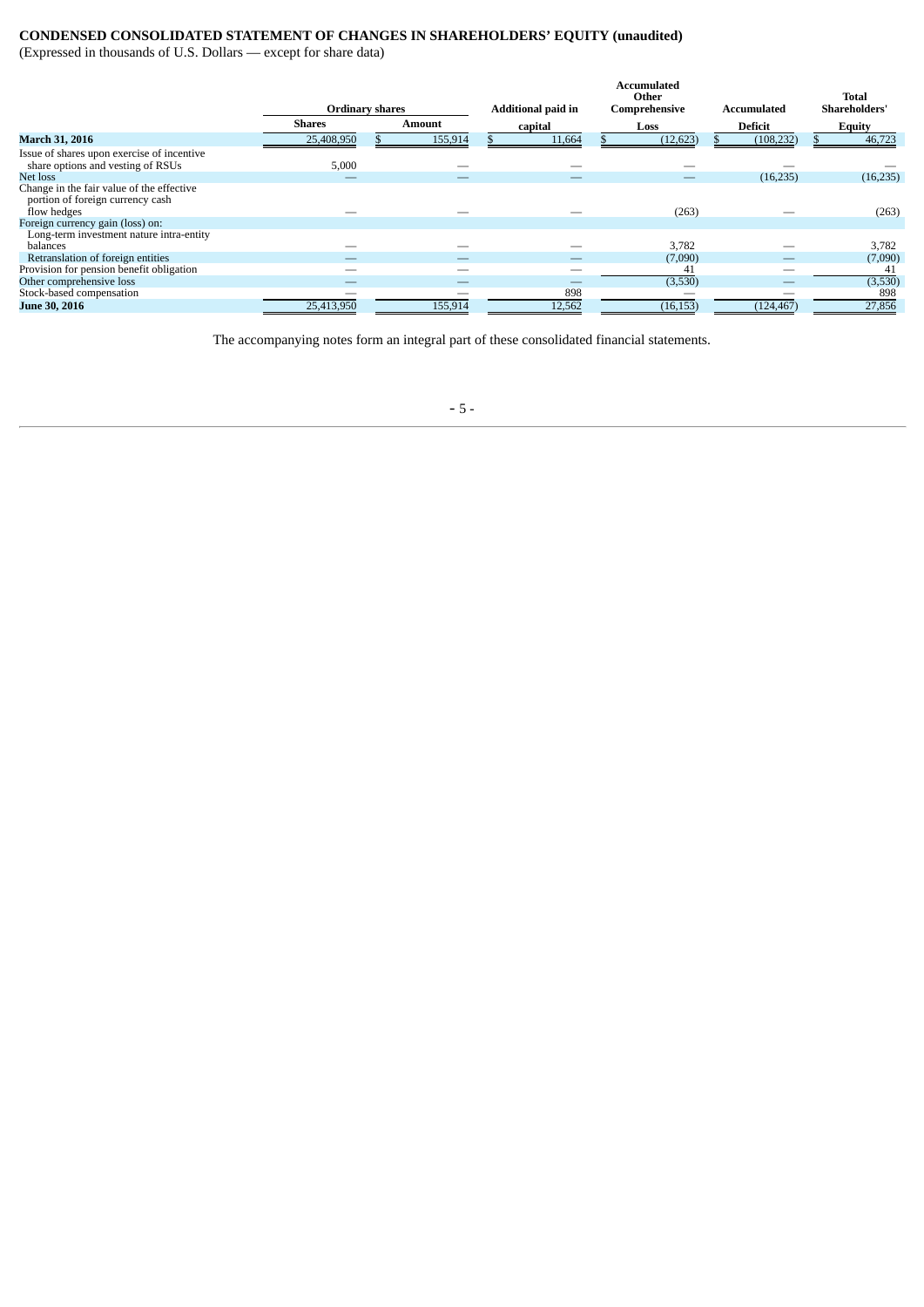## **CONDENSED CONSOLIDATED STATEMENTS OF CASH FLOWS (unaudited)**

(Expressed in thousands of U.S. Dollars)

|                                                                                 | Quarter ended<br><b>June 30,</b> |           |    |           |
|---------------------------------------------------------------------------------|----------------------------------|-----------|----|-----------|
|                                                                                 |                                  | 2016      |    | 2015      |
| <b>OPERATING ACTIVITIES:</b>                                                    |                                  |           |    |           |
| <b>Net loss</b>                                                                 | \$                               | (16, 235) | \$ | (10, 154) |
| Adjustments to reconcile net loss to net cash provided by operating activities: |                                  |           |    |           |
| Depreciation and amortization                                                   |                                  | 2,286     |    | 398       |
| Share-based compensation                                                        |                                  | 898       |    | 337       |
| Amortization of lease incentive                                                 |                                  | (109)     |    | (111)     |
| Swiss pension obligation                                                        |                                  | 185       |    |           |
| Amortization of deferred debt issue costs                                       |                                  | 228       |    | 194       |
| Accrued preference share dividends                                              |                                  | 263       |    | 263       |
| Change in financial liability for share warrants                                |                                  |           |    | (1,771)   |
| Net change in assets and liabilities:                                           |                                  |           |    |           |
| Trade accounts receivable, net                                                  |                                  | (204)     |    | (300)     |
| <b>Inventories</b>                                                              |                                  | (560)     |    | (134)     |
| Accounts payable and accrued liabilities                                        |                                  | 1,406     |    | (400)     |
| Accrued compensation and benefits                                               |                                  | (152)     |    | 8         |
| Other assets                                                                    |                                  | (1,247)   |    | 722       |
| Net cash used in operating activities                                           |                                  | (13, 241) |    | (10, 948) |
| <b>INVESTING ACTIVITIES:</b>                                                    |                                  |           |    |           |
| Purchase of property and equipment                                              |                                  | (6,579)   |    | (6,894)   |
| Purchase of intangible assets                                                   |                                  |           |    |           |
| Net cash used in investing activities                                           |                                  | (6, 579)  |    | (6, 894)  |
| <b>FINANCING ACTIVITIES:</b>                                                    |                                  |           |    |           |
| Proceeds from (repayment of) finance leases                                     |                                  | (37)      |    | 177       |
| Proceeds from issuance of ordinary shares                                       |                                  |           |    | 59        |
| Net cash generated from (used in) financing activities                          |                                  | (37)      |    | 236       |
| Effect of exchange rate fluctuations on cash and cash equivalents               |                                  | (1,860)   |    | 1,340     |
| Change in cash and cash equivalents                                             |                                  | (21, 717) |    | (16, 266) |
| Beginning cash and cash equivalents                                             |                                  | 44,100    |    | 37,525    |
| Ending cash and cash equivalents                                                | \$                               | 22,383    | \$ | 21,259    |
| <b>Supplemental cash flow disclosures:</b>                                      |                                  |           |    |           |
| Income taxes paid                                                               | \$                               |           | \$ |           |
| Interest paid                                                                   | \$                               | 679       | \$ | 344       |

The accompanying notes form an integral part of these consolidated financial statements.

- 6 -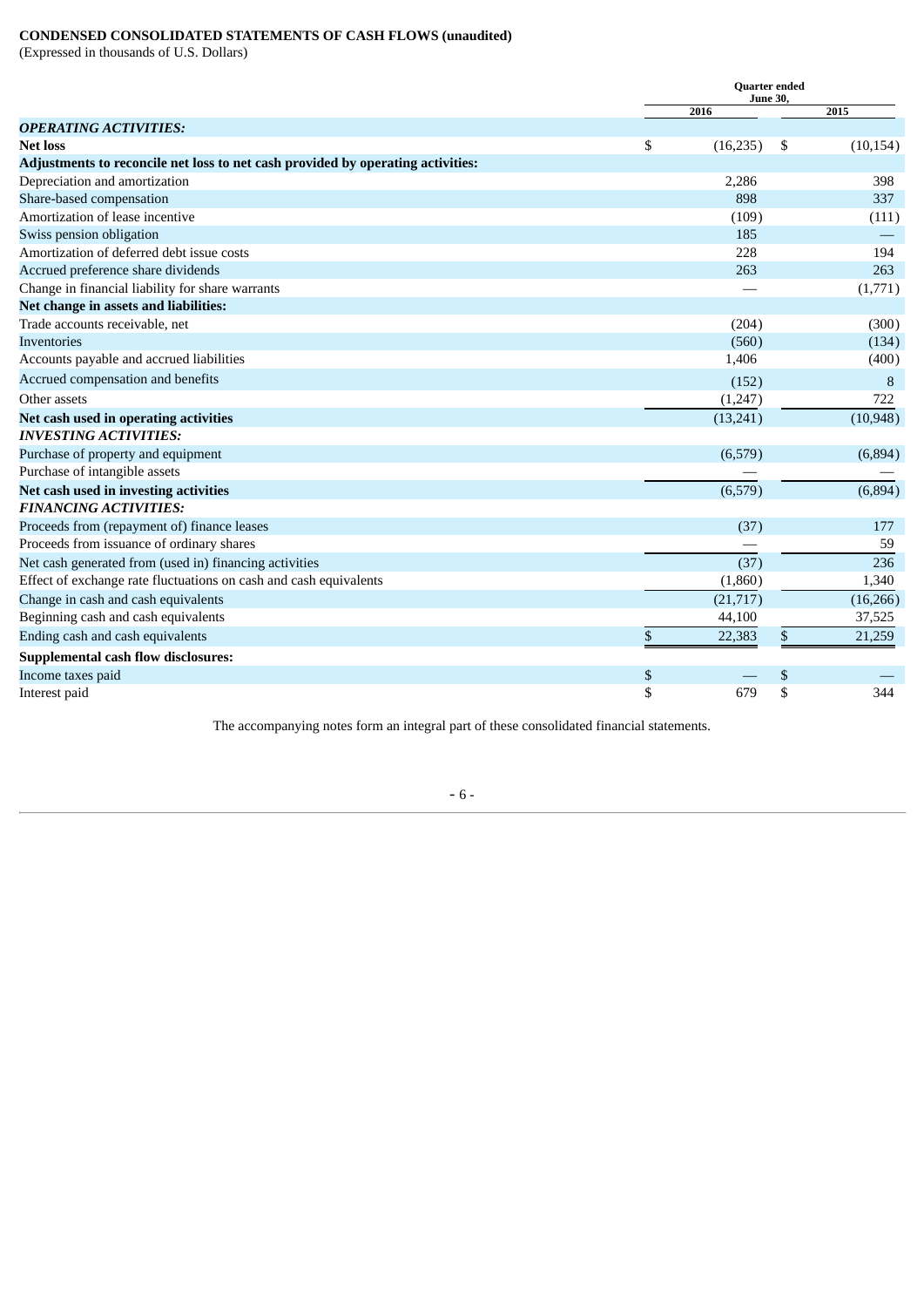## **NOTES TO CONDENSED CONSOLIDATED FINANCIAL STATEMENTS**

(Expressed in thousands of U.S. Dollars — except for share data and per share data, unless otherwise stated)

## **Note 1. Description of Business and Basis of Presentation**

## *Description of Business*

The principal activity of Quotient Limited (the "Company") and its subsidiaries (the "Group") is the development, manufacture and sale of products for the global transfusion diagnostics market. Products manufactured by the Group are sold to hospitals, blood banking operations and other diagnostics companies worldwide.

## *Basis of Presentation*

The condensed consolidated financial statements have been prepared pursuant to the rules and regulations of the Securities and Exchange Commission ("SEC") and are unaudited. In accordance with those rules and regulations, they do not include all of the information and footnotes required by accounting principles generally accepted in the United States ("GAAP") for complete financial statements.

In the opinion of management, the accompanying unaudited condensed consolidated financial statements contain all adjustments (consisting only of normal recurring adjustments) considered necessary to present fairly the financial position, results of operations and cash flows for the interim periods presented. The March 31, 2016 balance sheet was derived from audited financial statements, but does not include all disclosures required by GAAP. However, the Company believes that the disclosures are adequate to make the information presented not misleading. The financial statements should be read in conjunction with the audited consolidated financial statements at and for the year ended March 31, 2016 included in the Company's Annual Report on Form 10-K for the year then ended. The results of operations for the quarter ended June 30, 2016 are not necessarily indicative of the results of operations that may be expected for the year ending March 31, 2017 and any future period.

The Company has incurred net losses and negative cash flows from operations in each year since it commenced operations in 2007 and had an accumulated deficit of \$124.5 million as of June 30, 2016. At June 30, 2016 the Company had cash holdings of \$22.4 million and had covenants in place with lenders to maintain cash holdings above \$10 million. The Company has expenditure plans over the next twelve months that exceed its current cash holdings, raising substantial doubt about its ability to continue as a going concern. The Company expects to fund its operations in the near term, including the continued development of MosaiQTM to commercialization, from a combination of funding sources, including through the use of existing cash balances and the issuance of new equity or debt. The Company's Directors are confident in the availability of these funding sources and accordingly have prepared the financial statements on the going concern basis. However, there can be no assurance the Company will be able to obtain adequate financing when necessary and the terms of any financings may not be advantageous to the Company and may result in dilution to its shareholders. On August 3, 2016, the Company completed a public offering of 3,220,000 of its ordinary shares at a price of \$5.50 per share. The net proceeds from this offering were \$16.3 million net of underwriting discounts and other offering expenses. On August 5, 2016, the Company amended its secured credit facility with MidCap Financial Trust ("MidCap") to make the second tranche of \$5.0 million available for immediate drawdown, to remove the covenant to maintain minimum cash balances of \$10 million and to increase certain fees payable to MidCap.

## **Note 2. Summary of Significant Accounting Policies**

## *Use of Estimates*

The preparation of consolidated financial statements in conformity with GAAP requires management to make estimates and assumptions that affect the amounts reported in the consolidated financial statements and accompanying notes. Actual results could differ from these estimates.

## *Cash and Cash Equivalents*

The Company considers all highly liquid investments with an original maturity of three months or less to be cash equivalents. As of June 30, 2016 and March 31, 2016, all cash and cash equivalents comprised readily accessible cash balances except for \$312 at June 30, 2016 and \$317 at March 31, 2016 held in a restricted account as security for the property rental obligations of the Company's Swiss subsidiary.

- 7 -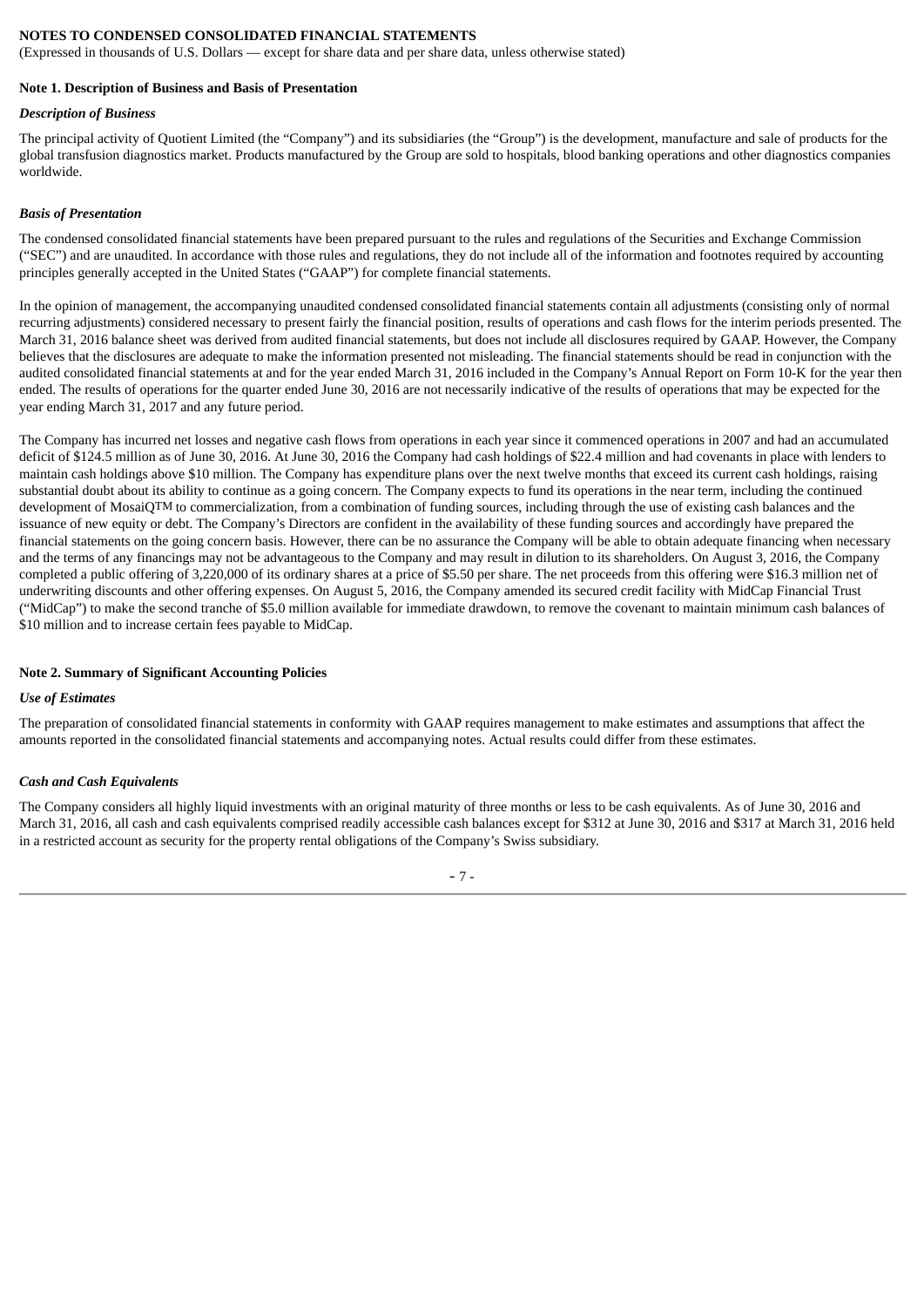## *Trade Accounts Receivable*

Trade accounts receivable are recorded at the invoiced amount and are not interest bearing. The Company maintains an allowance for doubtful accounts to reserve for potentially uncollectible trade receivables. Movements in the allowance for doubtful accounts are recorded in General and administrative expenses. The Company reviews its trade receivables to identify specific customers with known disputes or collectability issues. In addition, the Company maintains an allowance for all other receivables not included in the specific reserve by applying specific rates of projected uncollectible receivables to the various aging categories. In determining these percentages, the Company analyzes its historical collection experience, customer credit-worthiness, current economic trends and changes in customer payment terms.

#### *Concentration of Credit Risks and Other Uncertainties*

The carrying amounts for financial instruments consisting of cash and cash equivalents, accounts receivable, accounts payable and accrued liabilities approximate fair value due to their short maturities. Derivative instruments, consisting entirely of foreign exchange contracts, are stated at their estimated fair values, based on quoted market prices for the same or similar instruments. The counterparties to the agreements relating to the Company's derivative instruments consist of large financial institutions of high credit standing.

The Company's main financial institutions for banking operations hold all of the Company's cash and cash equivalents as of June 30, 2016 and at March 31, 2016. The Company's accounts receivable are derived from net revenue to customers and distributors located in the United States and other countries. The Company performs credit evaluations of its customers' financial condition. The Company provides reserves for potential credit losses but has not experienced significant losses to date. There was one customer whose accounts receivable balance represented 10% or more of total accounts receivable, net, as of June 30, 2016 and March 31, 2016. This customer represented 55% and 58% of the accounts receivable balances as of June 30, 2016 and March 31, 2016, respectively.

The Company currently sells products through its direct sales force and through third-party distributors. There was one direct customer that accounted for 10% or more of total product sales for the quarters ended June 30, 2016 and June 30, 2015. This customer represented 59% of total product sales for both the quarter ended June 30, 2016 and the quarter ended June 30, 2015.

#### *Fair Value of Financial Instruments*

The Company defines fair value as the exchange price that would be received for an asset or paid to transfer a liability (an exit price) in the principal or most advantageous market for the asset or liability in an orderly transaction between market participants on the measurement date. The Company's valuation techniques used to measure fair value maximized the use of observable inputs and minimized the use of unobservable inputs. The fair value hierarchy is based on the following three levels of inputs:

- Level 1—Quoted prices in active markets for identical assets or liabilities.
- Level 2—Inputs other than Level 1 that are observable, either directly or indirectly, such as quoted prices for similar assets or liabilities; quoted prices in markets that are not active; or other inputs that are observable or can be corroborated by observable market data for substantially the full term of the assets or liabilities.
- Level 3—Unobservable inputs that are supported by little or no market activity and that are significant to the fair value of the assets or liabilities.

See Note 6, "Commitment and Contingencies," for information and related disclosures regarding the Company's fair value measurements.

#### *Inventory*

Inventory is stated at the lower of standard cost (which approximates actual cost) or market, with cost determined on the first-in-first-out method. Accordingly, allocation of fixed production overheads to conversion costs is based on normal capacity of production. Abnormal amounts of idle facility expense, freight, handling costs and spoilage are expensed as incurred and not included in overhead. No stock-based compensation cost was included in inventory as of June 30, 2016 and March 31, 2016.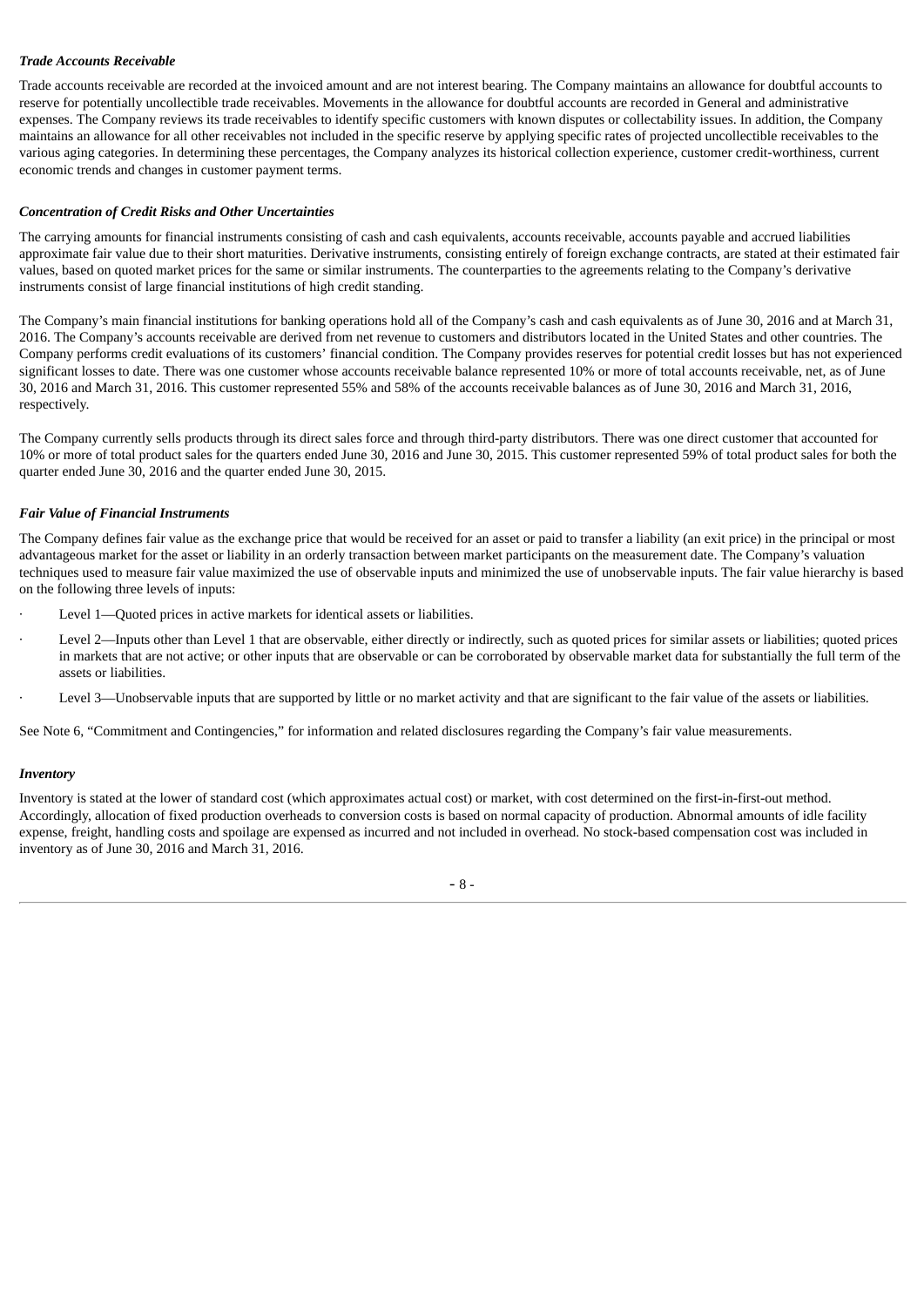## *Property and Equipment*

Property, equipment and leasehold improvements are stated at cost, net of accumulated depreciation and amortization. Depreciation and amortization are computed on a straight-line basis over the estimated useful lives of the related assets as follows:

- Land-not depreciated.
- Plant, machinery and equipment—4 to 25 years;
- Leasehold improvements—the shorter of the lease term or the estimated useful life of the asset.

Repairs and maintenance expenditures, which are not considered improvements and do not extend the useful life of property and equipment, are expensed as incurred.

#### *Intangible Assets and Goodwill*

Intangible assets related to product licenses are recorded at cost, less accumulated amortization. Intangible assets related to technology and other intangible assets acquired in acquisitions are recorded at fair value at the date of acquisition, less accumulated amortization. Intangible assets are amortized over their estimated useful lives, on a straight-line basis as follows:

Customer relationships—5 years

Brands associated with acquired cell lines—40 years

Product licenses—10 years

## Other intangibles assets—7 years

The Company reviews its intangible assets for impairment and conducts an impairment review when events or circumstances indicate the carrying value of a long-lived asset may be impaired by estimating the future undiscounted cash flows to be derived from an asset to assess whether or not a potential impairment exists. No impairment losses have been recorded in either of the quarters ended June 30, 2016 or June 30, 2015.

## *Revenue Recognition*

The Company recognizes revenue from product sales when there is persuasive evidence that an arrangement exists, delivery has occurred, the price is fixed or determinable and collectability is reasonably assured. Customers have no right of return except in the case of damaged goods. The Company has not experienced any significant returns of its products. Shipping and handling costs are expensed as incurred and included in cost of product sales. In those cases where the Company bills shipping and handling costs to customers, the amounts billed are classified as revenue.

The Company enters into revenue arrangements that may consist of multiple deliverables of its products and services. The terms of these arrangements may include non-refundable upfront payments, milestone payments, other contingent payments and royalties on any product sales derived on collaboration. Upfront fees received in connection with collaborative agreements are deferred upon receipts, are not considered a separate unit of accounting and are recognized as revenues over the relevant performance periods. Revenues related to research and development services included in a collaboration agreement are recognized as research and services are performed over the related performance periods for each contract. A payment that is contingent upon the achievement of a substantive milestone is recognized in its entirety in the period in which the milestone is achieved.

In June 2013, the Company entered into an agreement with Ortho-Clinical Diagnostics Inc. ("OCD") to develop a range of rare antisera products. The Company had been working on this project for more than a year before the formal agreement was signed with OCD. Under the terms of the agreement, the Company is entitled to receive milestone payments of \$1,400 upon the receipt of FDA approval of the rare antisera products and two further milestones of \$500 each upon the updating of the CE-mark and FDA approvals to cover use of the products on OCD's automation platform. In January 2015, the Company entered into a supply and distribution agreement with OCD related to the commercialization and distribution of certain MosaiQTM products. Under the terms of this agreement, the Company is entitled to receive milestone payments upon CE-mark and FDA approval, as well as upon the first commercial sale of the relevant MosaiQTM products by OCD within the European Union, United States and within any country outside of these two regions. The Company has concluded that as each of these milestones require significant levels of development work to be undertaken and there was no certainty at the start of the project that the development work would be successful, these milestones are substantive and will be accounted for under the milestone method of revenue recognition.

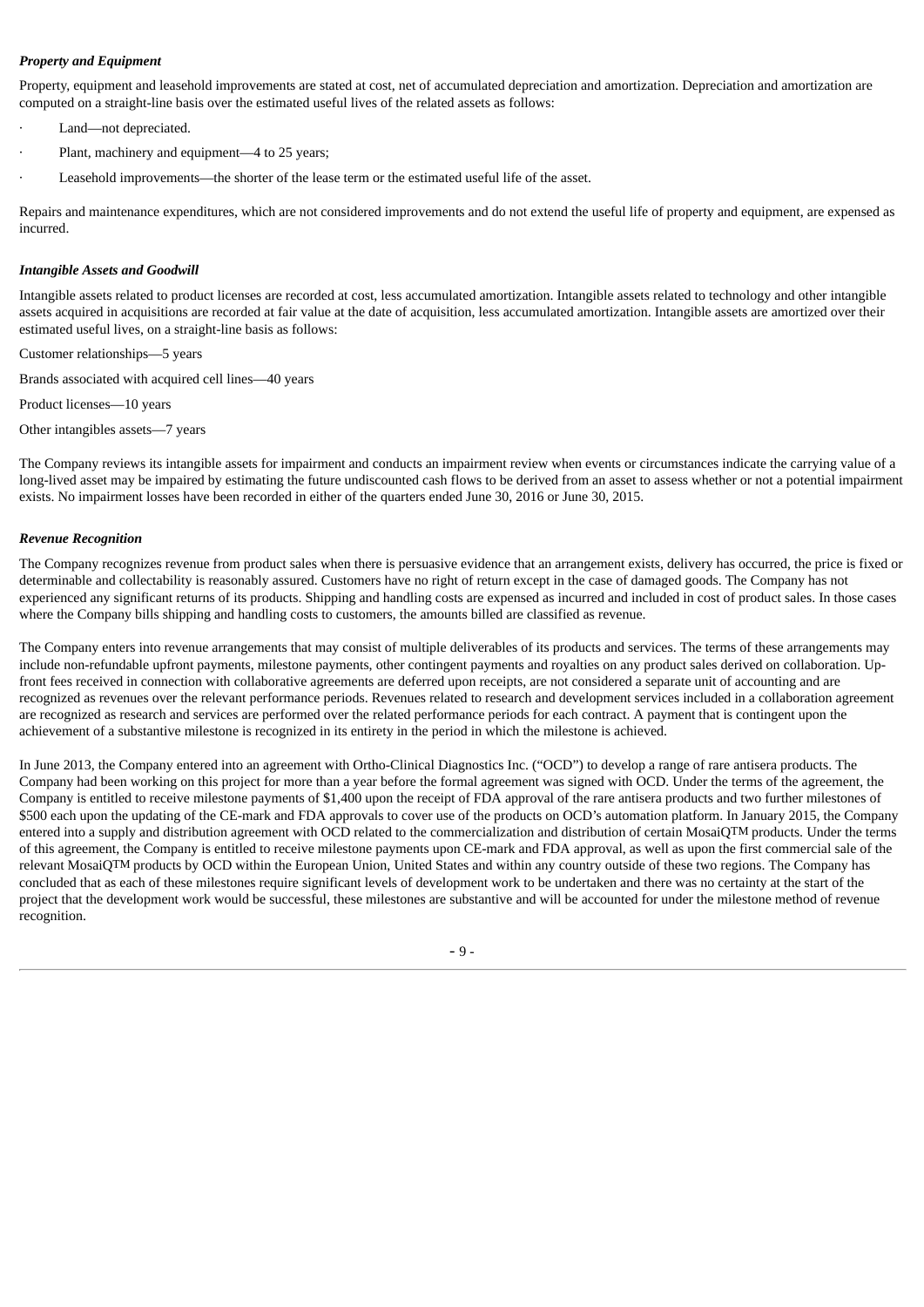## *Research and Development*

Research and development expenses consist of costs incurred for company-sponsored and collaborative research and development activities. These costs include direct and research-related overhead expenses. The Company expenses research and development costs, including the expenses for research under collaborative agreements, as such costs are incurred. Where government grants or tax credits are available, the income concerned is included as a credit against the related expense.

## *Stock-Based Compensation*

Stock-based compensation cost is measured at the grant date based on the fair value of the award and is recognized as an expense on a straight-line basis over the requisite service period, which is generally the vesting period. The value of the portion of the award that is ultimately expected to vest is recognized as expense over the requisite service periods in the Company's Consolidated Statements of Comprehensive Loss.

In determining fair value of the stock-based compensation payments, the Company uses the Black–Scholes model and a single option award approach for share options and a barrier option pricing model for multi-year performance based restricted share units ("MRSUs"), both of which require the input of subjective assumptions. These assumptions include: the fair value of the underlying share, estimating the length of time employees will retain their awards before exercising them (expected term), the estimated volatility of the Company's ordinary shares price over the expected term (expected volatility), risk-free interest rate (interest rate), expected dividends and the number of shares subject to awards that will ultimately not complete their vesting requirements (forfeitures).

## *Pension Obligation*

The Company maintains a pension plan covering employees in Switzerland pursuant to the requirements of Swiss pension law. Certain aspects of the plan require that it be accounted for as a defined benefit plan pursuant to Accounting Standards Codification Topic, 715 *Compensation – Retirement Benefits* ("ASC 715"). The Company recognizes an asset for the plan's overfunded status or a liability for the plan's underfunded status in its Consolidated Balance Sheets. Additionally, the Company measures the plan's assets and obligations that determine its funded status as of the end of the year and recognizes the change in the funded status within ''Accumulated other comprehensive loss''.

The Company uses an actuarial valuation to determine its pension benefit costs and credits. The amounts calculated depend on a variety of key assumptions, including discount rates and expected return on plan assets. Details of the assumptions used to determine the net funded status are set out in the notes to the Company's March 31, 2016 financial statements. The Company's pension plan assets are assigned to their respective levels in the fair value hierarchy in accordance with the valuation principles described in the ''Fair Value of Financial Instruments'' section above.

The Swiss pension arrangements were in place at March 31, 2015, but given the limited number of plan members, the accounting provisions of ASC 715 were not applied in the year ended March 31, 2015 or in the amounts originally reported for the quarter ended June 30, 2015. During the quarter ended March 31, 2016, the Company began to apply the accounting provisions of ASC 715 for its Swiss pension arrangements to account for the arrangements as a defined benefit plan. The Company's Condensed Consolidated Statements of Comprehensive Loss have been adjusted for the quarter ended June 30, 2015 to reflect the adoption of the provisions of ASC 715 with effect from April 1, 2015. The impact of this adjustment is the inclusion of a pension benefit obligation provision amounting to \$1,747 in Other comprehensive income (loss) for the quarter ended June 30, 2015 where an amount for this provision was not previously reported. Therefore, there are consequent changes of \$1,747 to Other comprehensive loss, net and Comprehensive loss for the previously reported quarter. This adjustment had no impact on, the results of operations or liquidity for the quarter ended June 30, 2015.

## *Debt Issuance Costs*

On September 30, 2015, the Company elected to adopt early the requirements of Accounting Standards Update 2015-03, Interest — Imputation of Interest (Subtopic 835-30) — Simplifying the Presentation of Debt Issuance Costs, which requires that debt issuance costs related to a recognized debt liability be presented in the balance sheet as a direct deduction from the debt liability rather than as an asset. In view of the refinancing of the Company's secured credit facility on August 3, 2015 (see note 4), the Company believed that it was preferable to adopt this presentation in the year of refinancing in order to reflect more accurately the assets of the Company and the substance of the financing arrangements.

**Note 3. Intangible Assets**

## $-10-$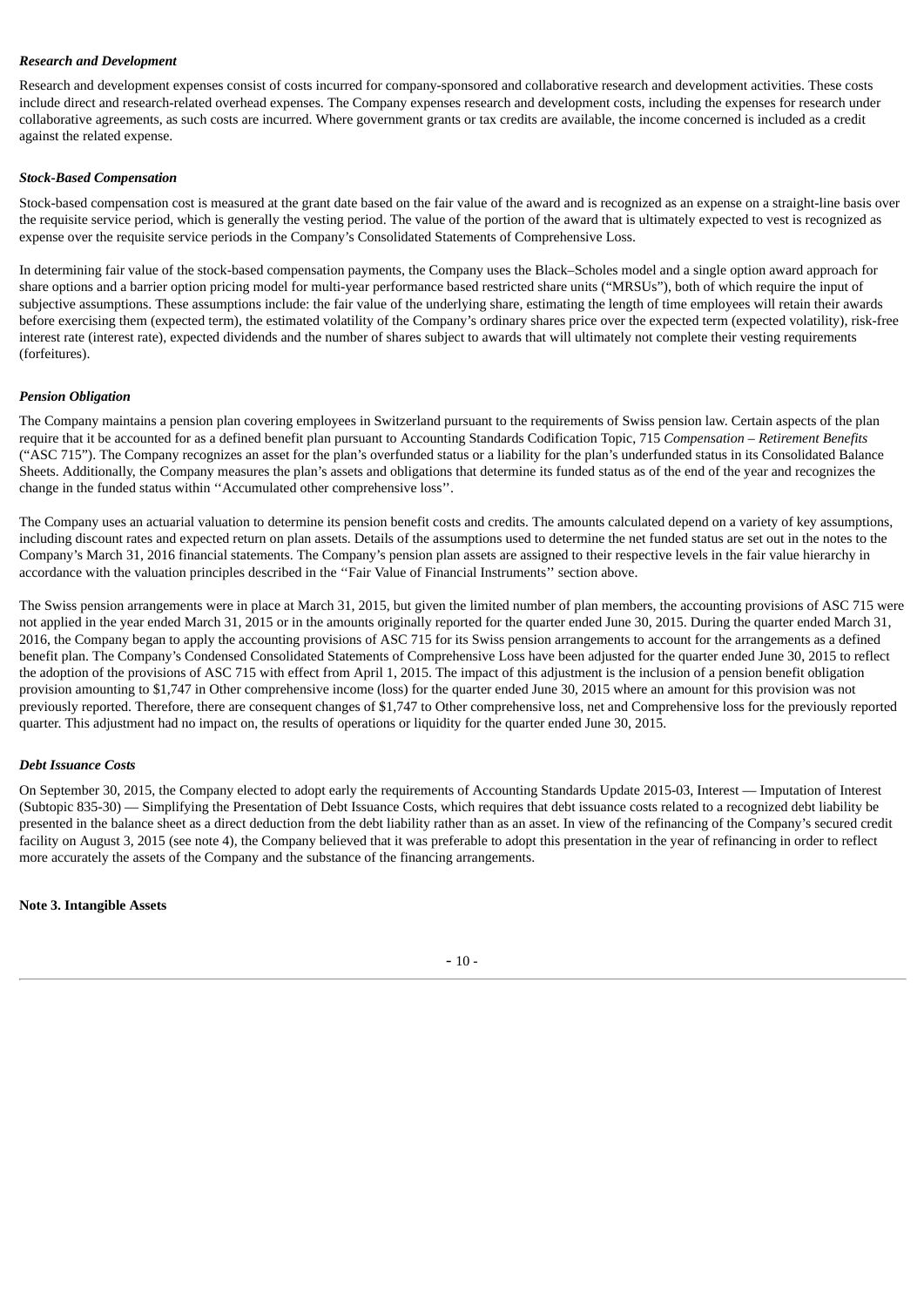|                                            | <b>Gross</b><br>Carrying<br>Amount | <b>Accumulated</b><br>Amortization |         |  | <b>Net Carrying</b><br>Amount | Weighted<br>Ave.<br><b>Remaining</b><br><b>Useful Life</b> |  |
|--------------------------------------------|------------------------------------|------------------------------------|---------|--|-------------------------------|------------------------------------------------------------|--|
| Customer relationships                     | 2,636                              |                                    | (2,636) |  |                               |                                                            |  |
| Brands associated with acquired cell lines | 544                                |                                    | (120)   |  | 424                           | 31.1 years                                                 |  |
| <b>Product licenses</b>                    | 697                                |                                    | (302)   |  | 395                           | 5.7 years                                                  |  |
| Other intangibles                          | 171                                |                                    | (171)   |  |                               |                                                            |  |
| Total                                      | 4,048                              |                                    | (3,229) |  | 819                           | 18.8 years                                                 |  |

|                                            | <b>March 31, 2016</b>       |                                    |          |     |                               |                                                     |  |  |  |
|--------------------------------------------|-----------------------------|------------------------------------|----------|-----|-------------------------------|-----------------------------------------------------|--|--|--|
|                                            | Gross<br>Carrying<br>Amount | Accumulated<br><b>Amortization</b> |          |     | <b>Net Carrying</b><br>Amount | Weighted<br>Ave.<br>Remaining<br><b>Useful Life</b> |  |  |  |
| Customer relationships                     | 2,829                       |                                    | (2,829)  | - S |                               |                                                     |  |  |  |
| Brands associated with acquired cell lines | 583                         |                                    | (125)    |     | 458                           | 31.4 years                                          |  |  |  |
| <b>Product licenses</b>                    | 748                         |                                    | (304)    |     | 444                           | 5.9 years                                           |  |  |  |
| Other intangibles                          | 184                         |                                    | (184)    |     |                               |                                                     |  |  |  |
| Total                                      | 4,344                       |                                    | (3, 442) |     | 902                           | 18.9 years                                          |  |  |  |

## **Note 4. Debt**

Long-term debt comprises:

|                                                             |  | <b>June 30,</b><br>2016 | March 31,<br>2016 |         |
|-------------------------------------------------------------|--|-------------------------|-------------------|---------|
| Total debt                                                  |  | 30,000                  |                   | 30,000  |
| Less current portion                                        |  | (4,000)                 |                   | (1,000) |
| Long-term debt                                              |  | 26,000                  |                   | 29,000  |
| Fee due on final repayment of facility                      |  | 1,350                   |                   | 1,350   |
| Deferred debt costs, net of amortization                    |  | (1, 413)                |                   | (1,534) |
| Fair value of associated share warrant, net of amortization |  | (799)                   |                   | (906)   |
|                                                             |  | 25,138                  |                   | 27,910  |

On August 3, 2015, the Company drew down \$30,000 under a new secured credit facility agreement with MidCap Financial Trust. The facility is repayable over a four year period with no repayments until March 1, 2017 when the first of 30 equal monthly repayments is due. If the Company achieves CE Mark approvals for the MosaiQTM instrument and blood grouping consumable, the facility is repayable over a four year period with no repayments until September 1, 2017 when the first of 24 equal monthly repayments is due. The facility bears interest at LIBOR plus 6.7%. The LIBOR rate applicable is the higher of the actual market rate from time to time or 2.0%.

At June 30, 2016, the outstanding debt is repayable as follows:

| Within 1 year         | 4,000  |
|-----------------------|--------|
| Between 1 and 2 years | 12,000 |
| Between 2 and 3 years | 12,000 |
| Between 3 and 4 years | 2,000  |
| Total debt            | 30,000 |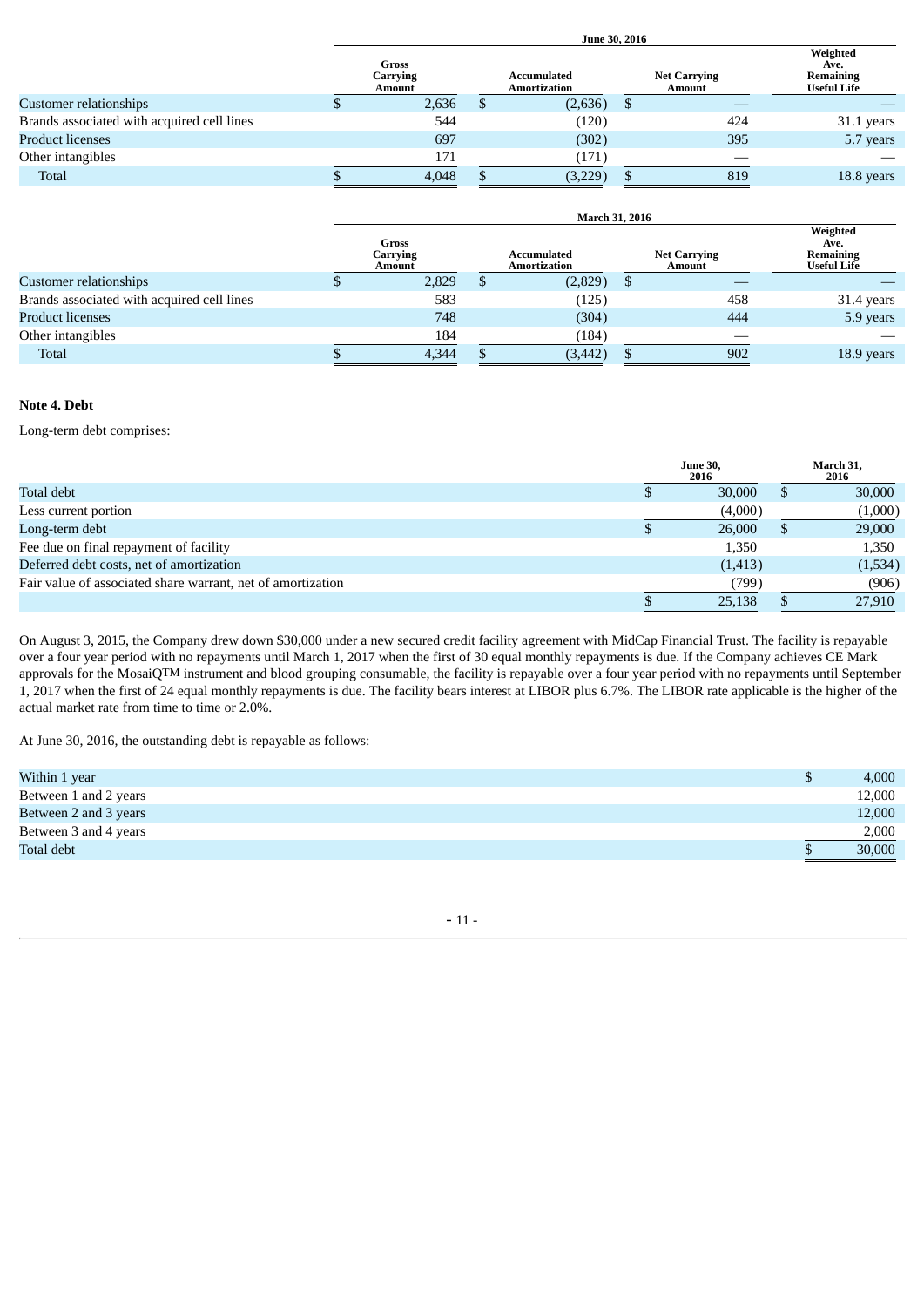## **Note 5. Consolidated Balance Sheet Detail**

## *Inventory*

The following table summarizes inventory by category for the dates presented:

|                   |   | <b>June 30,</b><br>2016 | March 31,<br>2016 |        |  |
|-------------------|---|-------------------------|-------------------|--------|--|
| Raw materials     | J | 9,212                   |                   | 8,693  |  |
| Work in progress  |   | 2,191                   |                   | 2,266  |  |
| Finished goods    |   | 1,371                   |                   | 1,625  |  |
| Total inventories |   | 12,774                  |                   | 12,584 |  |

Inventory at June 30, 2016, included \$7,836 of raw materials and \$245 of work in progress related to the MosaiQTM project. Inventory at March 31, 2016, included \$7,099 of raw materials related to the MosaiQTM project.

## *Property and equipment*

The following table summarizes property and equipment by categories for the dates presented:

|                                   | <b>June 30,</b><br>2016 | March 31,<br>2016 |         |
|-----------------------------------|-------------------------|-------------------|---------|
| Land                              | 1,379                   |                   | 1,480   |
| Plant and machinery               | 44,160                  |                   | 42,375  |
| Leasehold improvements            | 22,440                  |                   | 19,440  |
| Total property and equipment      | 67.979                  |                   | 63,295  |
| Less: accumulated depreciation    | (8, 158)                |                   | (6,180) |
| Total property and equipment, net | 59,821                  |                   | 57,115  |

Depreciation expenses were \$2,263 and \$376 in the quarters ended June 30, 2016 and June 30, 2015, respectively.

## *Accrued compensation and benefits*

Accrued compensation and benefits consist of the following:

|                                         | <b>June 30,</b><br>2016 | March 31,<br>2016 |       |  |
|-----------------------------------------|-------------------------|-------------------|-------|--|
| Salary and related benefits             | 564                     |                   | 113   |  |
| Accrued vacation                        | 400                     |                   | 351   |  |
| Accrued payroll taxes                   | 1,065                   |                   | 830   |  |
| Accrued incentive payments              | 945                     |                   | 2,000 |  |
| Total accrued compensation and benefits | 2,974                   |                   | 3,294 |  |

## *Accrued expenses and other current liabilities*

Accrued expenses and other current liabilities consist of the following:

|                                                      | <b>June 30,</b><br>2016 |       |  | March 31,<br>2016 |
|------------------------------------------------------|-------------------------|-------|--|-------------------|
| Accrued legal and professional fees                  |                         | 881   |  | 102               |
| Accrued interest                                     |                         | 217   |  | 225               |
| Goods received not invoiced                          |                         | 1,399 |  | 911               |
| Accrued capital expenditure                          |                         | 3,148 |  | 2,253             |
| Accrued development expenditure                      |                         | 1,576 |  | 3,533             |
| Other accrued expenses                               |                         | 1,882 |  | 2,156             |
| Total accrued expenses and other current liabilities |                         | 9.103 |  | 9.180             |

- 12 -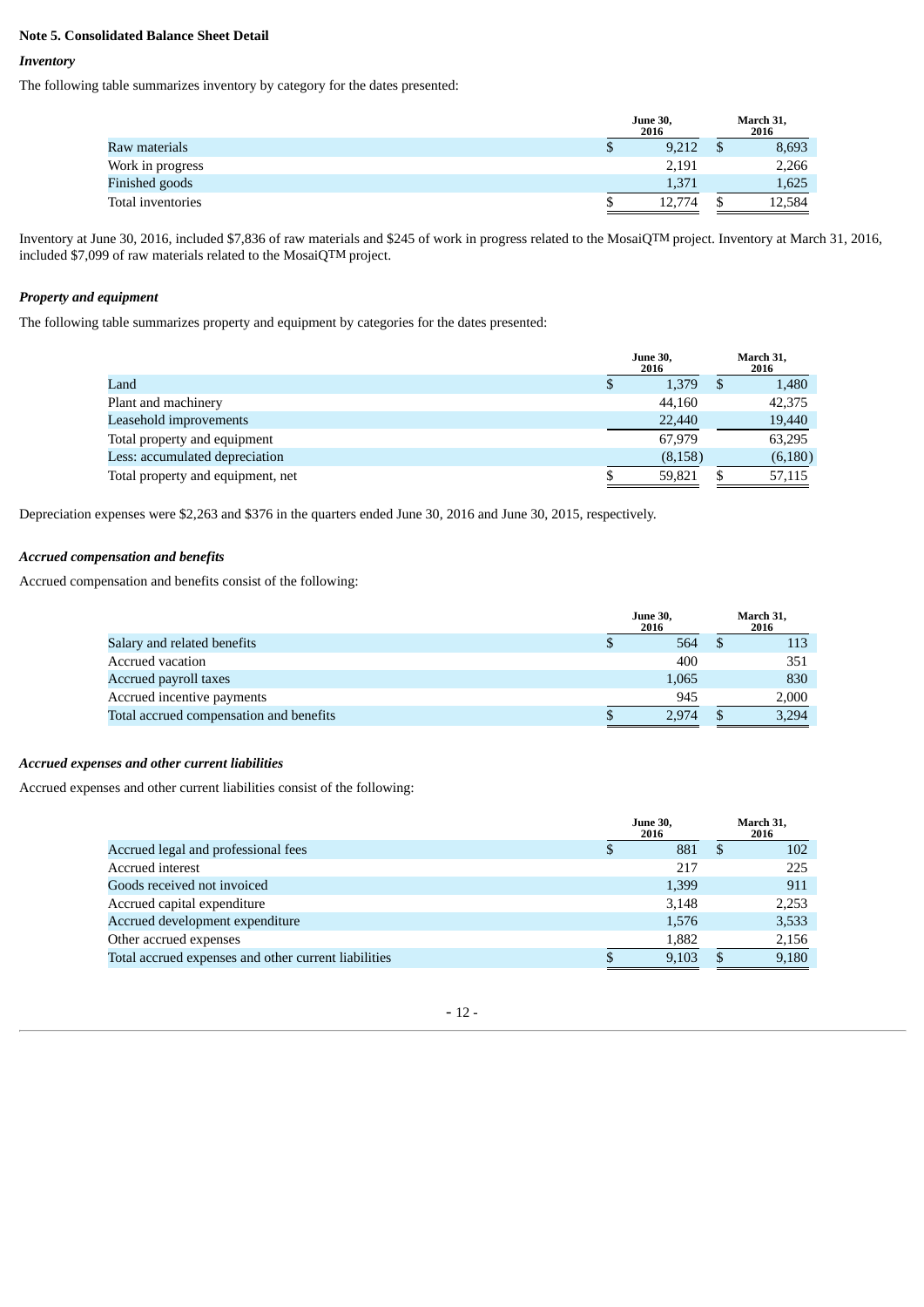## **Note 6. Commitments and Contingencies**

## *Government Grant*

In 2008, the Company was awarded research and development grant funding from Scottish Enterprise amounting to £1,791, for the development of MosaiQTM. The total grant claimed to June 30, 2016 is £1,790. The Company updates Scottish Enterprise periodically with the status of the project and, while the terms of the grant award provide for full repayment of the grant in certain circumstances, the Company does not consider that any repayment is likely.

## *Hedging arrangements*

The Company's subsidiary in the United Kingdom ("UK") has entered into six forward exchange contracts to sell \$500 and purchase pounds sterling at £1:\$1.50 in each calendar month through December 2016 as a hedge of its U.S. dollar denominated revenues and has entered into a further six contracts to sell \$500 and purchase pounds sterling at £1:\$1.40 in each calendar month from January 2017 through June 2017.

The following table summarizes the Company's assets and liabilities that are measured at fair value on a recurring basis, by level, within the fair value hierarchy:

|                                          |                | June 30, 2016 |    |                |                       |                |    |              |  |  |
|------------------------------------------|----------------|---------------|----|----------------|-----------------------|----------------|----|--------------|--|--|
|                                          | Level 1        |               |    | <b>Level 2</b> | <b>Level 3</b>        |                |    | <b>Total</b> |  |  |
| Assets:                                  |                |               |    |                |                       |                |    |              |  |  |
| Pension plan assets (1)                  | \$             |               | \$ | 5,213          | \$                    |                | S  | 5,213        |  |  |
| Total assets measured at fair value      | \$             |               | \$ | 5,213          | \$                    |                | \$ | 5,213        |  |  |
|                                          |                | June 30, 2016 |    |                |                       |                |    |              |  |  |
|                                          | Level 1        |               |    | Level 2        |                       | Level 3        |    | <b>Total</b> |  |  |
| Liabilities:                             |                |               |    |                |                       |                |    |              |  |  |
| Foreign currency forward contracts (2)   | \$             |               | \$ | 453            | \$                    |                | \$ | 453          |  |  |
| Total liabilities measured at fair value | \$             |               | \$ | 453            | $\mathbf{s}$          |                | \$ | 453          |  |  |
|                                          |                |               |    |                | <b>March 31, 2016</b> |                |    |              |  |  |
|                                          | Level 1        |               |    | Level 2        |                       | Level 3        |    | <b>Total</b> |  |  |
| Assets:                                  |                |               |    |                |                       |                |    |              |  |  |
| Pension plan assets (1)                  | \$             |               | \$ | 4,455          | \$                    |                | \$ | 4,455        |  |  |
| Total assets measured at fair value      | \$             |               | \$ | 4,455          | \$                    |                | \$ | 4,455        |  |  |
|                                          |                |               |    |                |                       |                |    |              |  |  |
|                                          |                |               |    |                | March 31, 2016        |                |    |              |  |  |
|                                          | <b>Level 1</b> |               |    | <b>Level 2</b> |                       | <b>Level 3</b> |    | <b>Total</b> |  |  |
| Liabilities:                             |                |               |    |                |                       |                |    |              |  |  |

| Foreign currency forward contracts (2)   |  | 190 |  | L9C |
|------------------------------------------|--|-----|--|-----|
| Fair value of share warrants             |  |     |  |     |
| Total liabilities measured at fair value |  | 190 |  | 190 |

(1) The fair value of pension plan assets has been determined as the surrender value of the portfolio of active insured employees held within the Swiss Life collective investment fund. See Note 9, "Defined Pension Benefit Plans".

(2) The fair value of foreign currency forward contracts has been determined by calculating the present value of future cash flows, estimated using market-based observable inputs including forward and spot exchange rates and interest rate curves obtained from third party market price quotations.

- 13 -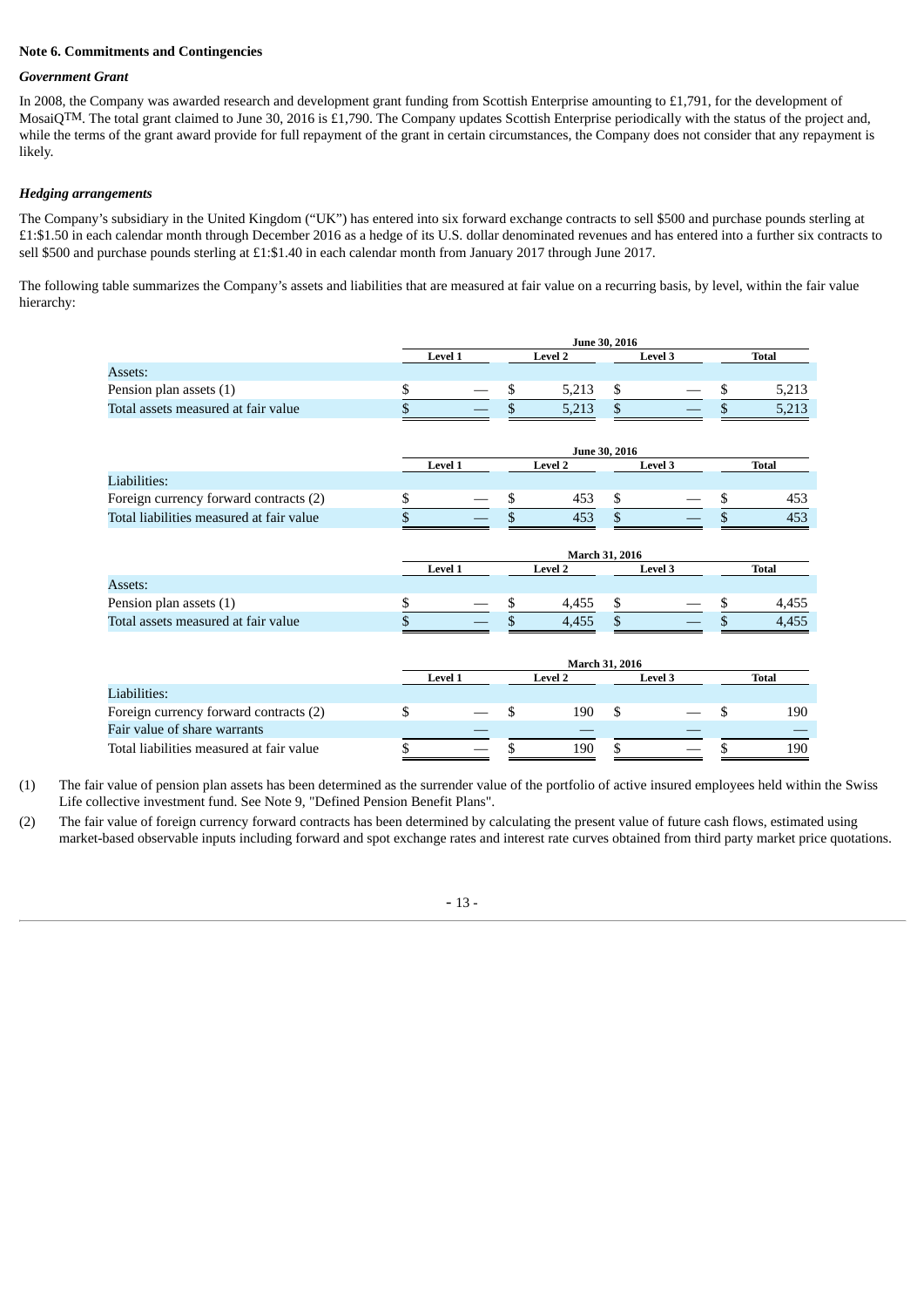## **Note 7. Ordinary and Preference Shares**

## *Ordinary Shares*

The Company's issued and outstanding ordinary shares were as follows:

|                 | <b>Shares Issued</b><br>and Outstanding |                   |    |           |
|-----------------|-----------------------------------------|-------------------|----|-----------|
|                 | <b>June 30,</b><br>2016                 | March 31,<br>2016 |    | Par value |
| Ordinary shares | 25,413,950                              | 25,408,950        | D  |           |
| Total           | 25,413,950                              | 25,408,950        | \$ |           |

## *Preference shares*

The Company's issued and outstanding preference shares consist of the following:

|                          |                         | <b>Shares Issued</b><br>and Outstanding |    |                         | Liquidation<br>amount per share |                   |  |  |
|--------------------------|-------------------------|-----------------------------------------|----|-------------------------|---------------------------------|-------------------|--|--|
|                          | <b>June 30,</b><br>2016 | March 31,<br>2016                       |    | <b>June 30,</b><br>2016 |                                 | March 31,<br>2016 |  |  |
| 7% Cumulative Redeemable |                         |                                         |    |                         |                                 |                   |  |  |
| Preference shares        | 666,665                 | 666.665                                 | \$ | 24.73                   |                                 | 24.34             |  |  |
| Total                    | 666.665                 | 666,665                                 |    |                         |                                 |                   |  |  |

## **Note 8. Share-Based Compensation**

The Company records share-based compensation expense in respect of options, multi-year performance based restricted share units ("MRSUs") and restricted share units ("RSUs") issued under its share incentive plans. Share-based compensation expense amounted to \$898 and \$337 in the quarters ended June 30, 2016 and June 30, 2015 respectively.

## *Share option activity*

The following table summarizes share option activity:

|                              | <b>Number</b><br>of Share<br><b>Options</b><br>Outstanding | Weighted<br>Average<br><b>Exercise Price</b> | Weighted<br>Average<br><b>Remaining</b><br><b>Contractual Life</b><br>(Months) |
|------------------------------|------------------------------------------------------------|----------------------------------------------|--------------------------------------------------------------------------------|
| Outstanding — March 31, 2016 | 1,589,938                                                  | 7.86                                         | 96                                                                             |
| Granted                      | 214,700                                                    | 11.92                                        | 120                                                                            |
| Exercised                    |                                                            |                                              |                                                                                |
| Forfeited                    | (2,100)                                                    | 12.83                                        |                                                                                |
| Outstanding — June 30, 2016  | 1,802,538                                                  | 8.34                                         | 96                                                                             |
| Exercisable — June 30, 2016  | 1,040,284                                                  | \$<br>5.79                                   | 89                                                                             |

The closing price of the Company's ordinary shares on The NASDAQ Global Market on June 30, 2016 was \$7.75.

The following table summarizes the options granted in the current financial year with their exercise prices, the fair value of ordinary shares as of the applicable grant date, and the intrinsic value:

|                 |                        |                       |       |   | Ordinary              |   |                  |                       |                 |  |  |
|-----------------|------------------------|-----------------------|-------|---|-----------------------|---|------------------|-----------------------|-----------------|--|--|
|                 |                        |                       |       |   | <b>Shares</b>         |   | <b>Per Share</b> |                       |                 |  |  |
|                 |                        |                       |       |   | <b>Fair Value Per</b> |   | <b>Intrinsic</b> |                       |                 |  |  |
|                 | Number of              |                       |       |   |                       |   |                  | <b>Share at Grant</b> | <b>Value of</b> |  |  |
| Grant Date      | <b>Options Granted</b> | <b>Exercise Price</b> |       |   | Date                  |   | <b>Options</b>   |                       |                 |  |  |
| 2016<br>June 1. | 214,700                |                       | 11.92 | Œ | 11.92                 | D | 4.86             |                       |                 |  |  |

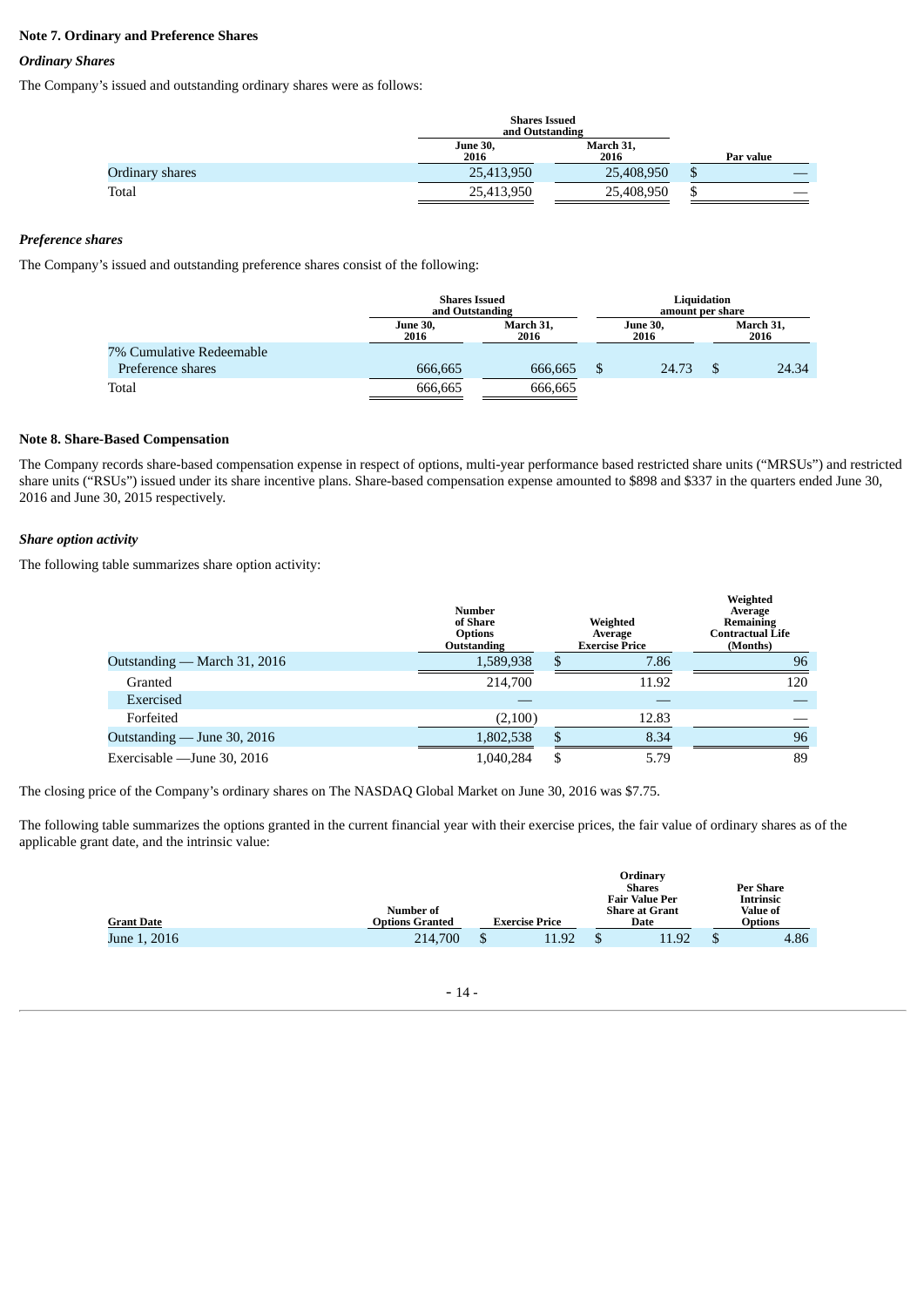## *Determining the fair value of share incentive awards*

The fair value of each share incentive grant was determined by the Company using the Black-Scholes options pricing model.

Assumptions used in the option pricing models are discussed below. Each of these inputs is subjective and generally requires significant judgment to determine.

*Expected volatility*. The expected volatility was based on the historical share volatilities of a number of the Company's publicly listed peers over a period equal to the expected terms of the options as the Company did not have a sufficient trading history to use the volatility of its own ordinary shares.

*Fair value of ordinary shares.* The fair value of the ordinary shares is based upon the closing price of the Company's shares on The NASDAQ Global Market on the last trading day prior to the date of grant.

*Risk-Free Interest Rate.* The risk-free interest rate is based on the US Treasury 10-year bond yield in effect at the time of grant.

*Expected term.* The expected term is determined after giving consideration to the contractual terms of the share-based awards, graded vesting schedules ranging from one to three years and expectations of future employee behavior as influenced by changes to the terms of its share-based awards.

*Expected dividend.* According to the terms of the awards, the exercise price of the options is adjusted to take into account any dividends paid. As a result dividends are not required as an input to the model, as these reductions in the share price are offset by a corresponding reduction in exercise price.

A summary of the assumptions applicable to the share options issued in the current financial year is as follows:

|                                   | <b>June 1, 2016</b> |         |
|-----------------------------------|---------------------|---------|
| Risk-free interest rate           |                     | 1.83%   |
| Expected lives (years)            |                     |         |
| Volatility                        |                     | 59.10%  |
| Dividend yield                    |                     |         |
| Grant date fair value (per share) | \$                  | 11.92   |
| Number granted                    |                     | 214,700 |

The Company awarded 142,000 MRSUs on June 1, 2016. These MRSUs will vest if the volume weighted average price of the Company's ordinary shares exceeds \$40 for a continuous twenty day period between April 1, 2018 and December 31, 2018. The Company determined the grant date fair value of the MRSUs using a barrier option pricing model with the same grant date fair value per share, risk free interest rate, volatility and dividend yield assumptions as the options awarded on the same date. This resulted in a grant date fair value of \$4.34 per MRSU on June 1, 2016. On June 1, 2016 the Company issued 165,000 RSUs which will vest if specific sales performance targets are met prior to December 31, 2022. The Company expects these performance targets to be met and share based compensation expense is being recognized on these awards over the period to the date when the sales performance targets are expected to be achieved. The Company also issued 39,800 RSUs on June 1, 2016, RSUs which vest over a three year period from the date of grant.

## **Note 9. Defined Benefit Pension Plans**

The Company's Swiss subsidiary has a fully insured pension plan managed by Swiss Life. The costs of this plan were:

|                                          | <b>Quarter Ended</b> |  |               |  |
|------------------------------------------|----------------------|--|---------------|--|
|                                          | <b>June 30, 2016</b> |  | June 30, 2015 |  |
| Employer service cost                    | 344                  |  | 120           |  |
| Interest cost                            | 10                   |  | 6             |  |
| Expected return on plan assets           | (15)                 |  | (6)           |  |
| Amortization of actuarial (gains) losses | 44                   |  |               |  |
| Net pension cost for the year            | 383                  |  | 120           |  |

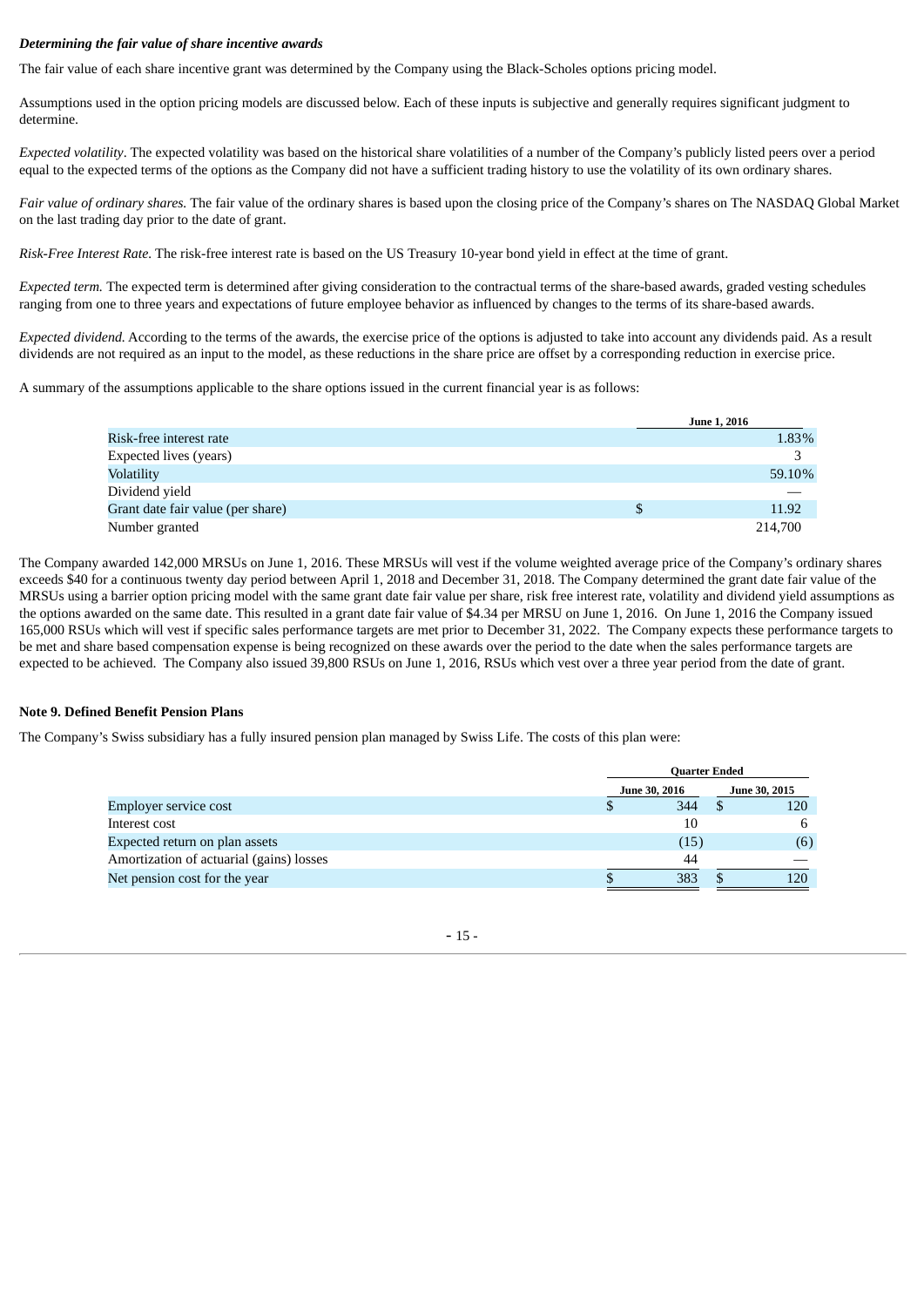The employer contributions paid in the quarters ended June 30, 2016 and 2015 were \$196 and \$122, respectively. The estimated employer contributions for the fiscal year ending March 31, 2017 are \$658.

#### **Note 10. Net Loss Per Share**

In accordance with ASC 260 "Earnings Per Share", basic earnings available to ordinary shareholders per share is computed based on the weighted average number of ordinary shares outstanding during each period. Diluted earnings available to ordinary shareholders per share is computed based on the weighted average number of ordinary shares outstanding during each period, plus potential ordinary shares considered outstanding during the period, as long as the inclusion of such shares is not anti-dilutive. Potential ordinary shares consist of the incremental ordinary shares issuable upon the exercise of share options (using the treasury shares method), the warrants to acquire ordinary shares and the ordinary shares issuable upon vesting of the MRSUs and RSUs.

The following table sets forth the computation of basic and diluted earnings per ordinary share.

|                                                                 |                 | <b>Quarter ended</b> |  |            |  |  |  |  |
|-----------------------------------------------------------------|-----------------|----------------------|--|------------|--|--|--|--|
|                                                                 | <b>June 30,</b> |                      |  |            |  |  |  |  |
|                                                                 |                 | 2016                 |  | 2015       |  |  |  |  |
| <b>Numerator:</b>                                               |                 |                      |  |            |  |  |  |  |
| Net loss                                                        |                 | (16,235)             |  | (10, 154)  |  |  |  |  |
| Net loss available to ordinary shareholders - basic and diluted |                 | (16, 235)            |  | (10, 154)  |  |  |  |  |
| Denominator:                                                    |                 |                      |  |            |  |  |  |  |
| Weighted-average shares outstanding - basic and diluted         |                 | 25,410,598           |  | 17,025,631 |  |  |  |  |
| Loss per share - basic and diluted                              |                 | (0.64)               |  | (0.60)     |  |  |  |  |

The following table sets out the numbers of ordinary shares excluded from the above computation of earnings per share at June 30, 2016 and June 30, 2015 as their inclusion would have been anti-dilutive.

|                                                                 | <b>June 30,</b><br>2016 | <b>June 30,</b><br>2015 |
|-----------------------------------------------------------------|-------------------------|-------------------------|
| Ordinary shares issuable on exercise of options to purchase     |                         |                         |
| ordinary shares                                                 | 1,802,538               | 1,514,537               |
| Restricted share units awarded, including the multi-year        |                         |                         |
| performance related restricted share units                      | 579,495                 | 197,000                 |
| Ordinary shares issuable on exercise of warrants at \$16.14 per |                         |                         |
| share                                                           | 111,525                 |                         |
| Ordinary shares issuable on exercise of warrants at \$9.37 per  |                         |                         |
| share                                                           | 64,000                  | 64,000                  |
| Ordinary shares issuable on exercise of warrants at \$8.80 per  |                         |                         |
| share                                                           |                         | 3,933,865               |
| Ordinary shares issuable on exercise of pre-funded warrants at  |                         |                         |
| \$0.01 per share                                                | 850,000                 | 850,000                 |
|                                                                 | 3,407,558               | 6.559.402               |

## **Note 11. Subsequent Events**

On July 19, 2016, the Company issued 850,000 ordinary shares as a result of the exercise of the 850,000 pre-funded warrants exercisable at \$0.01 per share. The consideration received from the exercise of the warrants was \$8.

On August 3, 2016, the Company completed a public offering of 3,220,000 of its ordinary shares at a price of \$5.50 per share. The net proceeds from this offering were \$16.3 million net of underwriting discounts and other offering expenses.

On August 5, 2016, the Group amended its secured credit facility with MidCap Financial Trust. The amendments made the second tranche of \$5.0 million available for immediate drawdown where previously it was conditional on the Company obtaining European CE Mark for the MosaiQTM instrument and blood grouping consumable, removed the covenant to maintain minimum cash balances of \$10 million and increased certain fees payable to MidCap.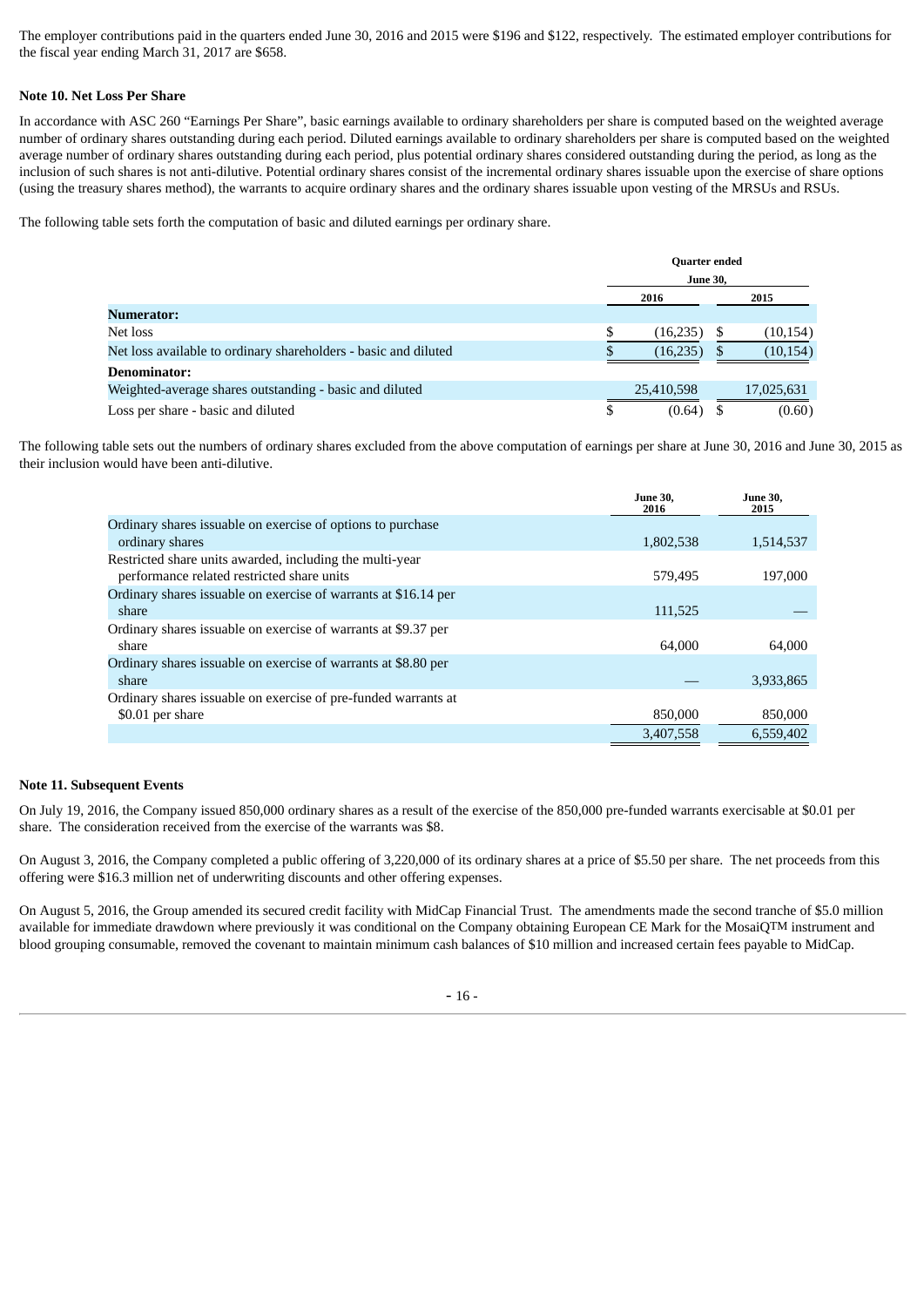## <span id="page-18-0"></span>**Item 2. Management's Discussion and Analysis of Financial Condition and Results of Operations**

The following discussion should be read in conjunction with the corresponding section of our Annual Report on Form 10-K for the year ended March 31, *2016 filed with the Securities and Exchange Commission on May 31, 2016.*

The information set forth and discussed below for the quarters ended June 30, 2016 and June 30, 2015 is derived from the Condensed Consolidated Financial Statements included under Item 1 above. The financial information set forth and discussed below is unaudited but includes all adjustments (consisting of normal recurring adjustments) that our management considers necessary for a fair presentation of the financial position and the operating results and cash flows for those periods. Our results of operations for a particular quarter may not be indicative of the results that may be expected for other quarters or the *entire year.*

## **Overview**

We were incorporated in Jersey, Channel Islands on January 28, 2012. On February 16, 2012, we acquired the entire issued share capital of Alba Bioscience Limited (or Alba), Quotient Biodiagnostics, Inc. (or QBDI) and QBD (QSIP) Limited (or QSIP) from Quotient Biodiagnostics Group Limited (or QBDG), our predecessor.

The acquisition of Alba, QBDI and QSIP by us is treated for accounting purposes as a combination of entities under common control as these entities were all controlled by QBDG prior to their acquisition by us. We recognized the assets and liabilities of Alba, QBDI and QSIP at their carrying amounts in the financial statements of those companies. We are a continuation of QBDG and its subsidiaries and, accordingly, our consolidated financial statements include the assets, liabilities and results of operations of the subsidiaries transferred since their inception.

## **Our Business**

We are a commercial-stage diagnostics company committed to reducing healthcare costs and improving patient care through the provision of innovative tests within established markets. Our initial focus is on blood grouping and donor disease screening, which is commonly referred to as transfusion diagnostics. Blood grouping involves specific procedures performed at donor or patient testing laboratories to characterize blood, which includes antigen typing and antibody identification. Disease screening involves the screening of donor blood for unwanted pathogens using two different methods, a serological approach (testing for specific antigens or antibodies) and a molecular approach (testing for DNA or RNA).

We have over 30 years of experience developing, manufacturing and commercializing conventional reagent products used for blood grouping within the global transfusion diagnostics market. We are developing MosaiQ™, our proprietary technology platform, to better address the comprehensive needs of this large and established market. MosaiQ™ will initially comprise two separate consumables, one for blood grouping and one for serological disease screening, and a high-throughput instrument. We are also developing a third consumable for nucleic acid testing. We believe MosaiQ™ has the potential to transform transfusion diagnostics, significantly reducing the cost of blood grouping in the donor and patient testing environments, while improving patient outcomes.

We operate as one business segment with 355 employees in the United States, the United Kingdom and Switzerland as of June 30, 2016. Our principal markets are the United States, Europe and Japan. Based on the location of the customer, revenues outside the United States accounted for 53% and 55% of total revenue during the quarters ended June 30, 2016 and June 30, 2015, respectively.

We have incurred net losses and negative cash flows from operations in each year since we commenced operations in 2007. As of June 30, 2016, we had an accumulated deficit of \$124.5 million. We expect our operating losses to continue for at least the remainder of the current fiscal year as we continue our investment in the development and commercialization of MosaiQ™. For the quarter ended June 30, 2016, our total revenue was \$5.7 million and our net loss was \$16.2 million.

On April 30, 2014, we completed our initial public offering and issued 5,000,000 units at \$8.00 per unit. Each unit comprised one ordinary share and one warrant to acquire 0.8 of an ordinary share at an exercise price of \$8.80 per whole share. We raised \$40.0 million of equity share capital before issuance costs of approximately \$6.4 million. On May 27, 2014, our ordinary shares and warrants began trading separately on The NASDAQ Global Market and the units were delisted. During the period from our initial public offering to October 26, 2015 when the warrants expired, 4,981,052 of these warrants were exercised resulting in the issuance of 3,984,832 ordinary shares for \$35.1 million.

On November 25, 2014, we entered into subscription agreements with certain institutional and individual accredited investors for the private placement of 2,000,000 newly issued ordinary shares at a price of \$9.50 per share and 850,000 newly issued pre-funded warrants at a price of \$9.49 per warrant, amounting to an aggregate subscription price of approximately \$27.1 million. Each pre-

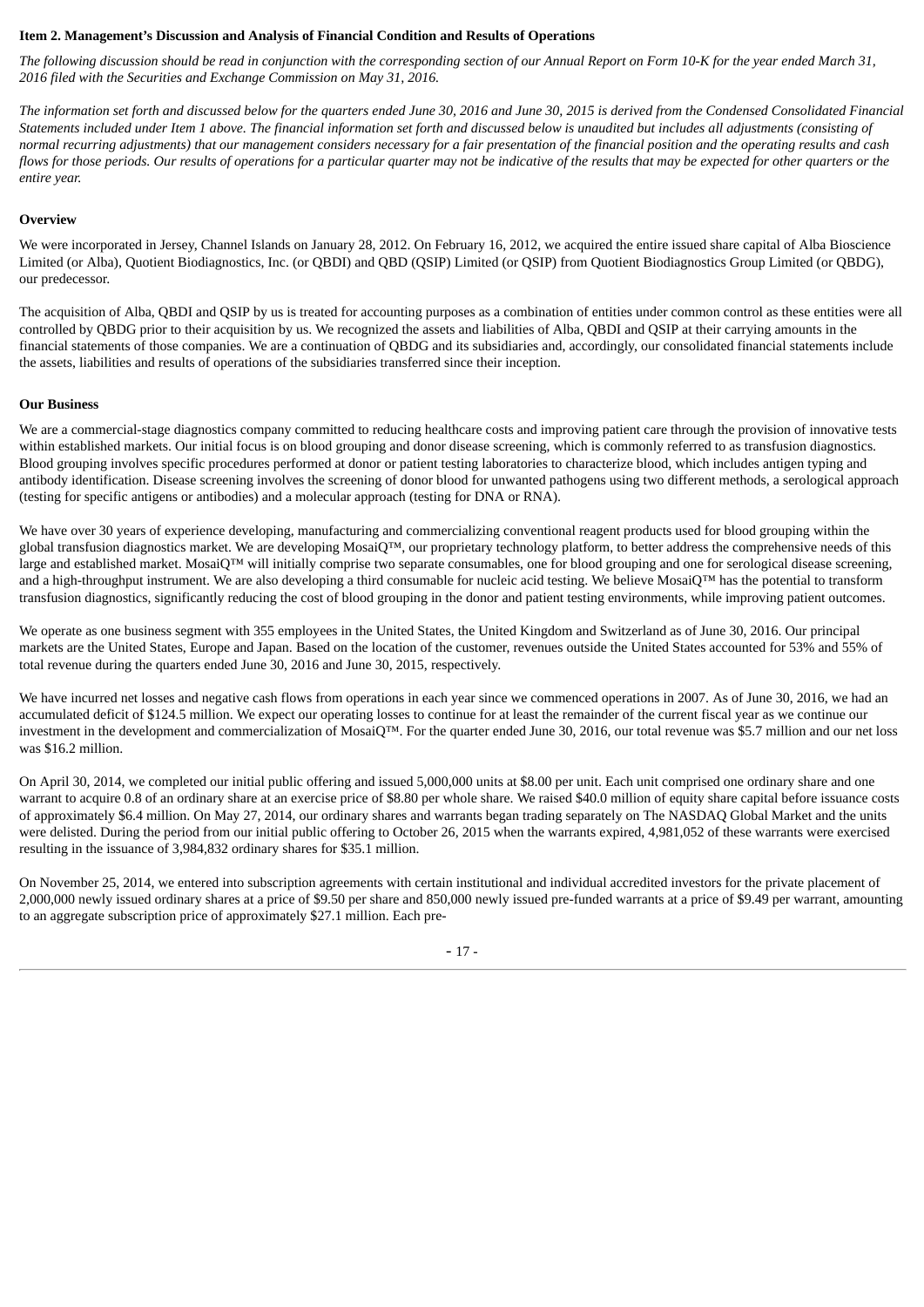funded warrant permitted the holder to subscribe for one new ordinary share at an exercise price of \$0.01 per pre-funded warrant. On July 19, 2016, we issued 850,000 ordinary shares as a result of the exercise of the 850,000 pre-funded warrants.

On January 29, 2015, we entered into a subscription agreement with Ortho-Clinical Diagnostics Finco S.Á.R.L., an affiliate of Ortho, for the private placement of 444,445 newly issued ordinary shares at a price of \$22.50 per share and 666,665 newly issued 7% cumulative redeemable preference shares, of no par value, at a price of \$22.50 per share, for an aggregate subscription price of approximately \$25 million.

On August 3, 2015, we entered into an amended agreement with MidCap Financial Trust ("MidCap") to expand our existing secured term loan facility from \$15.0 million to \$30.0 million. MidCap also agreed to make available, subject to certain conditions, additional credit facilities totaling \$20.0 million.

On February 10, 2016, we completed a public offering of 4,444,445 newly issued ordinary shares at a price of \$9.00 per share. The net proceeds from this offering were \$36.8 million, net of underwriting discounts and other offering expenses.

On August 3, 2016, we completed a public offering of 3,220,000 newly issued ordinary shares at a price of \$5.50 per share. The net proceeds from this offering were \$16.3 million, net of underwriting discounts and other offering expenses.

## **Revenue**

We generate revenue from the sale of conventional reagent products directly to hospitals, donor collection agencies and independent testing laboratories in the United States, the United Kingdom and to distributors in Europe and the rest of the world, and indirectly through sales to our original equipment manufacturer (or OEM) customers. We recognize revenues in the form of product sales when the goods are shipped. Products sold by standing purchase orders as a percentage of product sales revenue were 76% and 74% for quarters ended June 30, 2016 and June 30, 2015. We also provide product development services to our OEM customers. We recognize revenue from these contractual relationships in the form of product development fees, which are included in other revenues. For a description of our revenue recognition policies, see "—Critical Accounting Policies and Significant Judgments and Estimates—Revenue Recognition and Accounts Receivable."

Our revenue is denominated in multiple currencies. Sales in the United States and to certain of our OEM customers are denominated in U.S. Dollars. Sales in Europe and the rest of the world are denominated primarily in U.S. Dollars, Pounds Sterling or Euros. Our expenses are generally denominated in the currencies in which our operations are located, which are primarily in the United Kingdom, Switzerland and the United States. We operate globally and therefore changes in foreign currency exchange rates may become material to us in the future due to factors beyond our control. See "—Quantitative and Qualitative Disclosure About Market Risk—Foreign Currency Exchange Risk."

## **Cost of revenue and operating expenses**

Cost of revenue consists of direct labor expenses, including employee benefits, overhead expenses, material costs and freight costs, along with the depreciation of manufacturing equipment and leasehold improvements. Our gross profit represents total revenue less the cost of revenue and gross margin represents gross profit expressed as a percentage of total revenue. Our gross margin was 46% and 43% for the quarters ended June 30, 2016 and June 30, 2015, respectively. We expect our overall cost of revenue to increase in absolute U.S. Dollars as we continue to increase our product sales volumes. However, we also believe that we can achieve efficiencies in our manufacturing operations, primarily through increasing production volumes.

Our sales and marketing expenses include costs associated with our sales organization for conventional reagent products, including our direct sales force, as well as our marketing and customer service personnel. These expenses consist principally of salaries, commissions, bonuses and employee benefits, as well as travel costs related to our sales activities. These expenses also include direct and indirect costs associated with our product marketing activities. Starting April 1, 2016, these expenses also include the costs of the newly established MosaiQTM commercial team. We expense all sales and marketing costs as incurred. We expect sales and marketing expense to increase in absolute U.S. Dollars, primarily as a result of commissions on increased product sales in the United States and as we grow the MosaiQTM commercial team.

Our research and development expenses include costs associated with performing research, development, field trials and our regulatory activities, as well as production costs incurred in advance of the commercial launch of MosaiQTM. Research and development expenses include research personnel-related expenses, fees for contractual and consulting services, travel costs, laboratory supplies and depreciation of laboratory equipment.

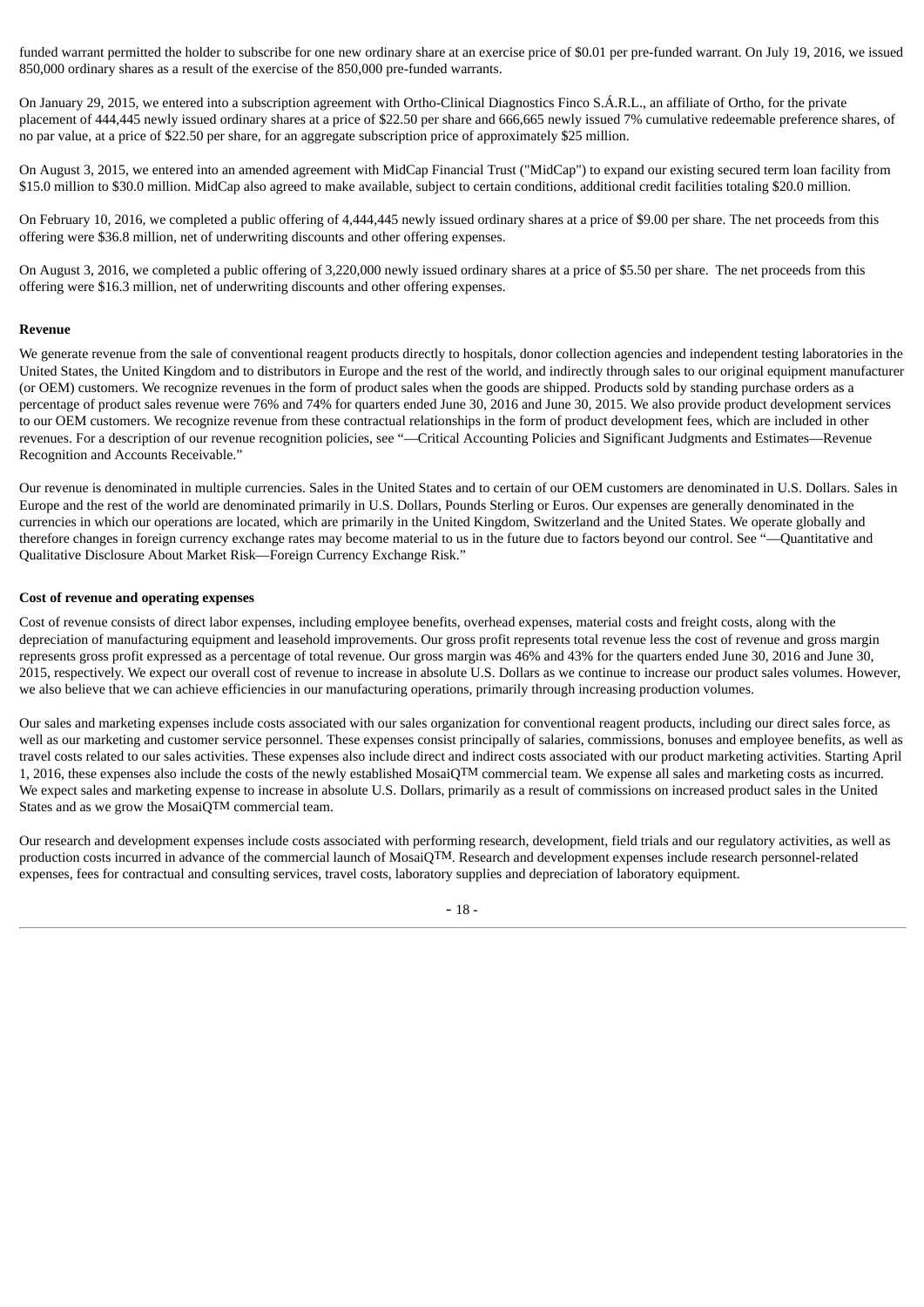We expense all research and development costs as incurred, net of government grants received and tax credits. Our UK subsidiary is able to claim certain tax credits on its research and development expenditures. Our research and development efforts are focused on developing new products and technologies for the global transfusion diagnostics market. We segregate research and development expenses for the MosaiQ™ project from expenses for other research and development projects. We do not maintain detailed records of these other costs by activity. For the fiscal year ending March 31, 2017, we expect overall research and development expense to increase in absolute U.S. Dollars as we focus on completing the development of MosaiQ™.

Our general and administrative expenses include costs for our executive, accounting and finance, legal, corporate development, information technology and human resources functions. We expense all general and administrative expenses as incurred. These expenses consist principally of salaries, bonuses and employee benefits for the personnel performing these functions, including travel costs. These expenses also include share-based compensation, professional service fees (such as audit, tax and legal fees), costs related to our Board of Directors, and general corporate overhead costs, which includes depreciation and amortization. We expect our general and administrative expenses to increase as our business develops and also due to the costs of operating as a public company, such as additional legal, accounting and corporate governance expenses, including expenses related to compliance with the Sarbanes-Oxley Act, directors' and officers' insurance premiums and investor relations expenses.

Net interest expense consists primarily of interest charges on our loan balances and the amortization of debt issuance costs, as well as accrued dividends on the 7% cumulative redeemable preference shares issued in January 2015. We amortize debt issuance costs over the life of the loan and report them as interest expense in our statements of operations.

Other income (expense), net consists primarily of realized exchange fluctuations resulting from the settlement of transactions in currencies other than the functional currencies of our businesses. Monetary assets and liabilities that are denominated in foreign currencies are measured at the period-end closing rate with resulting unrealized exchange fluctuations. The functional currencies of our businesses are Pounds Sterling, Swiss Francs and U.S. Dollars depending on the entity. In the quarter ended June 30, 2015, net other expense also includes the change in the fair value of the warrants issued in our initial public offering as mentioned below under "—Results of Operations— Comparison of the Quarters ended June 30, 2016 and 2015— Other income (expense)."

## **Results of Operations**

## *Comparison of the Quarters ended June 30, 2016 and 2015*

The following table sets forth, for the periods indicated, the amounts of certain components of our statements of operations and the percentage of total revenue represented by these items, showing period-to-period changes.

|                            | Quarter ended June 30, |              |    |                                    |              |    |               |      |  |
|----------------------------|------------------------|--------------|----|------------------------------------|--------------|----|---------------|------|--|
|                            | 2016                   |              |    | 2015                               |              |    | <b>Change</b> |      |  |
|                            | Amount                 | % of revenue |    | <b>Amount</b>                      | % of revenue |    | <b>Amount</b> | $\%$ |  |
| <b>Revenue:</b>            |                        |              |    | (in thousands, except percentages) |              |    |               |      |  |
| Product sales              | \$<br>5,717            | 100%         | \$ | 4,850                              | 100%         | \$ | 867           | 18%  |  |
| Other revenues             |                        | 0%           |    |                                    | 0%           |    |               | 0%   |  |
| Total revenue              | 5,717                  | 100%         |    | 4,850                              | 100%         |    | 867           | 18%  |  |
| Cost of revenue            | 3,091                  | 54%          |    | 2,751                              | 57%          |    | 340           | 12%  |  |
| Gross profit               | 2,626                  | 46%          |    | 2,099                              | 43%          |    | 527           | 25%  |  |
| <b>Operating expenses:</b> |                        |              |    |                                    |              |    |               |      |  |
| Sales and marketing        | 1,257                  | 22%          |    | 658                                | 14%          |    | 599           | 91%  |  |
| Research and development   | 11,801                 | 206%         |    | 6,810                              | 140%         |    | 4,991         | 73%  |  |
| General and administrative | 5,946                  | 104%         |    | 5,124                              | 106%         |    | 822           | 16%  |  |
| Total operating expenses   | 19,004                 | 332%         |    | 12,592                             | 260%         |    | 6,412         | 51%  |  |
| <b>Operating loss</b>      | (16, 378)              | $-286%$      |    | (10, 493)                          | $-216%$      |    | (5,885)       | 56%  |  |
| Other income (expense):    |                        |              |    |                                    |              |    |               |      |  |
| Interest expense, net      | (1,171)                | $-20%$       |    | (797)                              | $-16%$       |    | (374)         | 47%  |  |
| Other, net                 | 1,314                  | 23%          |    | 1,136                              | 23%          |    | 178           |      |  |
| Total other income, net    | 143                    | 3%           |    | 339                                | 7%           |    | (196)         |      |  |
| Loss before income taxes   | (16, 235)              | $-284%$      |    | (10, 154)                          | $-209%$      |    | (6,081)       | 60%  |  |
| Provision for income taxes |                        | $0\%$        |    |                                    | 0%           |    |               |      |  |
| Net loss                   | (16, 235)              | $-284%$      | \$ | (10, 154)                          | $-209%$      |    | (6,081)       | 60%  |  |

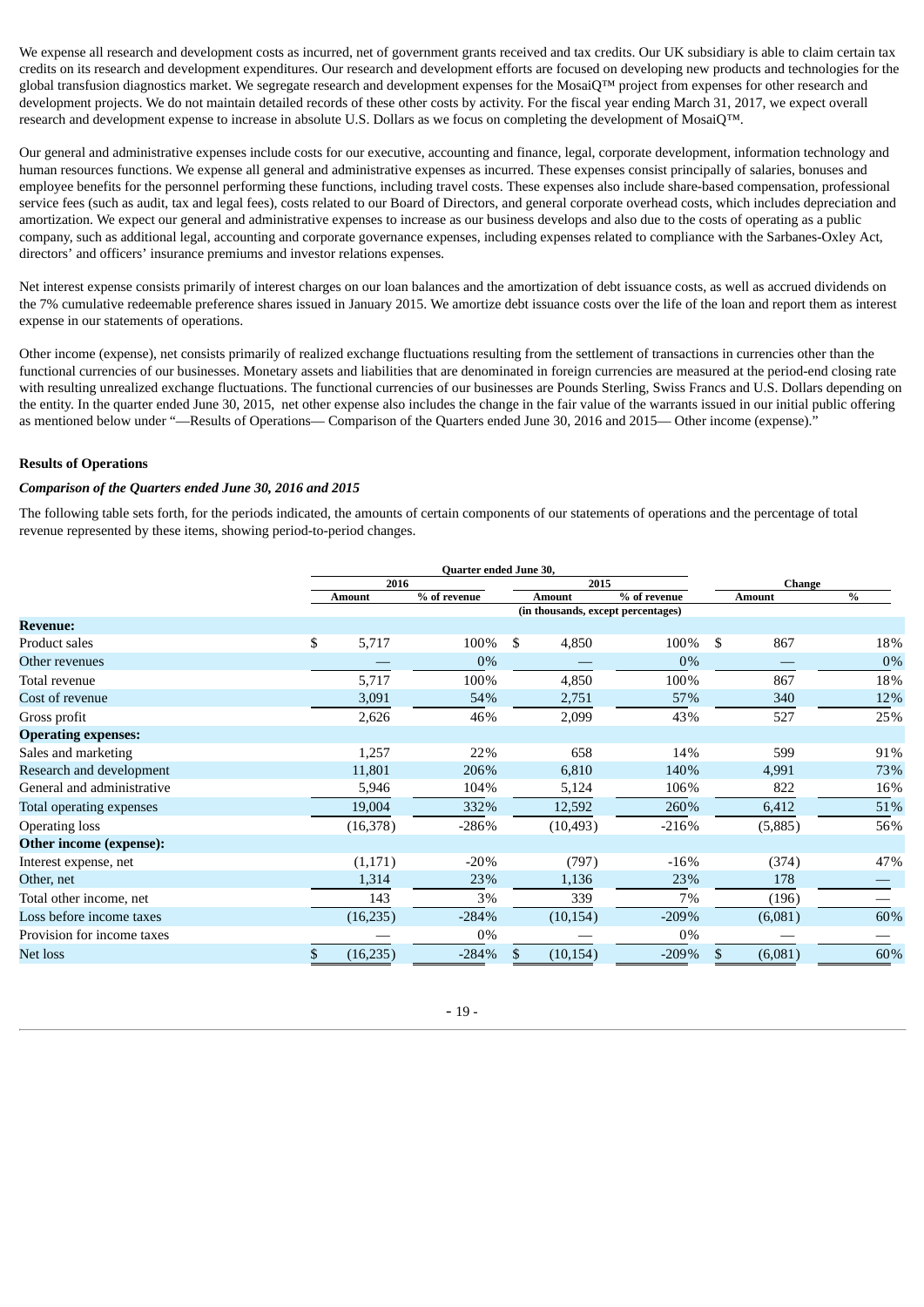#### *Revenue*

Total revenue for the quarter ended June 30, 2016 increased by 18% to \$5.7 million, compared with \$4.9 million for the quarter ended June 30, 2015. Product sales revenue increased 18% to \$5.7 million for the quarter ended June 30, 2016, compared with \$4.9 million for the quarter ended June 30, 2015. The increase in product sales was mainly attributable to growth in sales to OEM customers and growth in direct sales of conventional reagent products to customers in the United States. Products sold by standing purchase order were 76% of product sales for the quarter ended June 30, 2016, compared with 74% for the quarter ended June 30, 2015.

The below table sets forth revenue by product group:

|                                      |        | Quarter ended June 30,             |              |        |       |              |  |        |      |  |
|--------------------------------------|--------|------------------------------------|--------------|--------|-------|--------------|--|--------|------|--|
|                                      |        | 2016                               |              |        | 2015  |              |  | Change |      |  |
|                                      | Amount |                                    | % of revenue | Amount |       | % of revenue |  | Amount | $\%$ |  |
|                                      |        | (in thousands, except percentages) |              |        |       |              |  |        |      |  |
| <b>Revenue:</b>                      |        |                                    |              |        |       |              |  |        |      |  |
| Product sales - OEM customers        |        | 3,911                              | 68%          |        | 3.430 | 71%          |  | 481    | 14%  |  |
| Product sales - direct customers and |        |                                    |              |        |       |              |  |        |      |  |
| distributors                         |        | 1,806                              | 32%          |        | 1,420 | 29%          |  | 386    | 27%  |  |
| Other revenues                       |        |                                    | 0%           |        |       | 0%           |  |        |      |  |
| Total revenue                        |        | 5,717                              | 100%         |        | 4,850 | 100%         |  | 867    | 18%  |  |

*OEM Sales.* Product sales to OEM customers increased 14% to \$3.9 million for the quarter ended June 30, 2016, compared with \$3.4 million for the quarter ended June 30, 2015.

*Direct Sales to Customers and Distributors.* Direct product sales of \$1.8 million for the quarter ended June 30, 2016 increased by 27% compared with \$1.4 million for the quarter ended June 30, 2015. Direct sales in the United States increased by 32%, which was mainly attributable to recently launched new products and growth in sales of our reagent red blood cell products. Direct sales outside the United States increased by 10%, despite our decision to offer fewer products in Europe.

*Other Revenues.* Other revenues represent product development fees. There were no such revenues in the quarter ended June 30, 2016 or in the quarter ended June 30, 2015.

## *Cost of revenue and gross margin*

Cost of revenue increased by 12% to \$3.1 million for the quarter ended June 30, 2016, compared with \$2.8 million for the quarter ended June 30, 2015. Costs associated with greater sales volumes were mostly offset by foreign exchange effects and efficiencies in our manufacturing operations.

Gross profit on total revenue for the quarter ended June 30, 2016 was \$2.6 million, an increase of 25% when compared with \$2.1 million in the quarter ended June 30, 2015. The increase was attributable to the positive impact of greater sales volumes.

Gross margin, which represents gross profit expressed as a percentage of total revenue, was 46% for the quarter ended June 30, 2016, compared with 43% for the quarter ended June 30, 2015. The gross margin improvement was attributable to the positive impact of greater sales volumes and manufacturing efficiencies.

#### *Sales and marketing expenses*

Sales and marketing expense was \$1.3 million for the quarter ended June 30, 2016, compared with \$0.7 million for the quarter ended June 30, 2015. As a percentage of total revenue, sales and marketing expenses were 22% for the quarter ended June 30, 2016, compared with 14% for the quarter ended June 30, 2015. The growth in sales and marketing expense in the quarter ended June 30, 2016 was mainly attributable to the MosaiQTM commercial team, which was established in April 2016.

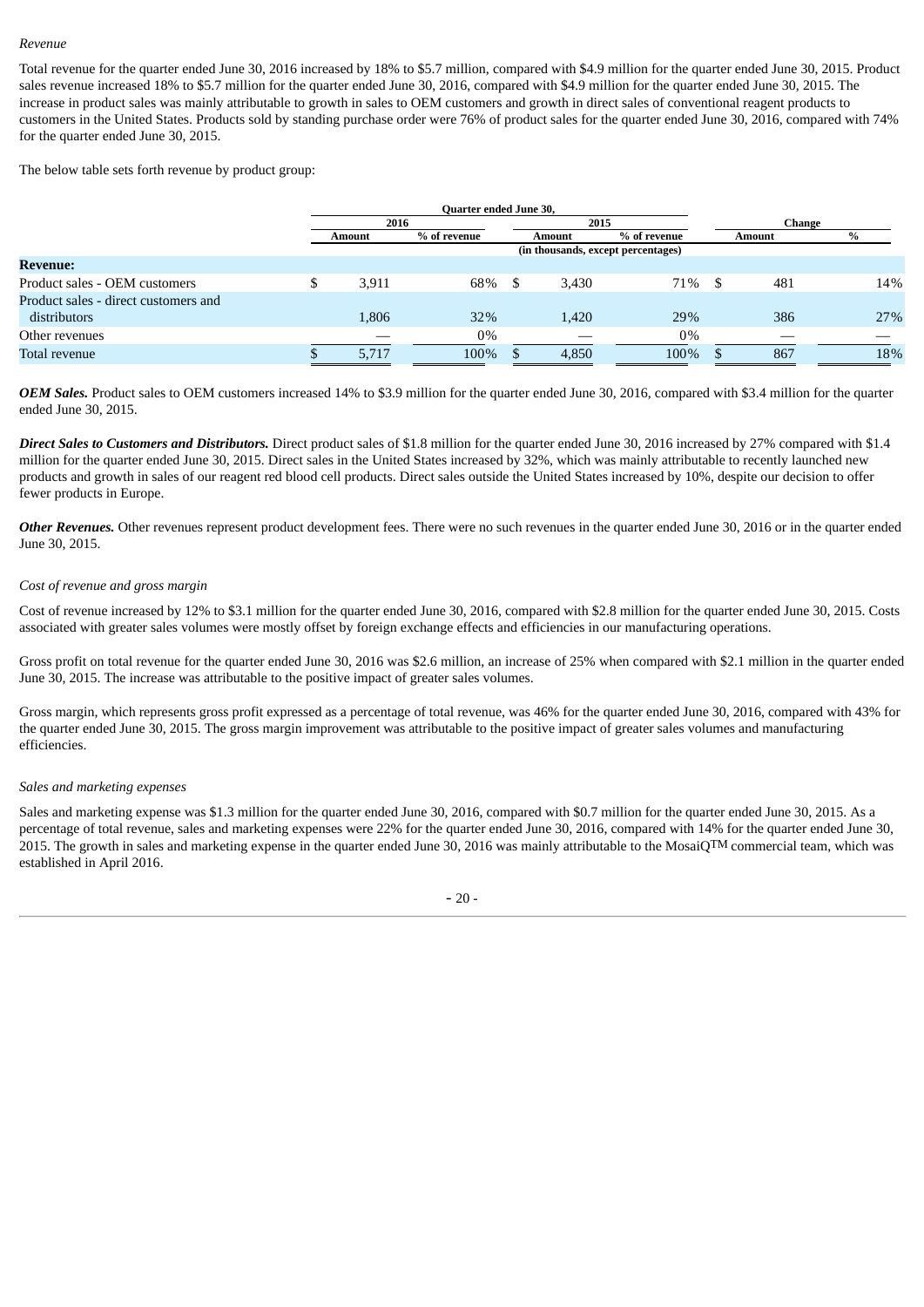|                                           | Quarter ended June 30,             |              |  |        |              |        |       |     |
|-------------------------------------------|------------------------------------|--------------|--|--------|--------------|--------|-------|-----|
|                                           | 2016                               |              |  | 2015   |              | Change |       |     |
|                                           | Amount                             | % of revenue |  | Amount | % of revenue | Amount |       | %   |
|                                           | (in thousands, except percentages) |              |  |        |              |        |       |     |
| <b>Research and development expenses:</b> |                                    |              |  |        |              |        |       |     |
| $MosaiQ^{TM}$ research and development    | 11.074                             | 194% \$      |  | 6,263  | 129%         |        | 4.811 | 77% |
| Other research and development            | 823                                | 14%          |  | 623    | 13%          |        | 200   | 32% |
| Tax credits and grants                    | (96)                               | $-2\%$       |  | (76)   | $-2\%$       |        | (20)  | 26% |
| Total research and development expenses   | 11,801                             | 206%         |  | 6,810  | 140%         |        | 4.991 | 73% |

Research and development expenses increased by 73% to \$11.8 million for the quarter ended June 30, 2016, compared with \$6.8 million for the quarter ended June 30, 2015. As a percentage of total revenue, research and development expenses increased to 206% for the quarter ended June 30, 2016, compared with 140% for the quarter ended June 30, 2015. This reflected incremental costs associated with the commercial scale-up of MosaiQ™, including initial production costs, which are currently expensed as research and development.

## *General and administrative expenses*

General and administrative expenses increased by 16% to \$5.9 million for the quarter ended June 30, 2016, compared with \$5.1 million for the quarter ended June 30, 2015, reflecting greater personnel-related costs, increased facility rental charges and increased corporate costs. We recognized \$0.9 million of stock compensation expense in the quarter ended June 30, 2016 compared with \$0.3 million in the quarter ended June 30, 2015. As a percentage of total revenue, general and administrative expenses decreased to 104% for the quarter ended June 30, 2016, compared with 106% for the quarter ended June 30, 2015.

## *Other income (expense)*

Net interest expense was \$1.2 million for the quarter ended June 30, 2016, compared with \$0.8 million for the quarter ended June 30, 2015. Interest expense in the quarters ended June 30, 2016 and June 30, 2015 included interest charges on our borrowings from MidCap Financial Trust, which bore interest at LIBOR plus 6.7% (with a LIBOR floor of 2.00%). Borrowings from MidCap amounted to \$15.0 million during the quarter ended June 30, 2015 and \$30.0 million during the quarter ended June 30, 2016. Net interest expense also included \$0.3 million of dividends accrued on the 7% cumulative redeemable preference shares in each of the quarters ended June 30, 2016 and June 30, 2015.

Other income for the quarter ended June 30, 2016 included foreign exchange gains of \$1.3 million arising on monetary assets and liabilities denominated in foreign currencies. Other expense for the quarter ended June 30, 2015 included income of \$1.8 million related to the change in the fair value in the quarter of the warrants issued at the time of our initial public offering. It also included \$0.6 million of foreign exchange losses arising on monetary assets and liabilities denominated in foreign currencies.

## **Quarterly Results of Operations**

Our quarterly product sales can fluctuate depending upon the shipment cycles for our red blood cell-based products, which account for approximately twothirds of our current product sales. For these products, we typically experience 13 shipping cycles per year. This equates to three shipments of each product per quarter, except for one quarter per year when four shipments occur. In fiscal 2016, the greatest impact of extra product shipments occurred in our first quarter and the greatest impact thus far in fiscal 2017 has also occurred in the first quarter. The timing of shipment of bulk antisera products to our OEM customers may also move revenues from quarter to quarter. We also experience some seasonality in demand around holiday periods in both Europe and the United States. As a result of these factors, we expect to continue to see seasonality and quarter-to-quarter variations in our product sales. The timing of product development fees included in other revenues is mostly dependent upon the achievement of pre-negotiated project or revenue milestones.

## **Liquidity and Capital Resources**

Since our commencement of operations in 2007, we have incurred net losses and negative cash flows from operations. As of June 30, 2016, we had an accumulated deficit of \$124.5 million. During the quarter ended June 30, 2016, we incurred a net loss of \$16.2 million and used \$13.2 million of cash for operating activities. As described under results of operations, our use of cash during the

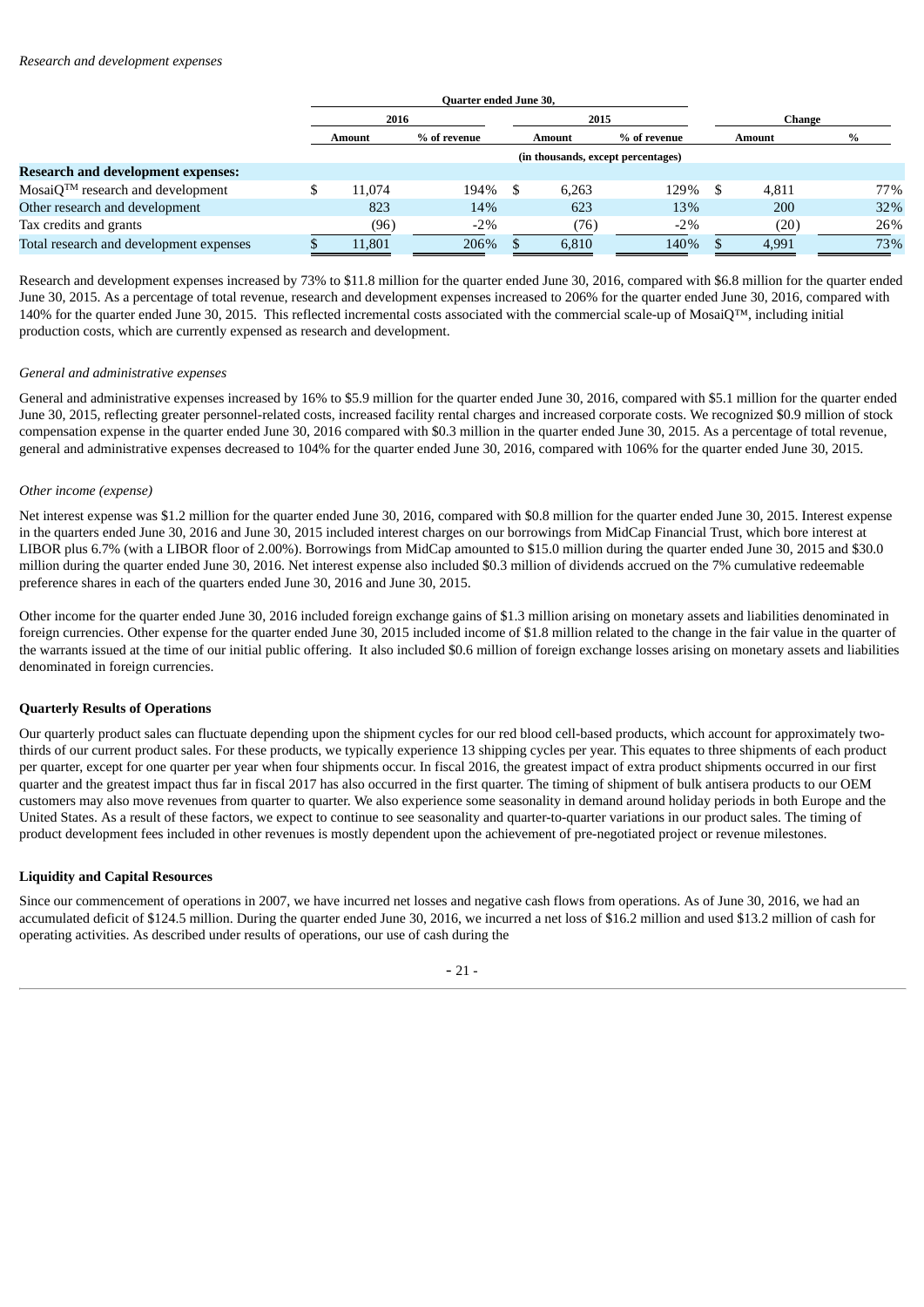quarter ended June 30, 2016 was primarily attributable to our investment in the development of MosaiQ™ and increased corporate costs, including costs related to being a public company.

Prior to our initial public offering, our principal source of funding had been investment in new share capital by our shareholders, which in the year ended March 31, 2014 amounted to \$3.1 million. In the year ended March 31, 2014, we also incurred net new borrowings of \$11.6 million. On April 30, 2014, we completed our initial public offering and issued 5,000,000 units at \$8.00 per unit. We raised net proceeds of \$37.2 million after deducting underwriting discounts and commissions, while other costs of the offering amounted to \$3.6 million. Each unit comprised one ordinary share and one warrant and each warrant permitted the holder, prior to October 26, 2015, to subscribe for 0.8 of one new ordinary share at an exercise price equivalent to \$8.80 per underlying ordinary share. On October 26, 2015, the warrants expired and were delisted. Of the 5,000,000 warrants issued, 4,981,052 were exercised prior to the expiration date and 18,948 were cancelled on October 26, 2015. The exercise of the warrants resulted in the issuance of 3,984,823 ordinary shares and we received proceeds of \$35.1 million.

On November 25, 2014, we entered into subscription agreements with certain institutional and individual accredited investors for the private placement of 2,000,000 newly issued ordinary shares at a price of \$9.50 per share and 850,000 newly issued pre-funded warrants at a price of \$9.49 per warrant, amounting to an aggregate subscription price of approximately \$27.1 million. Each pre-funded warrant permitted the holder to subscribe for one new ordinary share at an exercise price of \$0.01 per pre-funded warrant. The proceeds of this placement were \$27.1 million before costs and \$24.7 million net of costs. On July 19, 2016, we issued 850,000 ordinary shares as a result of the exercise of the 850,000 pre-funded warrants.

On January 29, 2015, we entered into a subscription agreement with Ortho-Clinical Diagnostics Finco S.Á.R.L., an affiliate of Ortho, for the private placement of 444,445 newly issued ordinary shares at a price of \$22.50 per share and 666,665 newly issued 7% cumulative redeemable preference shares, of no par value, at a price of \$22.50 per share, for an aggregate subscription price of approximately \$25 million.

On August 3, 2015, we entered into an amended agreement with MidCap to expand our existing secured term loan facility from \$15.0 million to \$30.0 million. MidCap also agreed to make available, subject to certain conditions, additional credit facilities totaling \$20.0 million. The amended facility agreement with MidCap included a covenant to maintain cash balances above \$10 million.

On February 10, 2016, we completed a public offering of 4,444,445 of our ordinary shares at a price of \$9.00 per share. The net proceeds from this offering were \$36.8 million net of underwriting discounts and other offering expenses.

From our incorporation in 2012 to June 30, 2016, we have raised \$70.6 million of gross proceeds through the private placement of our ordinary and preference shares and we have raised \$115.1 million of gross proceeds from public offerings of our shares and warrants. As of June, 2016, we had cash and cash equivalents of \$22.4 million, which included \$0.3 million of cash held in a restricted account as part of the arrangements relating to the lease of our property in Eysins, Switzerland.

On August 3, 2016, we completed a public offering of 3,220,000 newly issued ordinary shares at a price of \$5.50 per share. The net proceeds from this offering were \$16.3 million, net of underwriting discounts and other offering expenses.

## *Cash Flows for the Quarters Ended June 30, 2016 and 2015*

## *Operating activities*

Net cash used in operating activities was \$13.2 million during the quarter ended June 30, 2016, which included net losses of \$16.2 million offset by non-cash items of \$3.8 million. Non-cash items were depreciation and amortization expense of \$2.3 million, share-based compensation expense of \$0.9 million, amortization of deferred debt issue costs of \$0.2 million, Swiss pension costs of \$0.2 million and accrued preference share dividends of \$0.3 million, offset by amortization of lease incentives of \$0.1 million. We also experienced a net cash outflow of \$0.8 million from changes in operating assets and liabilities during the period, consisting of a \$0.6 million increase in inventories, a \$0.2 million increase in accounts receivable, a \$0.2 million reduction in accrued compensation and benefits and a \$1.2 million increase in other assets, offset by a \$1.4 million increase in accounts payable and accrued liabilities.

Net cash used in operating activities was \$10.9 million during the quarter ended June 30, 2015, which included net losses of \$10.2 million and non-cash items of \$0.7 million. Non-cash items were depreciation and amortization expense of \$0.4 million, accrued preference share dividends of \$0.3 million, share-based compensation expense of \$0.3 million and amortization of deferred debt issue costs of \$0.2 million, offset by a change in the fair value of the liability in respect of share warrants of \$1.8 million and amortization of lease incentives of \$0.1 million. We also experienced a net cash inflow of \$0.1 million from changes in operating assets and liabilities during the period, consisting primarily of a \$0.7 million decrease in other assets, offset by a \$0.4 million reduction in accounts payable and accrued liabilities, a \$0.3 million increase in accounts receivable and a \$0.1 million increase in inventories.

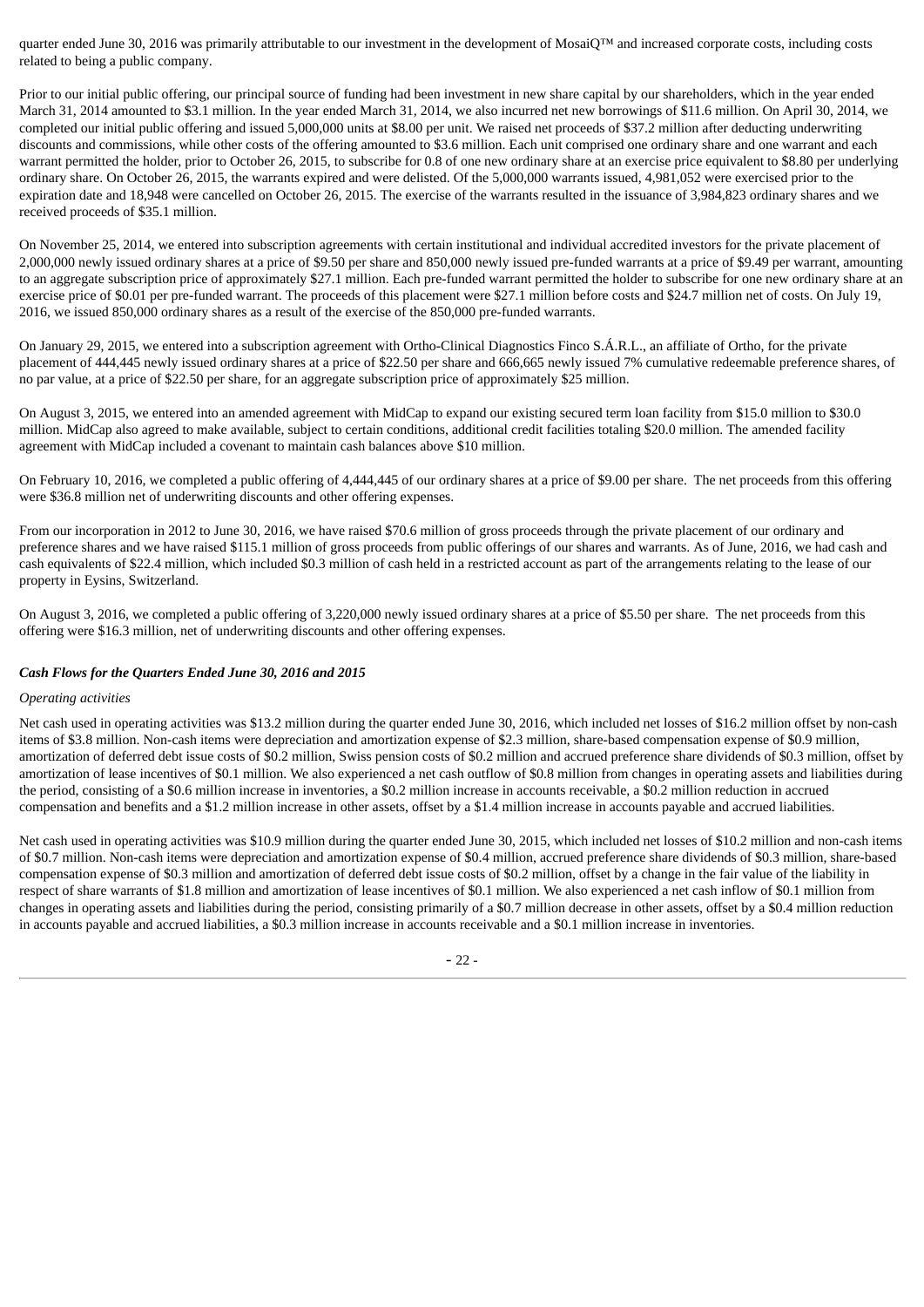## *Investing activities*

Net cash used in investing activities was \$6.6 million for the quarter ended June 30, 2016 and \$6.9 million for the quarter ended June 30, 2015. Purchases of property and equipment for the quarter ended June 30, 2016 were \$6.6 million and included \$3.1 million related to the MosaiQTM project and \$3.4 million related to our conventional reagent business. Purchases of property and equipment for the quarter ended June 30, 2015 were \$6.9 million and included \$6.3 million related to the MosaiQTM project and \$0.6 million related to our conventional reagent business.

## *Financing activities*

Net cash used in financing activities was \$37,000 during the quarter ended June 30, 2016, consisting of repayments on finance leases. Net cash provided by financing activities was \$0.2 million during the quarter ended June 30, 2015, consisting of \$0.1 million of proceeds from the exercise of options and warrants and \$0.2 million of net capital lease receipts.

## **Operating and Capital Expenditure Requirements**

We have not achieved profitability on an annual basis since we commenced operations in 2007 and we expect to incur net losses for at least the current fiscal year. We expect our operating expenses to increase during the year ended March 31, 2017, as we continue to invest in MosaiQTM, grow our customer base, expand our marketing and distribution channels, hire additional employees and invest in other product development opportunities.

As of June 30, 2016, we had cash and cash equivalents of \$22.4 million, including \$0.3 million of cash held in a restricted account as part of the arrangements relating to the lease of our property in Eysins, Switzerland.

Our future capital requirements will depend on many factors, including:

- our progress in developing and commercializing MosaiQ<sup>TM</sup> and the cost required to complete development, obtain regulatory approvals and complete our manufacturing scale up;
- Ortho's progress in commercializing MosaiQ™ for the patient testing market;
- · our ability to manufacture and sell our conventional reagent products, including the costs and timing of further expansion of our sales and marketing efforts;
- our ability to collect our accounts receivable:
- our ability to generate cash from operations;
- any acquisition of businesses or technologies that we may undertake; and
- · our ability to penetrate our existing market and new markets.

We expect to fund our operations in the near term, including the continued development of MosaiQ™ to commercialization, from a combination of funding sources, including through the use of existing cash balances and the issuance of new equity and debt. We are confident in the availability of these funding sources. However, there can be no assurance that we will be able to obtain adequate financing when necessary and the terms of any financings may not be advantageous to us and may result in dilution to our shareholders.

#### **Contractual Obligations**

Our contractual obligations and commitments were summarized in our Annual Report on Form 10-K for the year ended March 31, 2016.

There were no major changes in the nature of our contractual obligations and commitments between March 31, 2016 and June 30, 2016.

#### **Critical Accounting Policies and Significant Judgments and Estimates**

We have prepared our condensed consolidated financial statements in accordance with U.S. GAAP. Our preparation of these condensed consolidated financial statements requires us to make estimates, assumptions and judgments that affect the reported amounts of assets, liabilities, expenses and related disclosures at the date of the consolidated financial statements, as well as revenue and expenses during the reporting periods. We evaluate our estimates and judgments on an ongoing basis. We base our estimates on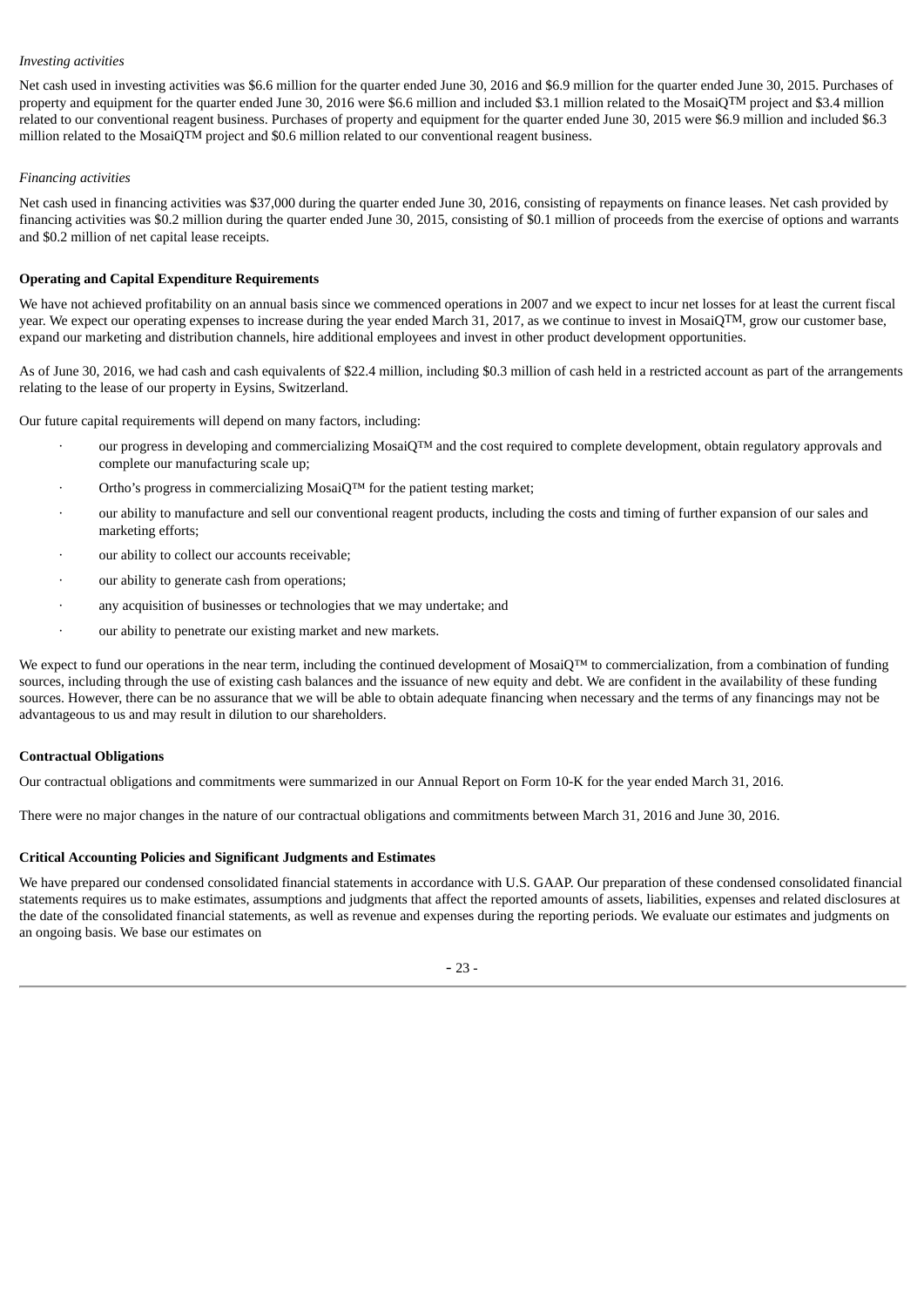historical experience and on various other factors that we believe are reasonable under the circumstances, the results of which form the basis for making judgments about the carrying value of assets and liabilities that are not readily apparent from other sources. Actual results could therefore differ materially from these estimates under different assumptions or conditions.

While our significant accounting policies are described in more detail in Note 2 to our condensed consolidated financial statements included in this Quarterly Report, we believe the following accounting policies to be critical to the judgments and estimates used in the preparation of our financial statements.

## *Revenue recognition and accounts receivable*

Revenue is recognized in accordance with Accounting Standards Codification, or ASC, Topic No. 605, "Revenue Recognition," when the following four basic criteria have been met: (1) persuasive evidence of an arrangement exists; (2) delivery has occurred or services are rendered; (3) the fee is fixed or determinable; and (4) collectability is reasonably assured. For product sales, the application of this policy results in sales revenue being recorded at the point of delivery of product to the customer.

We also earn revenue from the provision of development services to a small number of OEM customers. These development service contracts are reviewed individually to ensure that our revenue recognition is in accordance with applicable accounting standards, including ASC Topic No. 605. In the last eighteen months, our product development revenues have been commensurate with achieving milestones specified in the respective development agreements relating to those products. These milestones may include the approval of new products by the European or U.S. regulatory authorities, which are not within our control. While there can be no assurance that we will earn product development revenues when milestones are achieved, the nature of the milestones have been such that they effectively represent full completion of a particular part of a development program. As a result, we typically fully recognize milestonerelated revenues as the milestones are achieved in accordance with applicable accounting standards.

Under certain development contracts, we also manufacture and supply the customer with finished products once it has been approved for use by relevant regulatory agencies. These agreements reflect both arrangements for product development and the sales prices and other contractual terms for subsequent supply of the product to the customer. Under these development contracts, we view the development service revenue as distinct from subsequent product sales revenue, and we recognize each separately as described above.

Accounts receivable consist primarily of amounts due from OEM customers, hospitals, donor testing laboratories, and distributors. Accounts receivable are reported net of an allowance for uncollectible accounts, which we also refer to as doubtful accounts. The allowance for doubtful accounts represents a reserve for estimated losses resulting from our inability to collect amounts due from our customers. Direct sales, where we may make many low value sales to a large number of customers, represents a larger risk of doubtful accounts, as opposed to OEM customer sales consisting primarily of a small number of well established businesses with whom we have a long trading history. The collectability of our trade receivables balances is regularly evaluated based on a combination of factors such as the ageing profile of our receivables, past history with our customers, changes in customer payment patterns, customer creditworthiness and any other relevant factors. Based on these assessments, we adjust the reserve for doubtful accounts recorded in our financial statements.

## *Inventories*

We record inventories at the lower of cost (first-in, first-out basis) or market (net realizable value), net of reserves. We record adjustments to inventory based upon historic usage, expected future demand and shelf life of the products held in inventory. We also calculate our inventory value based on the standard cost of each product. This approach requires us to analyze variances arising in the production process to determine whether they reflect part of the normal cost of production, and should therefore be reflected as inventory value, or whether they are a period cost and should thus not be included in inventory.

## *Intangible assets*

The intangible assets included in our financial statements include intangible assets identified as at the time of the acquisition of the business of Alba Bioscience on August 31, 2007. At the time of this acquisition, we identified intangible assets related to customer relationships, master cell lines and certain other items, which include domain names and product trademarks. The customer relationships have been amortized over a five-year period, which resulted in them becoming fully amortized at August 31, 2012. The other items were amortized over a seven-year period from August 31, 2007, which resulted in them becoming fully amortized at August 31, 2014.

The intangible assets related to master cell lines reflect the know-how and market recognition associated with the cell lines, which are used as the source material of certain of our products. These cell lines are maintained by us and have an indefinite life. We have

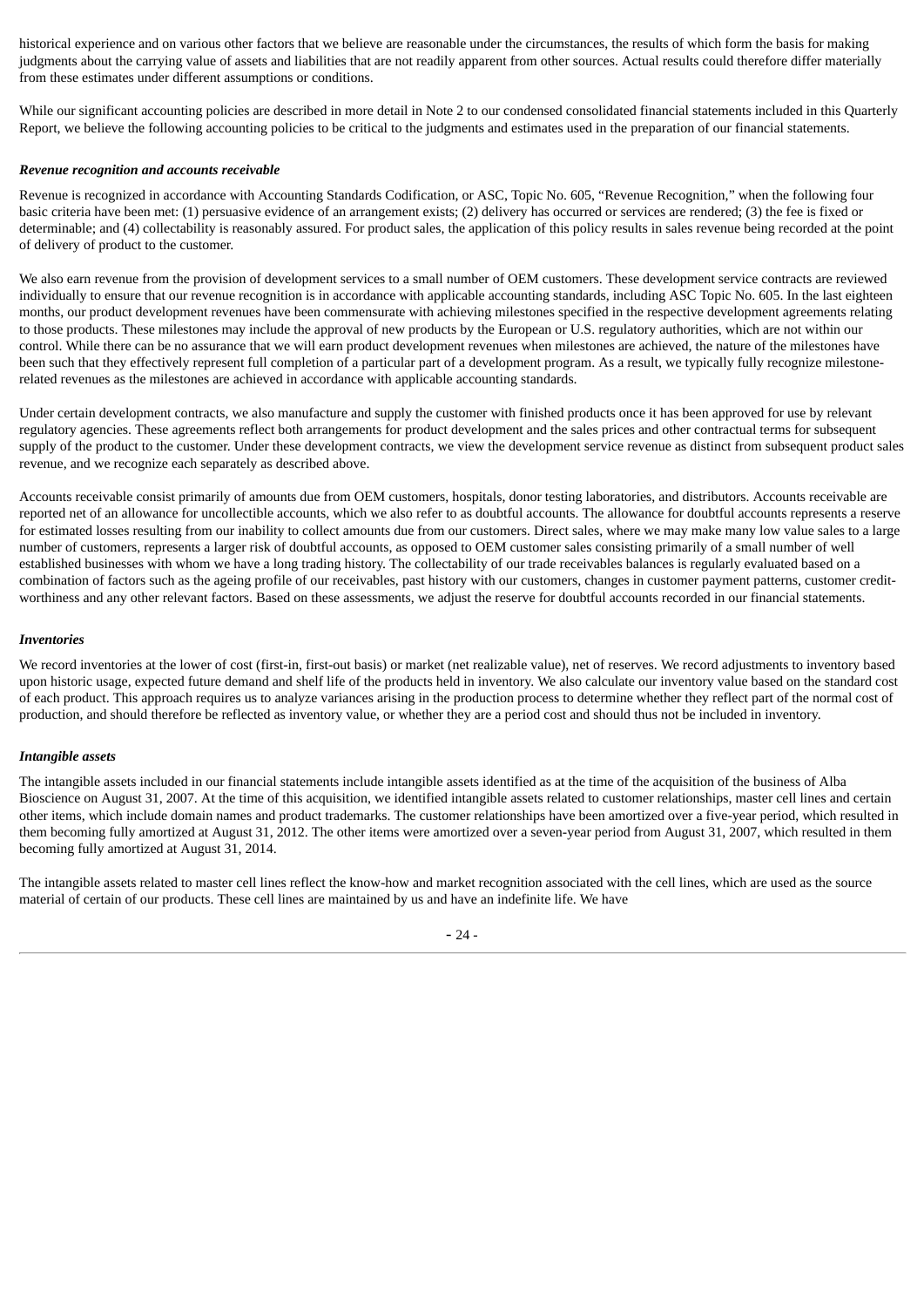nevertheless decided to amortize the intangible assets over a forty-year period to reflect the possibility of market changes or other events resulting in the lines becoming technically obsolete at some future date. In the event that any of the lines cease to be used, we would record additional amortization at that point.

We also include in intangible assets the costs of obtaining product licenses for our products. These include external costs such as regulatory agency fees associated with the approval and bringing to market of our products once the development is complete. We amortize these over an expected product life of eight years, although if any such product ceased to be produced, we would record additional amortization at that point.

#### *Income taxes*

We account for income taxes under the asset and liability method, which requires, among other things, that deferred income taxes be provided for temporary differences between the tax basis of our assets and liabilities and their financial statement reported amounts. In addition, deferred tax assets are recorded for the future benefit of utilizing NOLs and research and development credit carry forwards. A valuation allowance is established when necessary to reduce deferred tax assets to the amount expected to be realized.

We follow the accounting guidance for uncertainties in income taxes, which prescribes a recognition threshold and measurement process for recording uncertain tax positions taken, or expected to be taken, in a tax return in the financial statements. Additionally, the guidance also prescribes the derecognition, classification, accounting in interim periods and disclosure requirements for uncertain tax positions. We accrue for the estimated amount of taxes for uncertain tax positions if it is more likely than not that we would be required to pay such additional taxes. An uncertain tax position will not be recognized if it has less than a 50% likelihood of being sustained. We did not have any accrued interest or penalties associated with any unrecognized tax positions, and there were no such interest or penalties recognized during the quarter ended June 30, 2016 or the years ended March 31, 2016, 2015 or 2014.

#### *Stock compensation expense*

Stock compensation expense is measured at the grant date based on the fair value of the award and is recognized as an expense in the income statement over the vesting period of the award. The calculation of the stock compensation expense is sensitive to the fair value of the underlying ordinary shares. The fair value of option awards and multi-year performance based restricted share units or MRSUs at the grant date is calculated using the Black-Scholes model or other valuation models, which use a number of assumptions to determine the fair value. Details of the assumptions used are set out in the notes to the condensed consolidated financial statements included in this Quarterly Report.

#### *Defined Benefit Pension Obligations*

We account for the pension obligations of our Swiss subsidiary as a defined benefit plans under Accounting Standards Codification Topic, 715 *Compensation – Retirement Benefits* or ASC 715. This requires that an actuarial valuation be performed to determine the funded status of the pension arrangements. The actuarial valuation is based on a number of assumptions, details of which are set out in the notes to the audited consolidated financial statements included in our March 31, 2016 Annual Report on form 10-K.

#### **Off-Balance Sheet Arrangements**

We do not have any relationships with unconsolidated entities or financial partnerships, such as entities often referred to as structured finance or special purpose entities, which would have been established for the purpose of facilitating off-balance sheet arrangements or for any other contractually narrow or limited purpose.

#### **Recent Accounting Pronouncements**

In February 2016, the Financial Accounting Standards Board (the "FASB") issued Accounting Standard Update ("ASU") 2016-02, "Leases (Topic 842)." The objective of this update is to increase transparency and comparability among organizations by recognizing lease assets and lease liabilities on the balance sheet and disclosing key information about leasing arrangements. This ASU is effective for fiscal years beginning after December 15, 2018, including interim periods within those annual periods and is to be applied utilizing a modified retrospective approach. We anticipate this standard will have a material impact on our consolidated financial statements. Additionally, we are currently evaluating the impact this standard will have on our policies and procedures and internal control framework.

In May 2014, the FASB issued ASU No. 2014-09, "Revenue from Contracts with Customers". This update is the result of a collaborative effort by the FASB and the International Accounting Standards Board to simplify revenue recognition guidance, remove inconsistencies in the application of revenue recognition, and to improve comparability of revenue recognition practices across

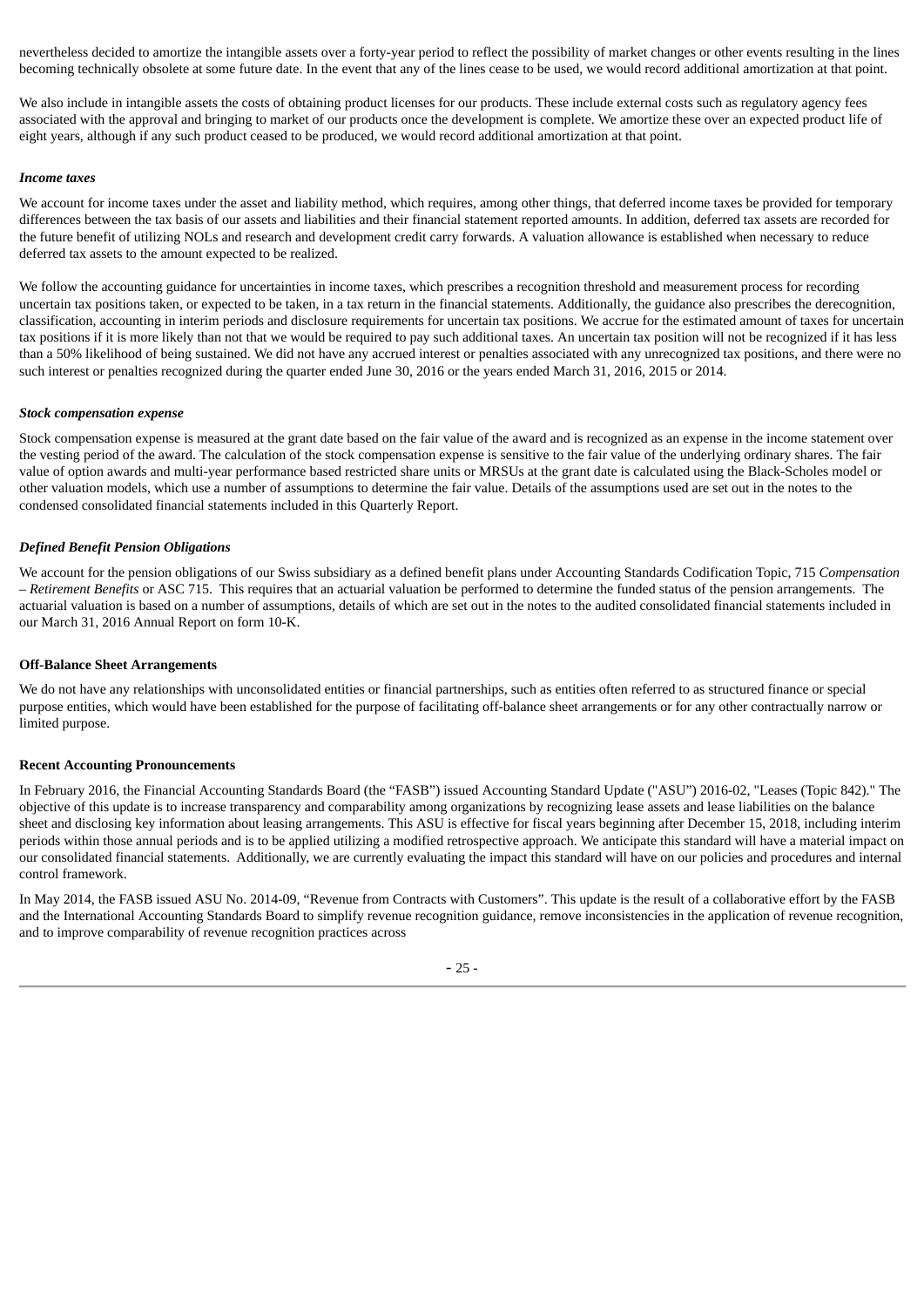entities, industries, jurisdictions, and capital markets. The FASB is amending the Accounting Standards Codification and creating a new Topic 606, "Revenue from Contracts with Customers". The core principle of the guidance is that an entity should recognize revenue to depict the transfer of promised goods or services to customers in an amount that reflects the consideration to which the entity expects to be entitled in exchange for those goods or services. For a public entity, the amendments in this update are effective for annual reporting periods beginning after December 15, 2017, including interim periods within that reporting period. We are currently evaluating the impact of this guidance on our consolidated financial statements and control framework.

We have considered other recent accounting pronouncements and determined that they are either not applicable to our business or that no material effect is expected on the consolidated financial statements as a result of future adoption.

## **JOBS Act**

Under the Jumpstart Our Business Startups Act of 2012, emerging growth companies that become public can delay adopting new or revised accounting standards until such time as those standards apply to private companies. We have irrevocably elected not to avail ourselves of this exemption from new or revised accounting standards and, therefore, we will be subject to the same new or revised accounting standards as other public companies that are not emerging growth companies.

## <span id="page-27-0"></span>**Item 3. Quantitative and Qualitative Disclosures About Market Risk**

We are exposed to market risks in the ordinary course of our business. These market risks are principally limited to interest rate fluctuations and foreign currency exchange rate fluctuations.

## **Interest rate sensitivity**

We are exposed to market risk related to changes in interest rates as it impacts our interest income and expense.

*Cash and cash equivalents*. At June 30, 2016, we had cash and cash equivalents of \$22.4 million. Our exposure to market risk includes interest income sensitivity, which is impacted by changes in the general level of U.S. and European interest rates. Our cash and cash equivalents are held in interest-bearing savings accounts and bank accounts. We do not enter into investments for trading or speculative purposes. Due to the current levels of interest rates, we do not believe an immediate one percentage point change in interest rates would have a material effect on the fair market value of our holdings, and therefore we do not expect our operating results or cash flows to be significantly affected by changes in market interest rates.

*Term loan facility*. We currently have term debt of \$30.0 million drawn under a term loan facility with MidCap Financial Trust. The term loan carries a variable interest rate of 6.7% above LIBOR, with a LIBOR floor of 2.00%. If there is a rise in LIBOR interest rates above 2.00%, our debt service obligation would increase even though the amount borrowed remained the same, which would affect our results of operations, financial condition and liquidity. Assuming no change in our debt obligations from the amount drawn down under the term loan, a hypothetical one percentage point change in underlying variable rates would not currently change our annual interest expense and cash flow from operations.

#### **Foreign currency exchange risk**

The main currencies that we use for our trading operations are the U.S. Dollar, the Pound Sterling, the Swiss Franc and to a lesser extent, the Euro. Our meaningful cash balances are held in a mixture of U.S. Dollars, Euros, Pounds Sterling and Swiss Francs. These cash balances may not be the same as the functional currencies of the Quotient entities in which they are held and as a result, exchange rate fluctuations may result in foreign exchange gains and losses on our income statement.

We are subject to market risks arising from changes in foreign currency exchange rates between the U.S. Dollar and the Pound Sterling and the U.S. Dollar and the Swiss Franc. Accordingly, fluctuations in the U.S. Dollar versus Pounds Sterling and U.S. Dollar versus the Swiss Franc exchange rate give rise to exchange gains and losses. These gains and losses arise from the conversion of U.S. Dollars and Euros to Pounds Sterling and the retranslation of cash, accounts receivable, intercompany indebtedness and other asset and liability balances. Based on our assets and liabilities held in Pounds Sterling at June 30, 2016, we estimate that a 5% strengthening of the Pound Sterling against the U.S. Dollar would give rise to a gain of approximately \$0.1 million and a 5% weakening of the Pound Sterling against the U.S. Dollar would give rise to loss of approximately \$0.1 million. Based on our assets and liabilities held in Swiss Francs at June 30, 2016, we estimate that a 5% strengthening of the Swiss Franc against the U.S. Dollar would give rise to a gain of approximately \$2.5 million and a 5% weakening of the Swiss Franc against the U.S. Dollar would give rise to loss of approximately \$2.5 million.

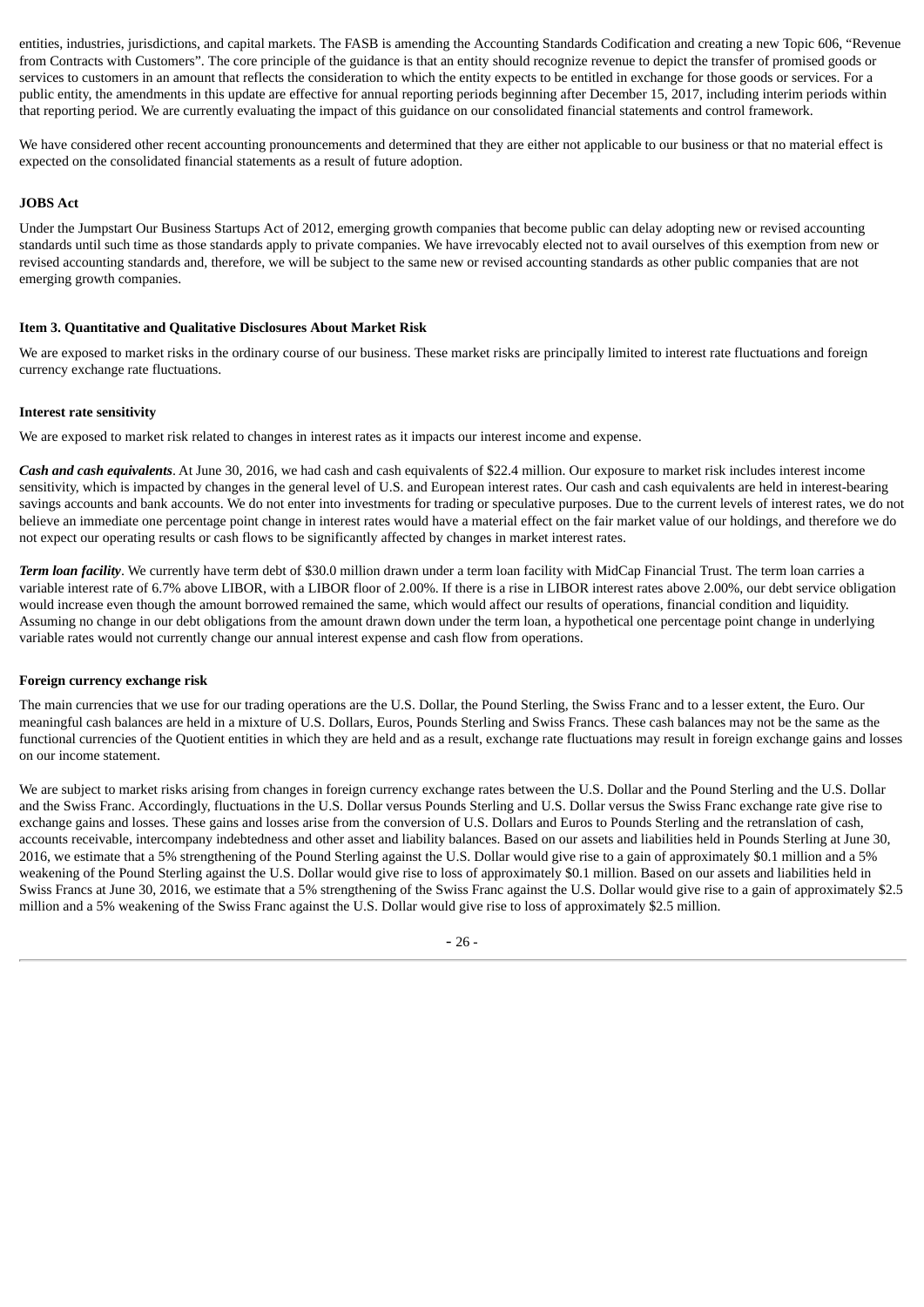A significant proportion of our revenues are earned in U.S. Dollars, but the costs of our conventional reagent manufacturing operations are payable mainly in Pounds Sterling. We therefore closely monitor the results of our UK operations to address this difference. During the year ended March 31, 2016, the net operating expenses arising in Pounds Sterling from our UK conventional reagent manufacturing operations amounted to \$14.0 million. This expenditure is offset by revenues arising in U.S. Dollars and other currencies. We have entered into forward contracts to hedge against the effects of fluctuations in the U.S. Dollar versus the Pounds Sterling exchange rate. The principal value of the hedges related to the results of fiscal year 2017 is \$6.0 million and, based on this, a hypothetical instantaneous 5% strengthening of the Pound Sterling against the U.S. Dollar would reduce our net income by \$0.4 million in the year ending March 31, 2017 after taking account of the shelter provided by our existing hedging arrangements through March 2017. Similarly, a hypothetical instantaneous 5% weakening of the Pound Sterling against the U.S. Dollar would increase group net income by \$0.4 million over the same period.

We do not use financial instruments for trading or other speculative purposes.

Our management does not believe that inflation in past years has had a significant impact on our results from operations. In the event inflation affects our costs in the future, we will offset the effect of inflation and maintain appropriate margins through increased selling prices.

## <span id="page-28-0"></span>**Item 4. Controls and Procedures**

#### **Evaluation of disclosure controls and procedures**

Our management, with the participation of our Chief Executive Officer and Chief Financial Officer, has evaluated the effectiveness of our disclosure controls and procedures (as defined in Exchange Act Rules 13a-15(e) and 15d-15(e)) as of the end of the period covered by this Quarterly Report on Form 10-Q. Management recognizes that any controls and procedures, no matter how well designed and operated, can provide only reasonable assurance of achieving their objectives and management necessarily applies its judgment in evaluating the cost-benefit relationship of possible controls and procedures. Based on such evaluation, our Chief Executive Officer and Chief Financial Officer have concluded that, as of June 30, 2016, due to our identification of a material weakness in connection with our evaluation of the effectiveness of our internal control over financial reporting as of March 31, 2016, as further described in Item 9A of our Annual Report on Form 10-K for the year ended March 31, 2016, our disclosure controls and procedures were not effective to ensure that information required to be disclosed by us in the reports that we file or submit under the Exchange Act is recorded, processed, summarized and reported, within the time periods specified in the SEC's rules and forms, and is accumulated and communicated to our management, including our Chief Executive and Chief Financial Officers, or persons performing similar functions, as appropriate to allow timely decisions regarding required disclosure.

During the quarter ended June 30, 2016 we took the following steps to implement a remediation plan for the material weakness in internal control over financial reporting described in Item 9A of our Annual Report on Form 10-K for the year ended March 31, 2016:

· To maintain effective internal controls on an ongoing basis we established in May 2016 a specific internal control procedure related to requirements of Accounting Standards Codification Topic, 715 *Compensation – Retirement Benefits*, or ASC-715. In particular, when new entities are set up in countries where the Company lacks the relevant expertise of local regulations, management will obtain and review appropriate professional advice in the country in order to properly assess and account for any material local arrangements, such as pension schemes, that may require specific consideration under US GAAP.

Based on the foregoing processes and remediation measures, management believes that the above mentioned control deficiencies will be remediated, but the material weaknesses cannot be considered remediated until the applicable remedial controls operate for a sufficient period of time and management has concluded, through testing, that these controls are operating effectively.

## **Changes in internal control over financial reporting**

Other than the remediation measures noted above, there were no other material changes to our internal control over financial reporting (as defined in Rules 13a-15(f) and 15d-15(f) under the Exchange Act) during the period covered by this Quarterly Report on Form 10-Q that have materially affected, or are reasonably likely to materially affect, our internal control over financial reporting. As part of our Annual Report on Form 10-K for the year ending March 31, 2017, we will provide a report of management on our internal control over financial reporting, including management's assessment of the effectiveness of our internal control over financial reporting as of March 31, 2017 following the implementation of this remediation plan.

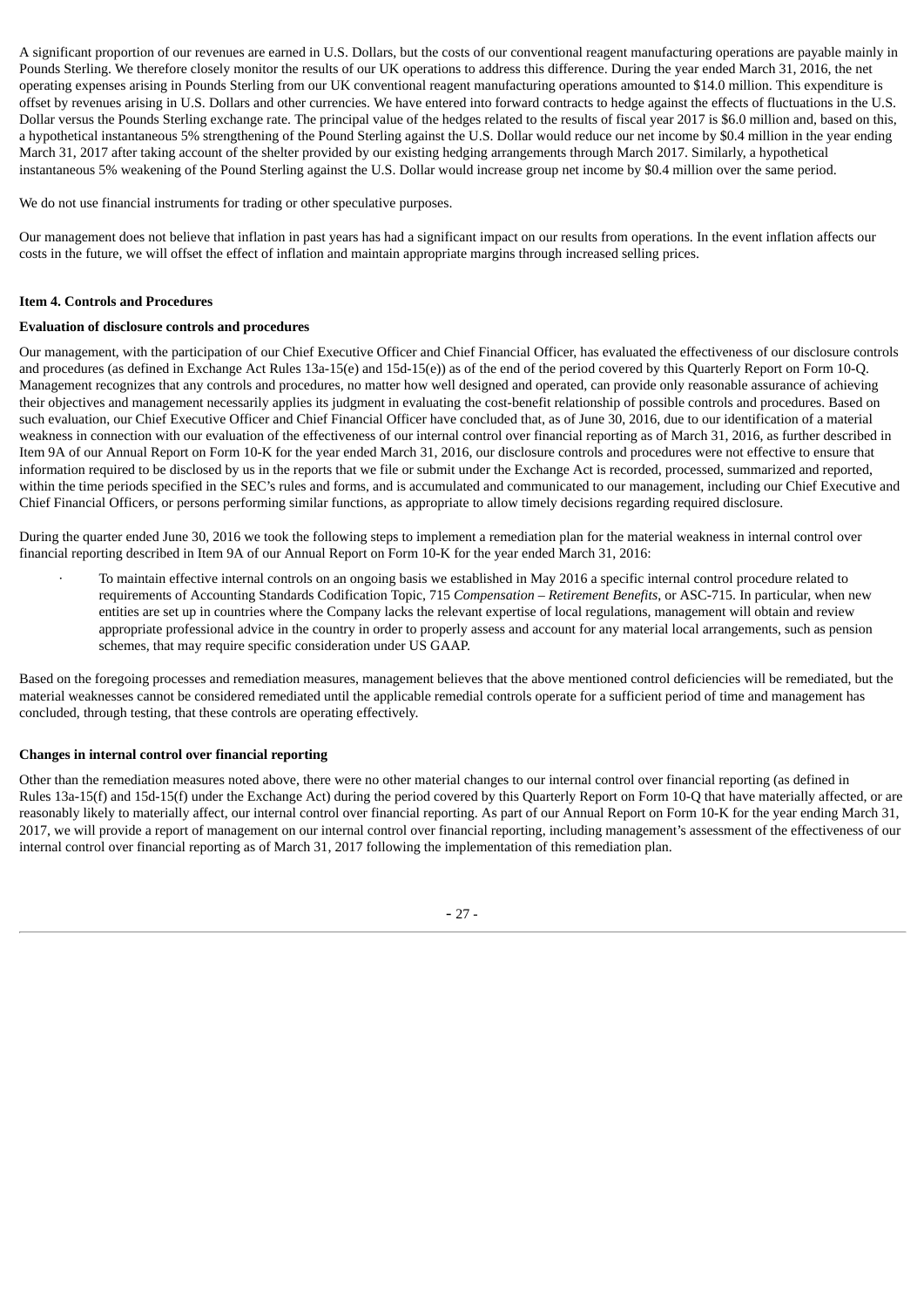## <span id="page-29-0"></span>**PART II – OTHER INFORMATION**

## <span id="page-29-1"></span>**Item 1. Legal Proceedings**

We are not currently a party to any pending legal proceedings that we believe could have a material adverse effect on our business or financial condition. However, we may be subject to various claims and legal actions arising in the ordinary course of business from time to time.

## <span id="page-29-2"></span>**Item 1A. Risk Factors**

There have been no material changes in the risk factors described in Item 1A. "Risk Factors" of our Annual Report on Form 10-K for the year ended March 31, 2016.

## <span id="page-29-3"></span>**Item 2. Unregistered Sales of Equity Securities and Use of Proceeds**

*Unregistered Sales of Equity Securities*

None.

## <span id="page-29-4"></span>**Item 3. Defaults Upon Senior Securities**

None.

## <span id="page-29-5"></span>**Item 4. Mine Safety Disclosures**

Not applicable.

## <span id="page-29-6"></span>**Item 5. Other Information**

On August 5, 2016, Quotient Biodiagnostics Inc., our U.S. subsidiary, as borrower, and we and certain of our other subsidiaries, as guarantors, entered into Amendment No. 3 to the Credit, Security and Guaranty Agreement, dated as of August 3, 2015 (as amended and supplemented, the "MidCap Facility"), with MidCap Financial Trust ("MidCap"), as administrative agent, and the lenders party thereto from time to time, which amended the MidCap Facility as follows: (i) the \$5.0 million second tranche of the MidCap Facility, which was previously conditioned on our obtaining European CE Mark for the MosaiQTM instrument and blood grouping consumable, will now be immediately available to us and (ii) we will no longer be subject to the covenant to maintain unrestricted cash and cash equivalents in an amount not less than \$10 million. In connection with this amendment, we have agreed to increase certain fees payable to MidCap.

## <span id="page-29-7"></span>**Item 6. Exhibits**

See the Exhibit Index on the page immediately preceding the exhibits for a list of exhibits filed as part of this Quarterly Report, which Exhibit Index is incorporated herein by this reference.

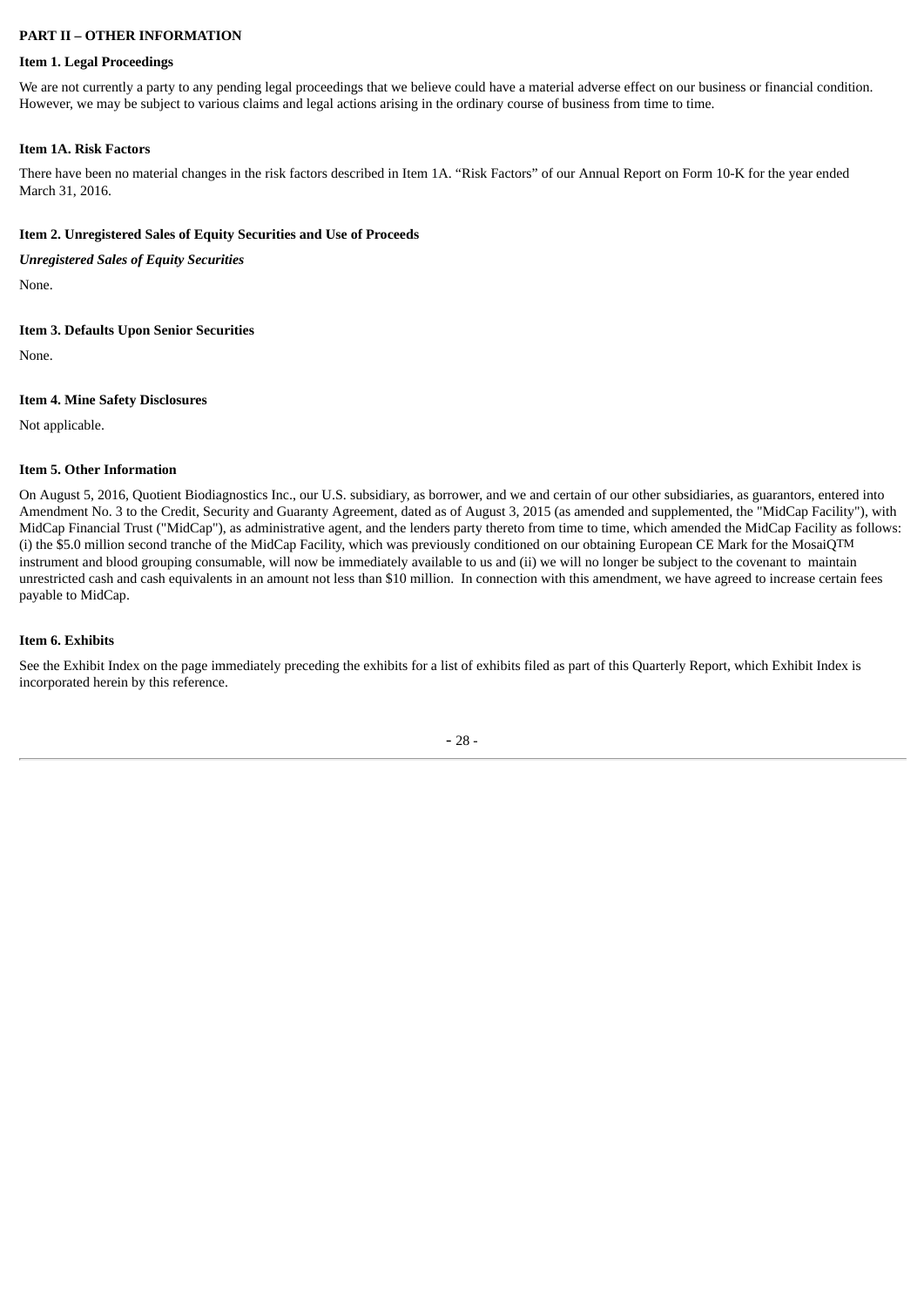## **SIGNATURES**

<span id="page-30-0"></span>Pursuant to the requirements of the Securities Exchange Act of 1934, the registrant has duly caused this report to be signed on its behalf by the undersigned thereunto duly authorized.

QUOTIENT LIMITED

Paul Cowan Chief Executive Officer and Chairman of the Board of Directors

Date: August 9, 2016 */s/ Paul Cowan*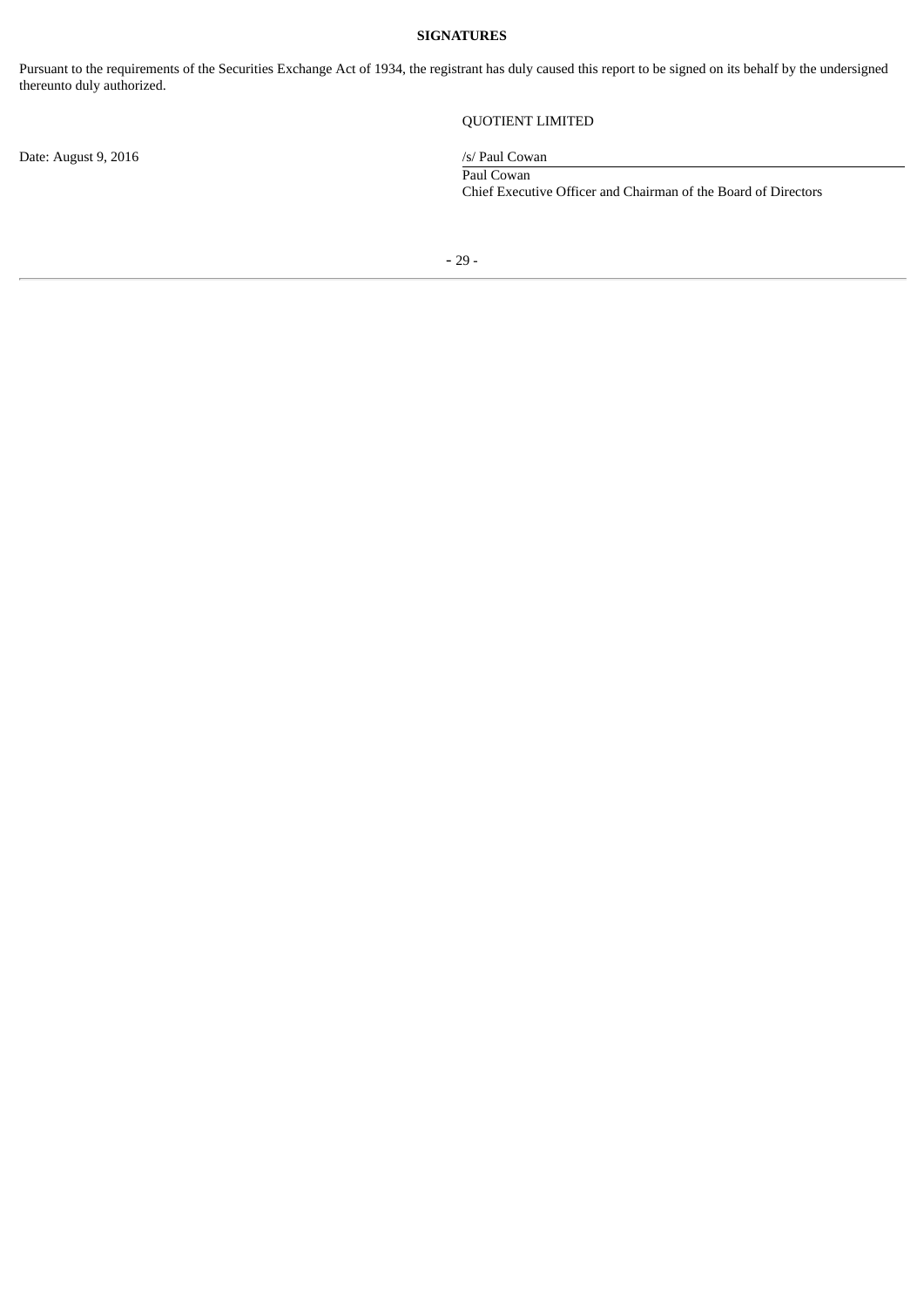## **EXHIBIT INDEX**

| Exhibit No. | Description                                                                                                                                                                                                                                                                                                                                                                                                                                                                                                                                                                                                                                                  |
|-------------|--------------------------------------------------------------------------------------------------------------------------------------------------------------------------------------------------------------------------------------------------------------------------------------------------------------------------------------------------------------------------------------------------------------------------------------------------------------------------------------------------------------------------------------------------------------------------------------------------------------------------------------------------------------|
| 10.1        | Minute of Variation effective June 29, 2016 between The Scottish Ministers and Alba Bioscience Limited relating to the Lease of 21 Ellen's<br>Glen Road, Edinburgh                                                                                                                                                                                                                                                                                                                                                                                                                                                                                           |
| 31.1        | Certification of Paul Cowan, Chairman and Chief Executive pursuant to Section 302 of the Sarbanes-Oxley Act of 2002                                                                                                                                                                                                                                                                                                                                                                                                                                                                                                                                          |
| 31.2        | Certification of Stephen Unger, Chief Financial Officer pursuant to Section 302 of the Sarbanes-Oxley Act of 2002                                                                                                                                                                                                                                                                                                                                                                                                                                                                                                                                            |
| 32.1        | Certification of Paul Cowan, Chairman and Chief Executive pursuant to Section 906 of the Sarbanes-Oxley Act of 2002                                                                                                                                                                                                                                                                                                                                                                                                                                                                                                                                          |
| 32.2        | Certification of Stephen Unger, Chief Financial Officer pursuant to Section 906 of the Sarbanes-Oxley Act of 2002                                                                                                                                                                                                                                                                                                                                                                                                                                                                                                                                            |
| $101*$      | The following financial statements from the Company's Quarterly Report on Form 10-Q for the quarter ended June 30, 2016, formatted in<br>XBRL (eXtensible Business Reporting Language): (i) Condensed Consolidated Balance Sheets (unaudited), (ii) Condensed Consolidated<br>Statements of Comprehensive Loss (unaudited), (iii) Condensed Consolidated Statements of Redeemable Convertible Preference Shares and<br>Changes in Shareholders' Deficit (unaudited), (iv) Condensed Consolidated Statements of Cash Flows (unaudited) and (v) Notes to<br>Condensed Consolidated Financial Statements, tagged as blocks of text and including detailed tags. |
|             | * XBRL information is furnished and not filed for purposes of Section 11 and 12 of the Securities Act of 1933 and Section 18 of the<br>Securities Exchange Act of 1934, and is not subject to liability under those sections, is not part of any registration statement, prospectus or                                                                                                                                                                                                                                                                                                                                                                       |

Securities Exchange Act of 1934, and is not subject to liability under those sections, is not part of any registration statement, prospectus or other document to which it relates and is not incorporated or deemed to be incorporated by reference into any registration statement, prospectus or other document.

- 30 -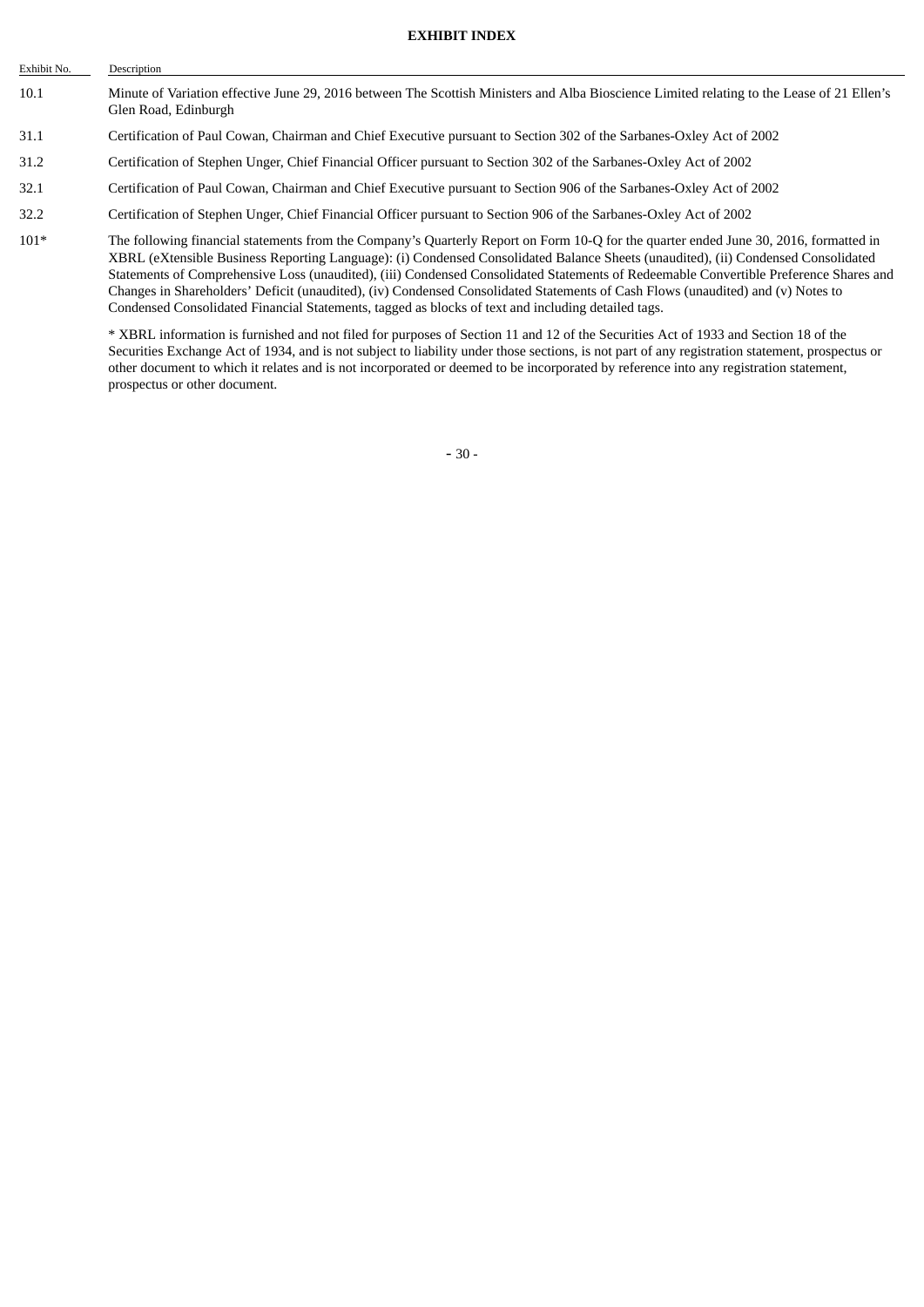

## **MINUTE OF VARIATION**

**between**

**THE SCOTTISH MINISTERS**

**and**

**ALBA BIOSCIENCE LIMITED**

**Subjects:- 21 Ellen's Glen Road, Edinburgh**

**CLO File Ref:- XBS/19 JL**

**FAS 7290 (8290)**

**© 2016**

**Central Legal Office NHS National Services Scotland Anderson House Breadalbane Street Bonnington Road EDINBURGH, EH6 5JR DX ED154**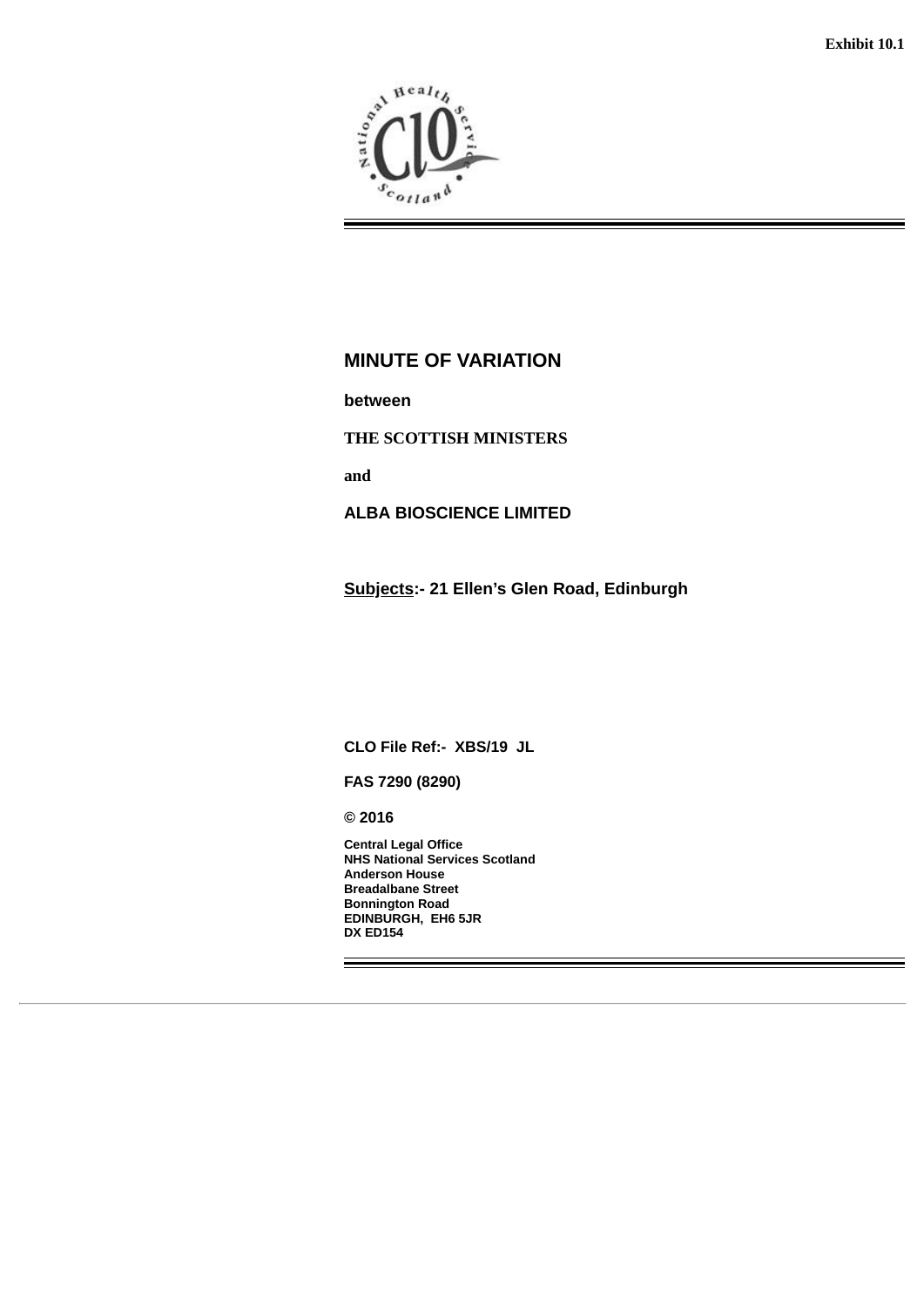## MINUTE OF VARIATION

## between

THE SCOTTISH MINISTERS (hereinafter called "the Landlords" which expression shall, wherever the context so requires or admits, include their successors in right of the landlord's part of the Lease after mentioned) Of the First Part;

and

ALBA BIOSCIENCE LIMITED (formerly known as Dalglen (No. 1062) Limited, conform to Certificate of Incorporation on Change of Name dated 31 August 2007) a company incorporated under the Companies Acts (Reg. No: SC310584) and having their Registered Office at Douglas Building, Pentlands Science Park, Bush Loan, Penicuik, Midlothian, EH26 0PL (hereinafter called "the Tenants" which expression shall, wherever the context so admits, include, in substitution therefor, their permitted successors in right of the tenant's part of the Lease after mentioned) Of the Second Part;

WHEREAS:

A. By virtue of Lease between the Scottish Ministers and Dalglen (No. 1062) Limited dated 26 and 31 July 2007, and registered in the Books of Council and Session on 8 October 2007, as amended by (i) Minute of Variation of Lease and Guarantee among the Scottish Ministers, Alba Bioscience Limited and Quotient Biodiagnostics Group Limited dated 21 September and 3 October both 2011 and registered in the Books of Council and Session on 3 November, 2011; and (ii) Minute of Variation of Lease among the Scottish Ministers, Alba Bioscience Limited, Quotient Biodiagnostics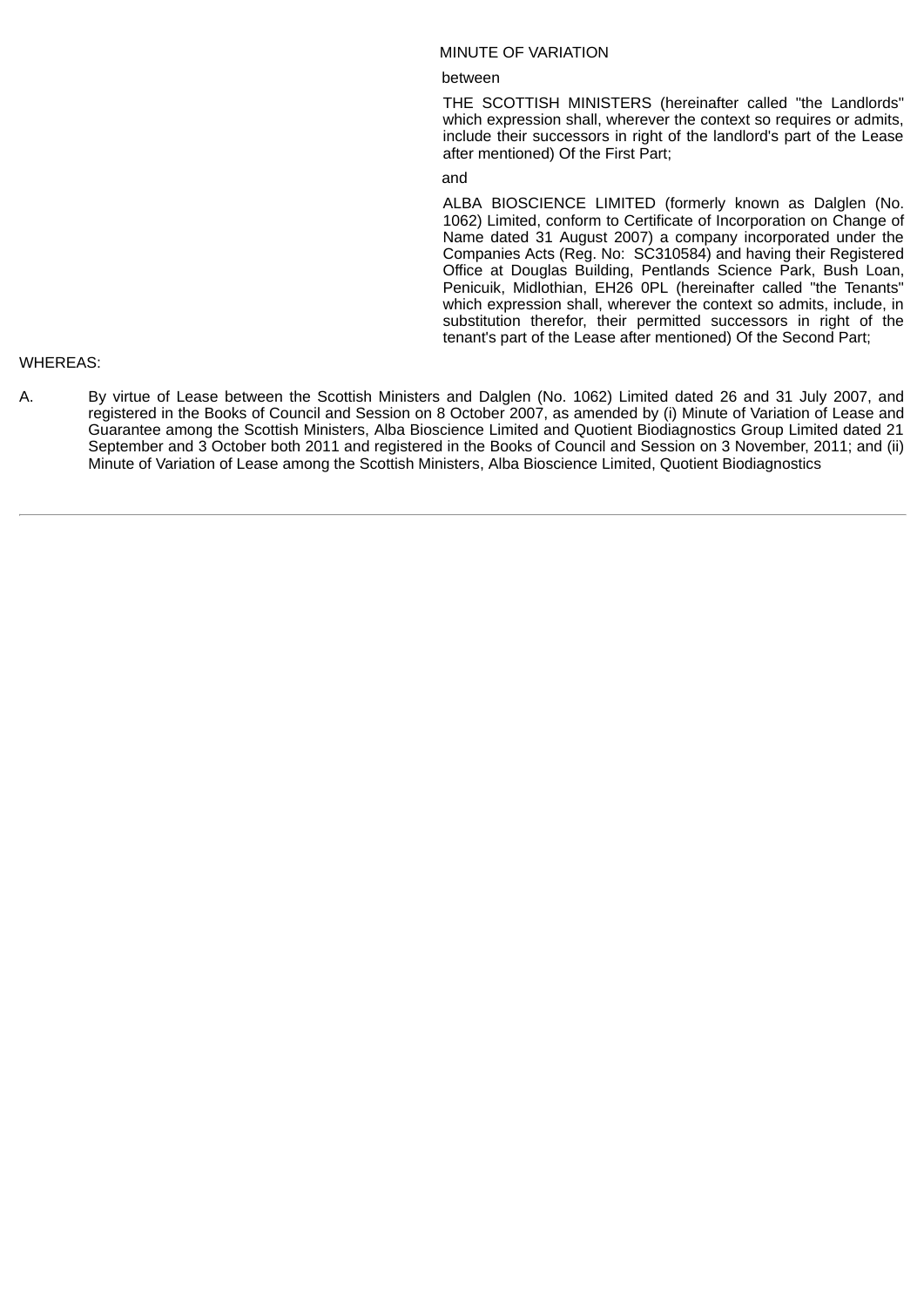2

Group Limited and Quotient Biodiagnostics Holdings Limited, dated 21 January and 28 August, both 2013, and registered in the Books of Council and Session on 9 October 2013 (hereinafter called "the Lease") there was let the building at 21 Ellen' s Glen Road, Edinburgh, being the subjects more particularly described in the Lease and that on the terms and others provided therein;

- B. The Landlords are entitled to the landlord's part of the Lease and the Tenants to the tenant's part of the Lease; and
- C. The parties hereto have agreed to modify and vary the Lease as hereinafter appearing.

## **NOW IT IS AGREED as follows:**

- 1. With effect from the last date of execution hereof, the Lease will be varied as follows:
- 1.1 The term of the Lease shall be extended from 30 August 2016 until 31 May 2017 notwithstanding the date or dates hereof.
- 2.
- 2.1 The Tenants undertake that they shall observe and perform the obligations and conditions on the part of the Tenants contained or referred to in the Lease (as hereby varied).
- 2.2 The parties hereto agree that the Landlords' right of irritancy contained in the Lease shall also be exercisable in the event of any breach or non-observance by the Tenants of their obligations under the Lease (as hereby varied).
- 2.3 Except as hereby modified, the parties hereto confirm the whole terms of the Lease and that in all respects.
- 3. The Landlords and the Tenants shall each bear their own costs in relation to these presents, save that the Tenants shall pay any Land and Buildings Transaction Tax chargeable hereon and the costs of registering these presents in the Books of Council and Session and obtaining two Extracts (one for the Tenants).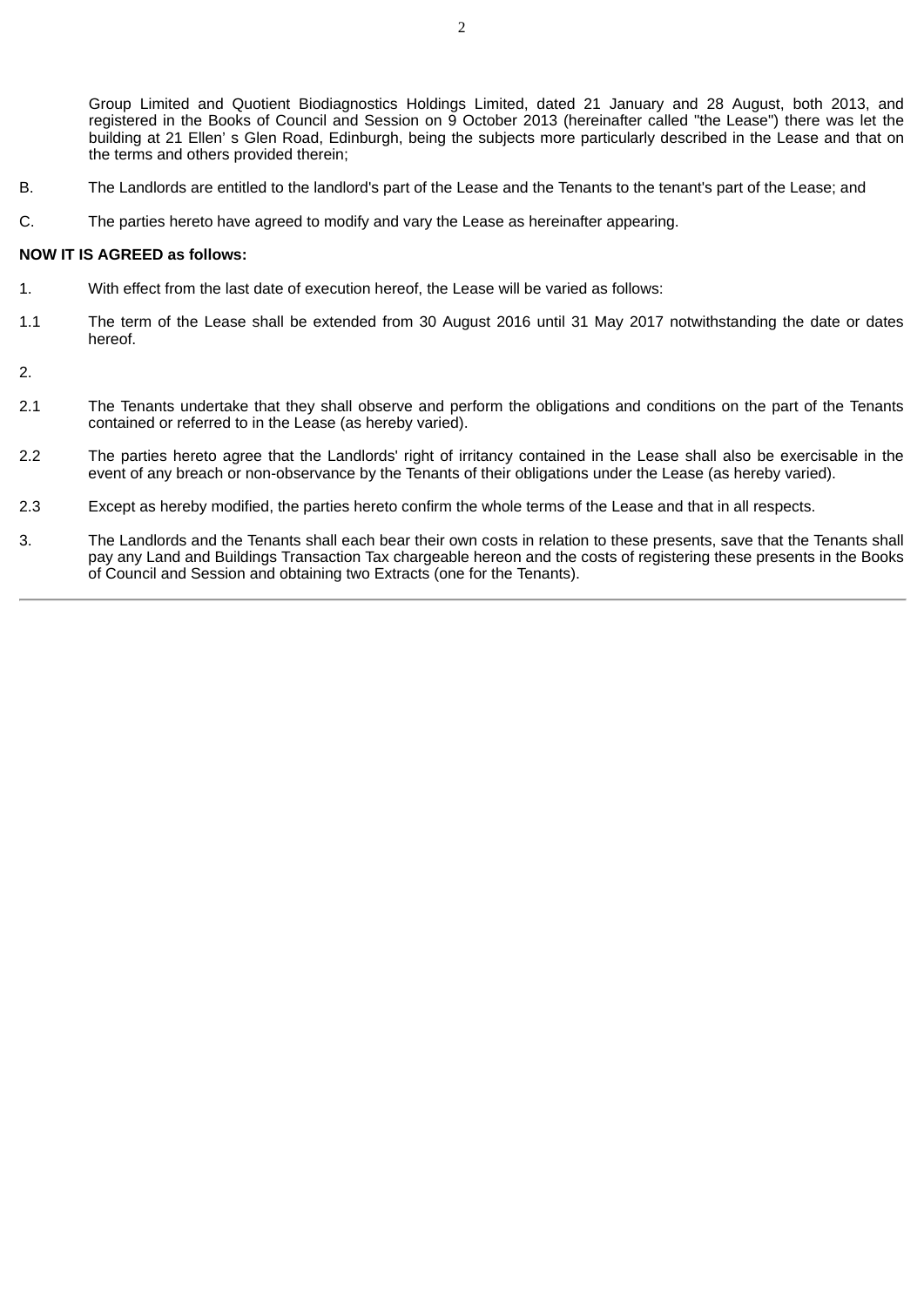4. The parties hereto consent to the registration hereof for preservation and execution: IN WITNESS WHEREOF

/s/ Stephen Taylor

/s/ Carolyn Low

WITNESS DIRECTOR OF FINANCE

/s/ Brian Williamson */s/ Brian Williamson* 

**WITNESS** 

COMPANY SECRETARY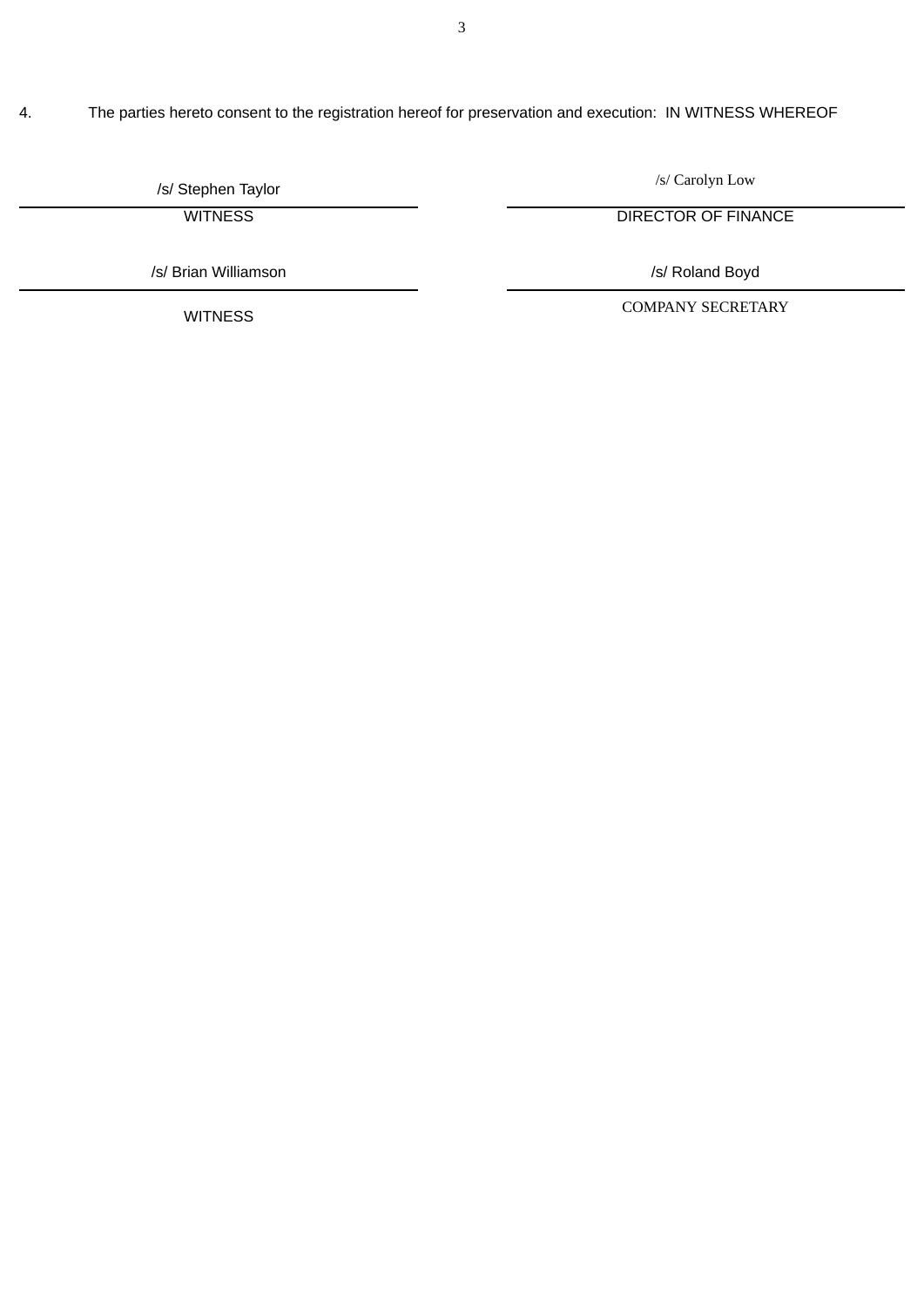I, Paul Cowan, certify that:

- 1. I have reviewed this Quarterly Report on Form 10-Q of Quotient Limited;
- 2. Based on my knowledge, this report does not contain any untrue statement of a material fact or omit to state a material fact necessary to make the statements made, in light of the circumstances under which such statements were made, not misleading with respect to the period covered by this report;
- 3. Based on my knowledge, the financial statements, and other financial information included in this report, fairly present in all material respects the financial condition, results of operations and cash flows of the registrant as of, and for, the periods presented in this report;
- 4. The registrant's other certifying officer(s) and I are responsible for establishing and maintaining disclosure controls and procedures (as defined in Exchange Act Rules 13a-15(e) and 15d-15(e)) and internal control over financial reporting (as defined in Exchange Act Rules 13a-15(f) and 15d-15(f)) for the registrant and have:
	- (a) designed such disclosure controls and procedures, or caused such disclosure controls and procedures to be designed under our supervision, to ensure that material information relating to the registrant, including its consolidated subsidiaries, is made known to us by others within those entities, particularly during the period for which this report is being prepared;
	- (b) designed such internal control over financial reporting, or caused such internal control over financial reporting to be designed under our supervision, to provide reasonable assurance regarding the reliability of financial reporting and the preparation of financial statements for external purposes in accordance with generally accepted accounting principles;
	- (c) evaluated the effectiveness of the registrant's disclosure controls and procedures and presented in this report our conclusions about the effectiveness of the disclosure controls and procedures, as of the end of the period covered by this report based on such evaluation; and
	- (d) disclosed in this report any change in the registrant's internal control over financial reporting that occurred during the registrant's most recent fiscal quarter (the registrant's fourth fiscal quarter in the case of an annual report) that has materially affected, or is reasonably likely to materially affect, the registrant's internal control over financial reporting; and
- 5. The registrant's other certifying officer(s) and I have disclosed, based on our most recent evaluation of internal control over financial reporting, to the registrant's auditors and the audit committee of the registrant's board of directors (or persons performing the equivalent functions):
	- (a) all significant deficiencies and material weaknesses in the design or operation of internal control over financial reporting which are reasonably likely to adversely affect the registrant's ability to record, process, summarize and report financial information; and
	- (b) any fraud, whether or not material, that involves management or other employees who have a significant role in the registrant's internal control over financial reporting.

Date: August 9, 2016 *Date: August 9, 2016 Islamic Lemma <i>SI Islamic 19 IS Paul Cowan* 

Paul Cowan *Chief Executive Officer and Chairman of the Board of Directors*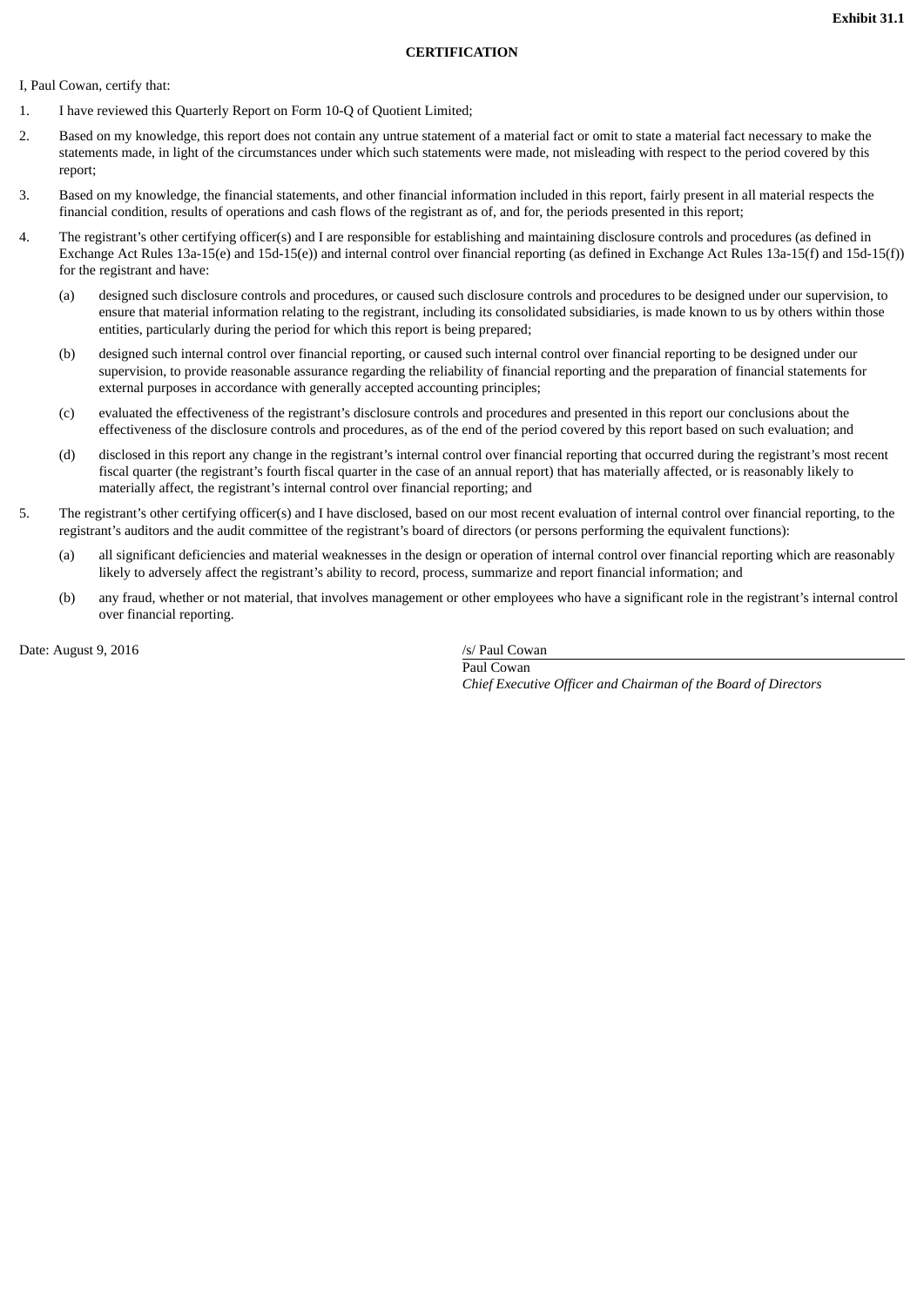I, Stephen Unger, certify that:

- 1. I have reviewed this Quarterly Report on Form 10-Q of Quotient Limited;
- 2. Based on my knowledge, this report does not contain any untrue statement of a material fact or omit to state a material fact necessary to make the statements made, in light of the circumstances under which such statements were made, not misleading with respect to the period covered by this report;
- 3. Based on my knowledge, the financial statements, and other financial information included in this report, fairly present in all material respects the financial condition, results of operations and cash flows of the registrant as of, and for, the periods presented in this report;
- 4. The registrant's other certifying officer(s) and I are responsible for establishing and maintaining disclosure controls and procedures (as defined in Exchange Act Rules 13a-15(e) and 15d-15(e)) and internal control over financial reporting (as defined in Exchange Act Rules 13a-15(f) and 15d-15(f)) for the registrant and have:
	- (a) designed such disclosure controls and procedures, or caused such disclosure controls and procedures to be designed under our supervision, to ensure that material information relating to the registrant, including its consolidated subsidiaries, is made known to us by others within those entities, particularly during the period for which this report is being prepared;
	- (b) designed such internal control over financial reporting, or caused such internal control over financial reporting to be designed under our supervision, to provide reasonable assurance regarding the reliability of financial reporting and the preparation of financial statements for external purposes in accordance with generally accepted accounting principles;
	- (c) evaluated the effectiveness of the registrant's disclosure controls and procedures and presented in this report our conclusions about the effectiveness of the disclosure controls and procedures, as of the end of the period covered by this report based on such evaluation; and
	- (d) disclosed in this report any change in the registrant's internal control over financial reporting that occurred during the registrant's most recent fiscal quarter (the registrant's fourth fiscal quarter in the case of an annual report) that has materially affected, or is reasonably likely to materially affect, the registrant's internal control over financial reporting; and
- 5. The registrant's other certifying officer(s) and I have disclosed, based on our most recent evaluation of internal control over financial reporting, to the registrant's auditors and the audit committee of the registrant's board of directors (or persons performing the equivalent functions):
	- (a) all significant deficiencies and material weaknesses in the design or operation of internal control over financial reporting which are reasonably likely to adversely affect the registrant's ability to record, process, summarize and report financial information; and
	- (b) any fraud, whether or not material, that involves management or other employees who have a significant role in the registrant's internal control over financial reporting.

Date: August 9, 2016 *Date: August 9, 2016 Islamic stephen Unger* 

Stephen Unger *Chief Financial Officer*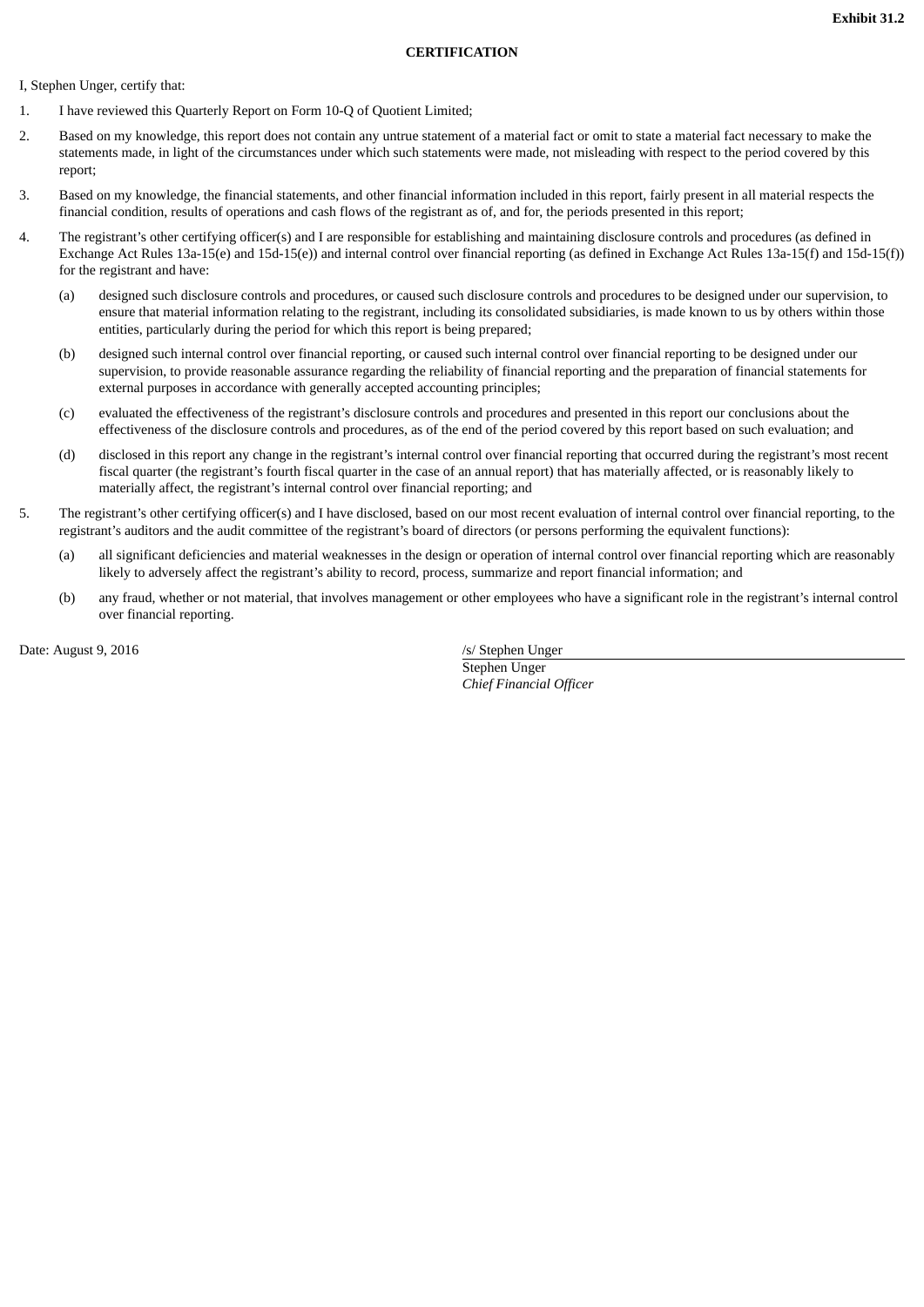Pursuant to section 906 of the Sarbanes-Oxley Act of 2002 (subsections (a) and (b) of section 1350, chapter 63 of title 18, United States Code), the undersigned officer of Quotient Limited, a company incorporated under the laws of Jersey, Channel Islands (the "Company"), does hereby certify, to such officer's knowledge, that:

The Quarterly Report for the quarter ended June 30, 2016 (the "Form 10-Q") of the Company fully complies with the requirements of Section 13(a) or 15(d) of the Securities Exchange Act of 1934, as amended, and the information contained in the Form 10-Q fairly presents, in all material respects, the financial condition and results of operations of the Company.

Date: August 9, 2016 /s/ Paul Cowan

Paul Cowan

*Chief Executive Officer and Chairman of the Board of Directors*

This certification is being furnished and not filed, and shall not be incorporated into any document for any purpose, under the Securities Exchange Act of 1934 or the Securities Act of 1933.